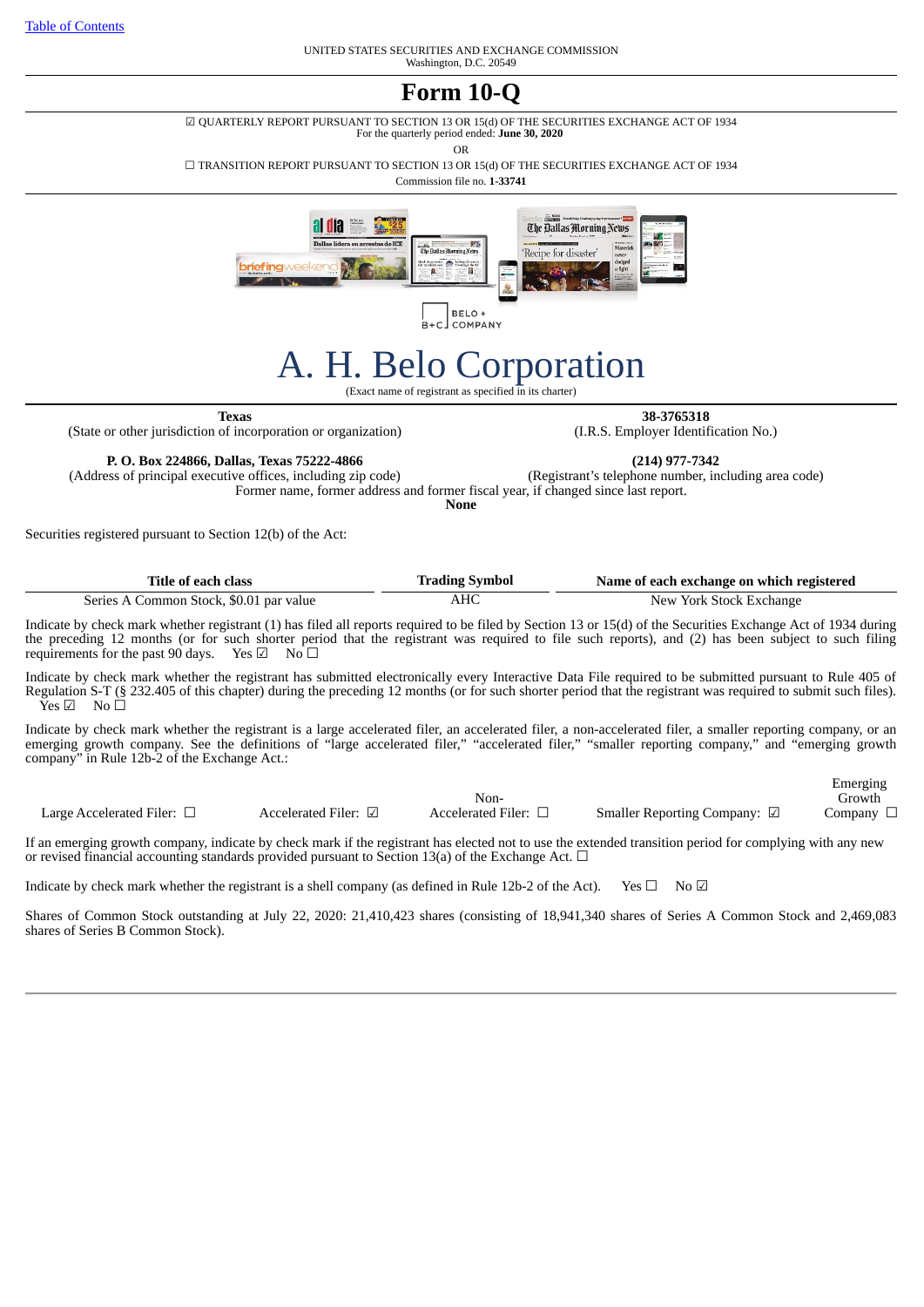# <span id="page-1-0"></span>**A. H. BELO CORPORATION**

# **FORM 10-Q**

# **TABLE OF CONTENTS**

|                      |                                                                                              | Page              |
|----------------------|----------------------------------------------------------------------------------------------|-------------------|
| <b>PART I</b>        |                                                                                              |                   |
| Item 1.              | <b>Financial Information</b>                                                                 | PAGE <sub>3</sub> |
| Item 2.              | <b>Management's Discussion and Analysis of Financial Condition and Results of Operations</b> | PAGE 18           |
| Item 3.              | Quantitative and Qualitative Disclosures about Market Risk                                   | <b>PAGE 26</b>    |
| Item 4.              | <b>Controls and Procedures</b>                                                               | <b>PAGE 26</b>    |
|                      |                                                                                              |                   |
| <b>PART II</b>       |                                                                                              |                   |
| Item 1.              | <b>Legal Proceedings</b>                                                                     | <b>PAGE 28</b>    |
| Item 1A.             | <b>Risk Factors</b>                                                                          | <b>PAGE 28</b>    |
| Item 2.              | <b>Unregistered Sales of Equity Securities and Use of Proceeds</b>                           | <b>PAGE 28</b>    |
| Item 3.              | Defaults Upon Senior Securities                                                              | <b>PAGE 28</b>    |
| Item 4.              | <b>Mine Safety Disclosures</b>                                                               | <b>PAGE 28</b>    |
| Item 5.              | <b>Other Information</b>                                                                     | <b>PAGE 28</b>    |
| Item 6.              | <b>Exhibits</b>                                                                              | <b>PAGE 29</b>    |
| <b>Signatures</b>    |                                                                                              | <b>PAGE 32</b>    |
| <b>Exhibit Index</b> |                                                                                              | <b>PAGE 33</b>    |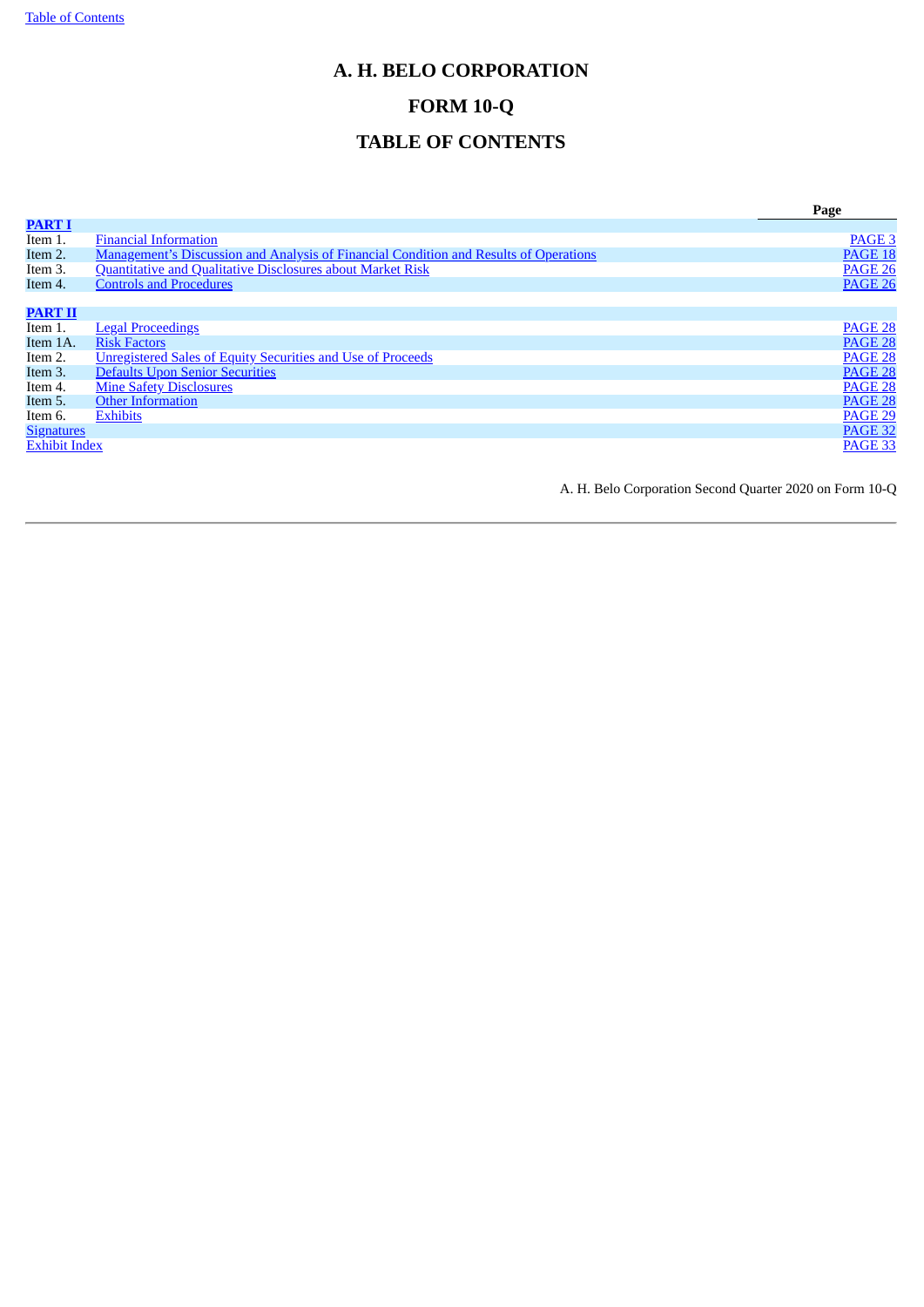# <span id="page-2-0"></span>**PART I**

# <span id="page-2-1"></span>**Item 1. Financial Information**

#### **A. H. Belo Corporation and Subsidiaries Consolidated Statements of Operations**

|                                                               | <b>Three Months Ended June 30.</b> |            | <b>Six Months Ended June 30.</b> |               |  |  |  |
|---------------------------------------------------------------|------------------------------------|------------|----------------------------------|---------------|--|--|--|
| In thousands, except share and per share amounts (unaudited)  | 2020                               | 2019       | 2020                             | 2019          |  |  |  |
| <b>Net Operating Revenue:</b>                                 |                                    |            |                                  |               |  |  |  |
| Advertising and marketing services                            | \$<br>15,591 \$                    | 25,300     | 34,918 \$<br>- \$                | 49,341        |  |  |  |
| Circulation                                                   | 15,723                             | 17,013     | 32,137                           | 34,286        |  |  |  |
| Printing, distribution and other                              | 4,101                              | 4,802      | 8,703                            | 10,077        |  |  |  |
| Total net operating revenue                                   | 35,415                             | 47,115     | 75,758                           | 93,704        |  |  |  |
| <b>Operating Costs and Expense:</b>                           |                                    |            |                                  |               |  |  |  |
| Employee compensation and benefits                            | 16,997                             | 19,828     | 36,013                           | 40,952        |  |  |  |
| Other production, distribution and operating                  |                                    |            |                                  |               |  |  |  |
| costs                                                         | 18,659                             | 23,845     | 39,651                           | 46,029        |  |  |  |
| Newsprint, ink and other supplies                             | 2,271                              | 4,022      | 5,542                            | 8,769         |  |  |  |
| Depreciation                                                  | 1,802                              | 2,333      | 3,567                            | 4,719         |  |  |  |
| Amortization                                                  | 64                                 | 140        | 128                              | 216           |  |  |  |
| Gain on sale/disposal of assets, net                          |                                    | (25,908)   | (5)                              | (25, 908)     |  |  |  |
| Total operating costs and expense                             | 39,793                             | 24,260     | 84,896                           | 74,777        |  |  |  |
| Operating income (loss)                                       | (4,378)                            | 22,855     | (9, 138)                         | 18,927        |  |  |  |
| Other income, net                                             | 1,331                              | 1,133      | 2,683                            | 1,962         |  |  |  |
| <b>Income (Loss) Before Income Taxes</b>                      | (3,047)                            | 23,988     | (6, 455)                         | 20,889        |  |  |  |
| Income tax provision (benefit)                                | 367                                | 7,460      | (1,420)                          | 6,496         |  |  |  |
| <b>Net Income (Loss)</b>                                      | (3, 414)<br>S                      | 16,528     | (5,035)<br>S                     | 14,393<br>-\$ |  |  |  |
| <b>Per Share Basis</b>                                        |                                    |            |                                  |               |  |  |  |
| Net income (loss)                                             |                                    |            |                                  |               |  |  |  |
| Basic and diluted                                             | \$<br>$(0.16)$ \$                  | 0.77       | - \$<br>$(0.24)$ \$              | 0.67          |  |  |  |
| Number of common shares used in the per share<br>calculation: |                                    |            |                                  |               |  |  |  |
| Basic and diluted                                             | 21,410,423                         | 21,525,971 | 21,410,423                       | 21,578,014    |  |  |  |

*See the accompanying Notes to the Consolidated Financial Statements.*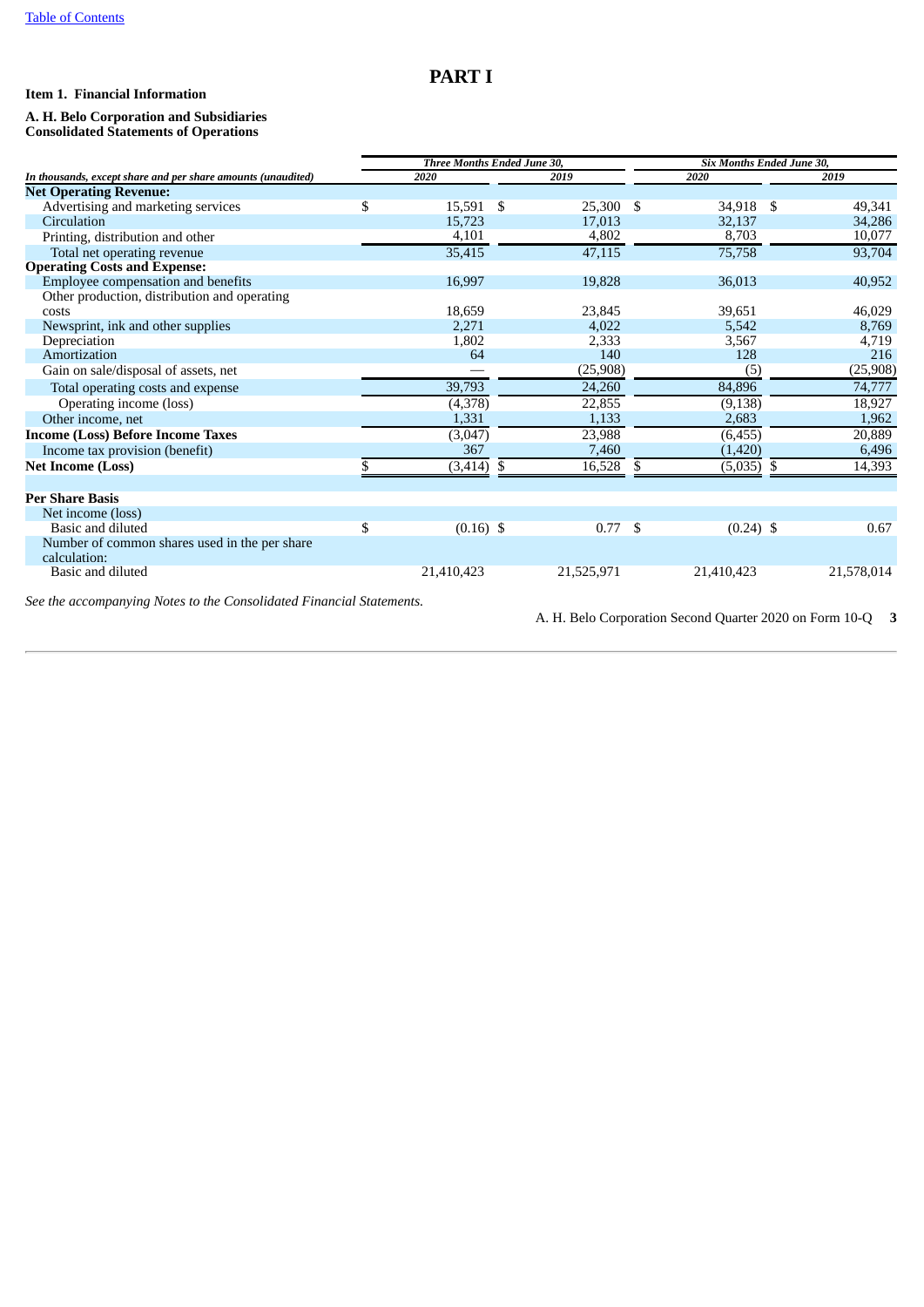# Table of [Contents](#page-1-0)

# **A. H. Belo Corporation and Subsidiaries**

**Consolidated Statements of Comprehensive Income (Loss)**

|                                                |  | <b>Three Months Ended June 30.</b> |           | Six Months Ended June 30. |              |  |        |
|------------------------------------------------|--|------------------------------------|-----------|---------------------------|--------------|--|--------|
| In thousands (unaudited)                       |  | 2020                               | 2019      |                           | 2020         |  | 2019   |
| <b>Net Income (Loss)</b>                       |  | $(3,414)$ \$                       | 16,528 \$ |                           | $(5,035)$ \$ |  | 14,393 |
| Other Comprehensive Income (Loss), Net of Tax: |  |                                    |           |                           |              |  |        |
| Amortization of actuarial losses               |  | 219                                | -62       |                           | 438          |  | 125    |
| Total other comprehensive income, net of tax   |  | 219                                | 62        |                           | 438          |  | 125    |
| <b>Total Comprehensive Income (Loss)</b>       |  | (3, 195)                           | 16,590    |                           | (4,597)      |  | 14,518 |

*See the accompanying Notes to the Consolidated Financial Statements.*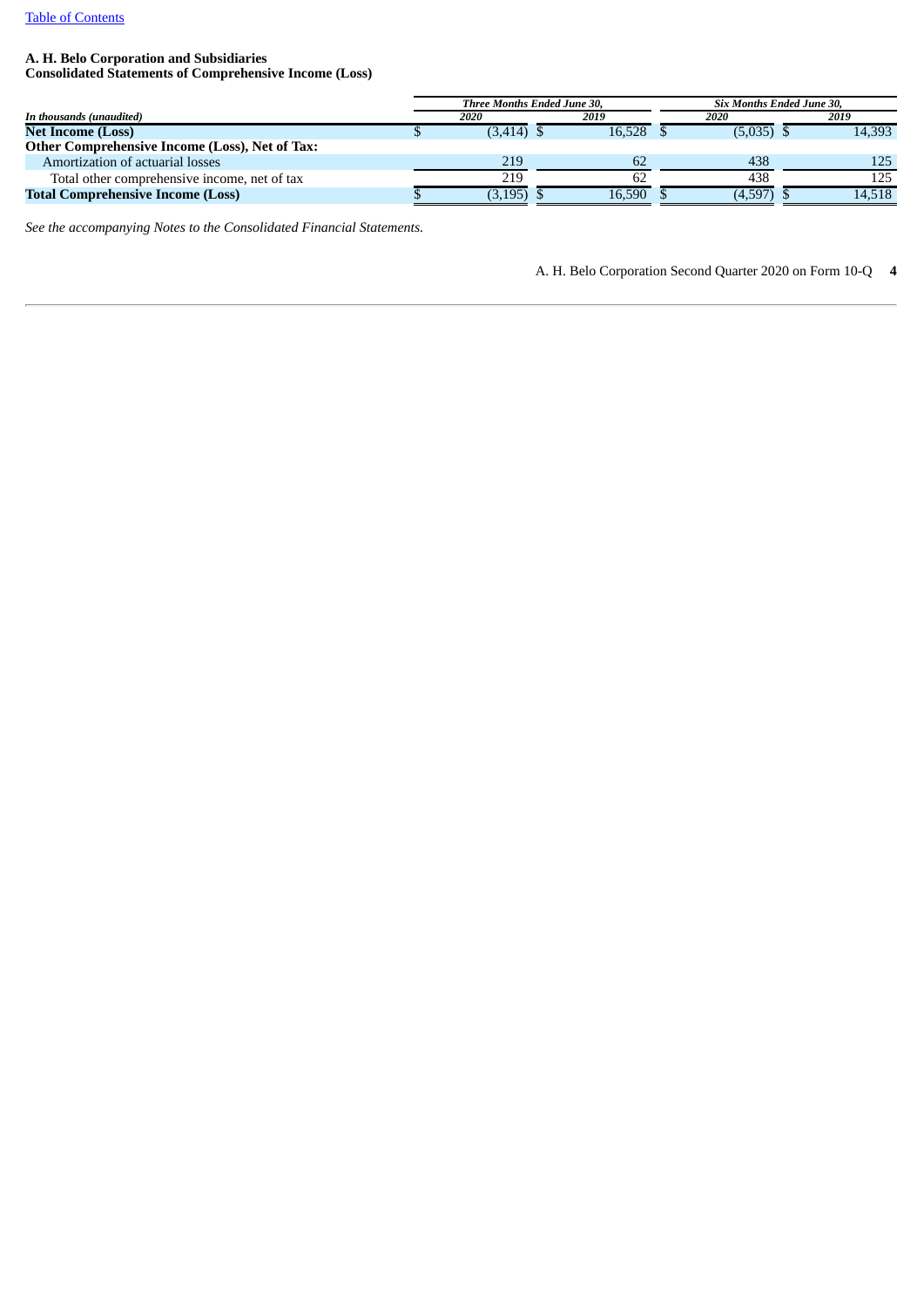# Table of [Contents](#page-1-0)

### **A. H. Belo Corporation and Subsidiaries**

**Consolidated Balance Sheets**

| In thousands, except share amounts (unaudited)                                                  | <b>June 30,</b><br>2020 | December 31,<br>2019 |
|-------------------------------------------------------------------------------------------------|-------------------------|----------------------|
| <b>Assets</b>                                                                                   |                         |                      |
| Current assets:                                                                                 |                         |                      |
| Cash and cash equivalents                                                                       | \$<br>42,310            | \$<br>48,626         |
| Accounts receivable (net of allowance of \$1,116 and \$671 at June 30, 2020                     |                         |                      |
| and December 31, 2019, respectively)                                                            | 13,019                  | 18,441               |
| Notes receivable                                                                                | 22,775                  |                      |
| Inventories                                                                                     | 3,060                   | 2,573                |
| Prepaids and other current assets                                                               | 8,550                   | 5,164                |
| Total current assets                                                                            | 89.714                  | 74,804               |
| Property, plant and equipment, at cost                                                          | 314,418                 | 343,893              |
| Less accumulated depreciation                                                                   | (299, 237)              | (325, 440)           |
| Property, plant and equipment, net                                                              | 15,181                  | 18,453               |
| Operating lease right-of-use assets                                                             | 21,871                  | 21,371               |
| Intangible assets, net                                                                          | 191                     | 319                  |
| Deferred income taxes, net                                                                      | 22                      | 50                   |
| Long-term note receivable                                                                       |                         | 22,400               |
| Other assets                                                                                    | 3,627                   | 3,648                |
| Total assets                                                                                    | \$<br>130,606           | \$<br>141.045        |
| <b>Liabilities and Shareholders' Equity</b>                                                     |                         |                      |
| Current liabilities:                                                                            |                         |                      |
| Accounts payable                                                                                | \$<br>4,903             | \$<br>6,103          |
| Accrued compensation and benefits                                                               | 5,733                   | 7,407                |
| Other accrued expense                                                                           | 6,359                   | 5,930                |
| <b>Contract liabilities</b>                                                                     | 14,012                  | 12,098               |
| Total current liabilities                                                                       | 31.007                  | 31,538               |
| Long-term pension liabilities                                                                   | 20,275                  | 23,039               |
| Long-term operating lease liabilities                                                           | 23,051                  | 23,120               |
| Other post-employment benefits                                                                  | 1,330                   | 1,347                |
| Other liabilities                                                                               | 4,372                   | 4,264                |
| <b>Total liabilities</b>                                                                        | 80,035                  | 83,308               |
| Shareholders' equity:                                                                           |                         |                      |
| Preferred stock, \$0.01 par value; Authorized 2,000,000 shares; none issued                     |                         |                      |
| Common stock, \$0.01 par value; Authorized 125,000,000 shares                                   |                         |                      |
| Series A: issued 20,855,200 and 20,854,975 shares at June 30, 2020                              |                         |                      |
| and December 31, 2019, respectively                                                             | 209                     | 209                  |
| Series B: issued 2,469,083 and 2,469,308 shares at June 30, 2020                                |                         |                      |
| and December 31, 2019, respectively                                                             | 24                      | 24                   |
| Treasury stock, Series A, at cost; 1,913,860 shares held at June 30, 2020 and December 31, 2019 | (13, 443)               | (13, 443)            |
| Additional paid-in capital                                                                      | 494,389                 | 494,389              |
| Accumulated other comprehensive loss                                                            | (31, 856)               | (32, 294)            |
| Accumulated deficit                                                                             | (398, 752)              | (391, 148)           |
| Total shareholders' equity                                                                      | 50,571                  | 57,737               |
| Total liabilities and shareholders' equity                                                      | \$<br>130,606           | \$<br>141,045        |

*See the accompanying Notes to the Consolidated Financial Statements.*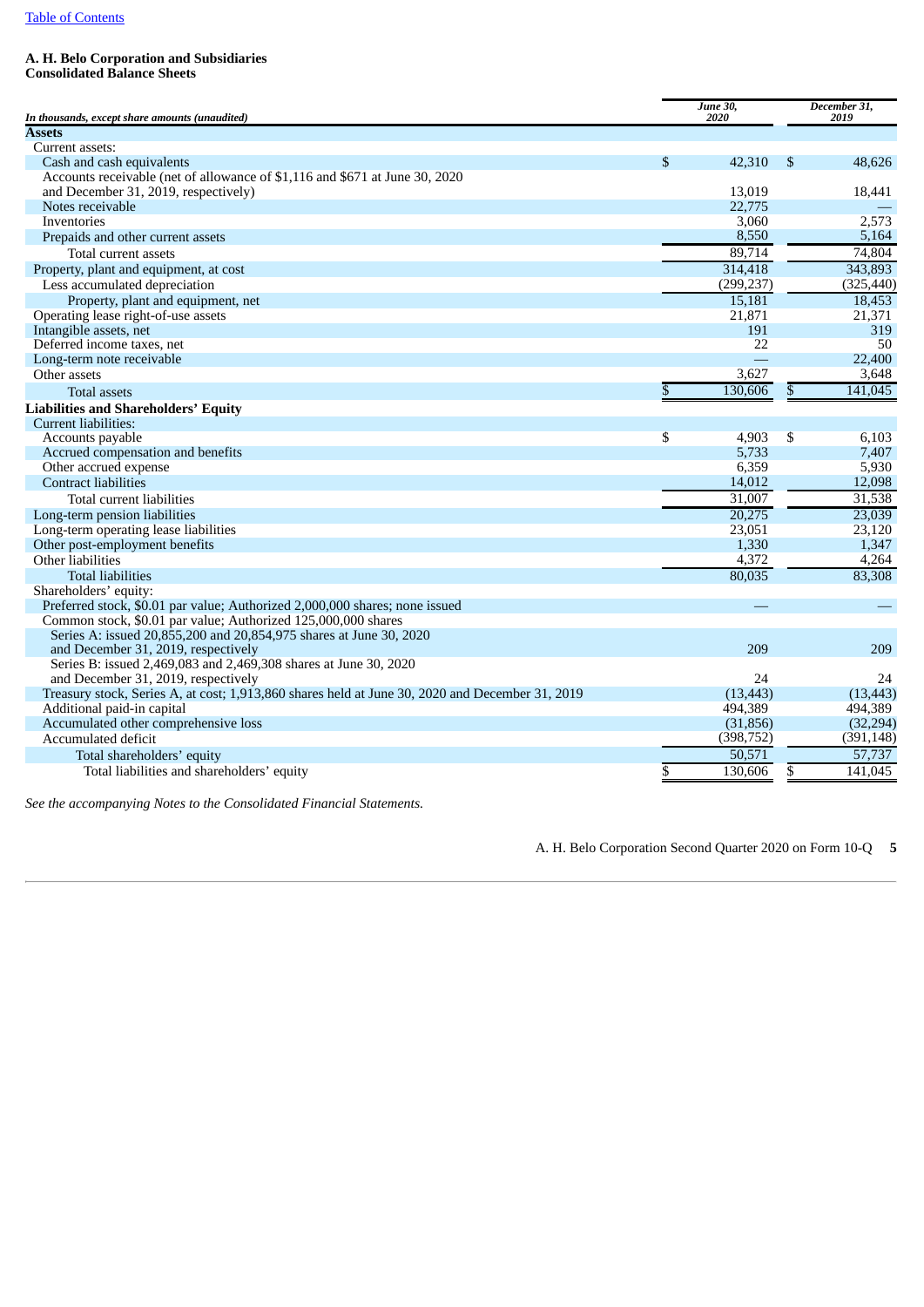# **A. H. Belo Corporation and Subsidiaries Consolidated Statements of Shareholders' Equity**

|                                                   | Six Months Ended June 30, 2020 and 2019 |                                  |  |        |  |                                         |                                  |  |           |  |                                               |  |                        |  |         |
|---------------------------------------------------|-----------------------------------------|----------------------------------|--|--------|--|-----------------------------------------|----------------------------------|--|-----------|--|-----------------------------------------------|--|------------------------|--|---------|
|                                                   |                                         | <b>Common Stock</b>              |  |        |  |                                         | <b>Treasury Stock</b>            |  |           |  |                                               |  |                        |  |         |
| In thousands, except share amounts<br>(unaudited) | <b>Shares</b><br><b>Series A</b>        | <b>Shares</b><br><b>Series B</b> |  | Amount |  | <b>Additional</b><br>Paid-in<br>Capital | <b>Shares</b><br><b>Series A</b> |  | Amount    |  | Accumulated<br>Other<br>Comprehensive<br>Loss |  | Accumulated<br>Deficit |  | Total   |
| Balance at December 31, 2018                      | 20,854,728                              | 2,469,555                        |  | 233    |  | 494,389                                 | (1,697,370)                      |  | (12,601)  |  | (37, 641)                                     |  | (393, 582)             |  | 50,798  |
| Net income                                        |                                         |                                  |  |        |  |                                         |                                  |  |           |  |                                               |  | 14,393                 |  | 14,393  |
| Other comprehensive income                        |                                         |                                  |  |        |  |                                         |                                  |  |           |  | 125                                           |  |                        |  | 125     |
| Shares repurchased                                |                                         |                                  |  |        |  |                                         | (131, 613)                       |  | (527)     |  |                                               |  |                        |  | (527)   |
| Conversion of Series B to Series A                | 43                                      | (43)                             |  |        |  |                                         |                                  |  |           |  |                                               |  |                        |  |         |
| Dividends declared (\$0.16 per share)             |                                         |                                  |  |        |  |                                         |                                  |  |           |  |                                               |  | (3,436)                |  | (3,436) |
| Balance at June 30, 2019                          | 20,854,771                              | 2,469,512                        |  | 233    |  | 494,389                                 | (1,828,983)                      |  | (13, 128) |  | (37, 516)                                     |  | (382, 625)             |  | 61,353  |
| Balance at December 31, 2019                      | 20,854,975                              | 2,469,308                        |  | 233    |  | 494,389                                 | (1,913,860)                      |  | (13, 443) |  | (32, 294)                                     |  | (391, 148)             |  | 57,737  |
| Net loss                                          |                                         |                                  |  |        |  | _                                       |                                  |  |           |  | __                                            |  | (5,035)                |  | (5,035) |
| Other comprehensive income                        |                                         |                                  |  |        |  | __                                      |                                  |  |           |  | 438                                           |  | __                     |  | 438     |
| Conversion of Series B to Series A                | 225                                     | (225)                            |  |        |  |                                         |                                  |  |           |  | __                                            |  |                        |  |         |
| Dividends declared (\$0.12 per share)             |                                         |                                  |  |        |  |                                         |                                  |  |           |  | –                                             |  | (2,569)                |  | (2,569) |
| Balance at June 30, 2020                          | 20,855,200                              | 2,469,083                        |  | 233    |  | 494,389                                 | (1,913,860)                      |  | (13, 443) |  | (31, 856)                                     |  | (398, 752)             |  | 50,571  |

|                                                   |                                  |                                  |               |                                         | Three Months Ended June 30, 2020 and 2019 |           |                                               |    |                        |          |          |
|---------------------------------------------------|----------------------------------|----------------------------------|---------------|-----------------------------------------|-------------------------------------------|-----------|-----------------------------------------------|----|------------------------|----------|----------|
|                                                   |                                  | <b>Common Stock</b>              |               |                                         | <b>Treasury Stock</b>                     |           |                                               |    |                        |          |          |
| In thousands, except share amounts<br>(unaudited) | <b>Shares</b><br><b>Series A</b> | <b>Shares</b><br><b>Series B</b> | <b>Amount</b> | <b>Additional</b><br>Paid-in<br>Capital | <b>Shares</b><br><b>Series A</b>          | Amount    | Accumulated<br>Other<br>Comprehensive<br>Loss |    | Accumulated<br>Deficit |          | Total    |
| Balance at March 31, 2019                         | 20,854,739                       | 2,469,544                        | 233           | 494,389                                 | (1,780,899)                               | (12, 941) | (37,578)                                      | -S | (397, 437)             | <b>J</b> | 46,666   |
| Net income                                        |                                  |                                  |               |                                         |                                           |           |                                               |    | 16,528                 |          | 16,528   |
| Other comprehensive income                        |                                  |                                  |               |                                         |                                           |           | 62                                            |    |                        |          | 62       |
| Shares repurchased                                |                                  |                                  |               |                                         | (48,084)                                  | (187)     |                                               |    |                        |          | (187)    |
| Conversion of Series B to Series A                | 32                               | (32)                             |               |                                         |                                           |           |                                               |    |                        |          |          |
| Dividends declared (\$0.08 per share)             |                                  |                                  |               |                                         |                                           |           |                                               |    | (1,716)                |          | (1,716)  |
| Balance at June 30, 2019                          | 20,854,771                       | 2,469,512                        | 233           | 494,389                                 | (1,828,983)                               | (13, 128) | (37, 516)                                     |    | (382, 625)             |          | 61,353   |
| Balance at March 31, 2020                         | 20,855,200                       | 2,469,083                        | 233           | 494,389                                 | (1,913,860)                               | (13, 443) | (32,075)                                      |    | (394, 482)             |          | 54,622   |
| Net loss                                          |                                  |                                  |               |                                         |                                           |           |                                               |    | (3, 414)               |          | (3, 414) |
| Other comprehensive income                        |                                  |                                  |               |                                         |                                           |           | 219                                           |    |                        |          | 219      |
| Dividends declared (\$0.04 per share)             |                                  |                                  |               |                                         |                                           |           |                                               |    | (856)                  |          | (856)    |
| Balance at June 30, 2020                          | 20,855,200                       | 2,469,083                        | 233           | 494,389                                 | (1,913,860)                               | (13, 443) | (31, 856)                                     |    | (398, 752)             |          | 50,571   |

*See the accompanying Notes to the Consolidated Financial Statements.*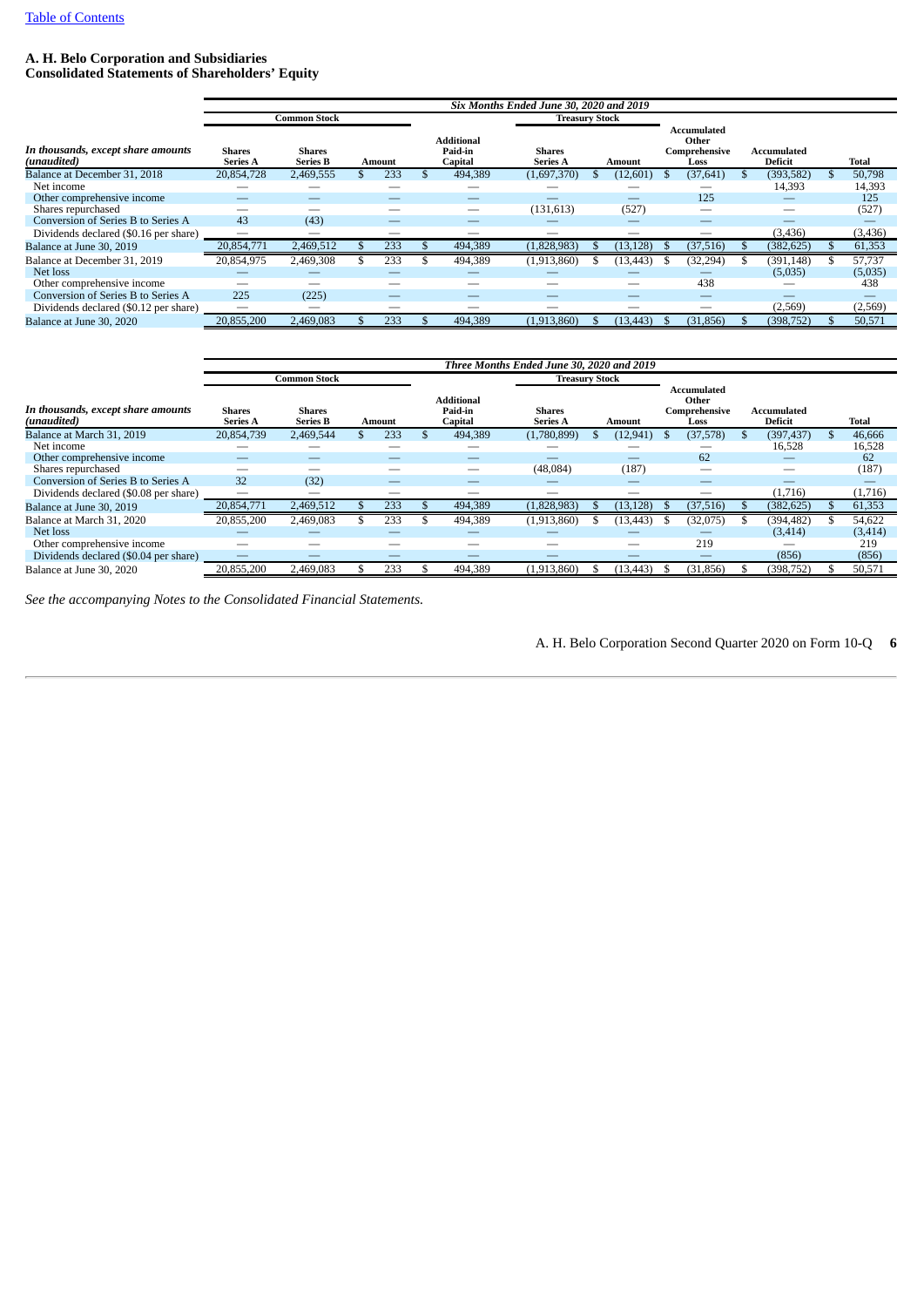# **A. H. Belo Corporation and Subsidiaries**

**Consolidated Statements of Cash Flows**

|                                                                                             |    | Six Months Ended June 30, |    |          |
|---------------------------------------------------------------------------------------------|----|---------------------------|----|----------|
| In thousands (unaudited)                                                                    |    | 2020                      |    | 2019     |
| <b>Operating Activities</b>                                                                 |    |                           |    |          |
| Net income (loss)                                                                           | \$ | (5,035)                   | \$ | 14,393   |
| Adjustments to reconcile net income (loss) to net cash used for operating activities:       |    |                           |    |          |
| Depreciation and amortization                                                               |    | 3,695                     |    | 4,935    |
| Net periodic pension and other post-employment benefit                                      |    | (2,307)                   |    | (1,637)  |
| Bad debt expense                                                                            |    | 683                       |    | 474      |
| Deferred income taxes                                                                       |    | 28                        |    | 5,290    |
| Gain on sale/disposal of assets, net                                                        |    | (5)                       |    | (25,908) |
| Loss on investment related activity                                                         |    | 18                        |    |          |
| Changes in working capital and other operating assets and liabilities, net of acquisitions: |    |                           |    |          |
| Accounts receivable                                                                         |    | 4,364                     |    | 1,919    |
| Inventories, prepaids and other current assets                                              |    | (3,873)                   |    | (327)    |
| Other assets                                                                                |    | 3                         |    | 1,354    |
| Accounts payable                                                                            |    | (1,200)                   |    | (734)    |
| Compensation and benefit obligations                                                        |    | (1,674)                   |    | (1,503)  |
| Other accrued expenses                                                                      |    | 1,061                     |    | 1,105    |
| <b>Contract liabilities</b>                                                                 |    | 1,914                     |    | (369)    |
| Other post-employment benefits                                                              |    | (35)                      |    | (29)     |
| Net cash used for operating activities                                                      |    | (2, 363)                  |    | (1,037)  |
| <b>Investing Activities</b>                                                                 |    |                           |    |          |
| Purchases of assets                                                                         |    | (532)                     |    | (457)    |
| Sales of assets                                                                             |    | 5                         |    | 4,597    |
| Acquisitions, net of cash acquired                                                          |    |                           |    | (2, 425) |
| Net cash provided by (used for) investing activities                                        |    | (527)                     |    | 1,715    |
| <b>Financing Activities</b>                                                                 |    |                           |    |          |
| Dividends paid                                                                              |    | (3, 426)                  |    | (3, 447) |
| Shares repurchased                                                                          |    |                           |    | (527)    |
| Net cash used for financing activities                                                      |    | (3, 426)                  |    | (3, 974) |
| Net decrease in cash and cash equivalents                                                   |    | (6,316)                   |    | (3,296)  |
| Cash and cash equivalents, beginning of period                                              |    | 48,626                    |    | 55,313   |
| Cash and cash equivalents, end of period                                                    |    | 42,310                    | \$ | 52,017   |
|                                                                                             |    |                           |    |          |
| <b>Supplemental Disclosures</b>                                                             |    |                           |    |          |
| Income tax paid, net (refund)                                                               | \$ | (164)                     | \$ | 895      |
| Noncash investing and financing activities:                                                 |    |                           |    |          |
| Investments in property, plant and equipment payable                                        |    |                           |    | 102      |
| Dividends payable                                                                           |    | 856                       |    | 1,720    |
| Notes receivable for asset sales                                                            |    | 375                       |    | 22,400   |

*See the accompanying Notes to the Consolidated Financial Statements.*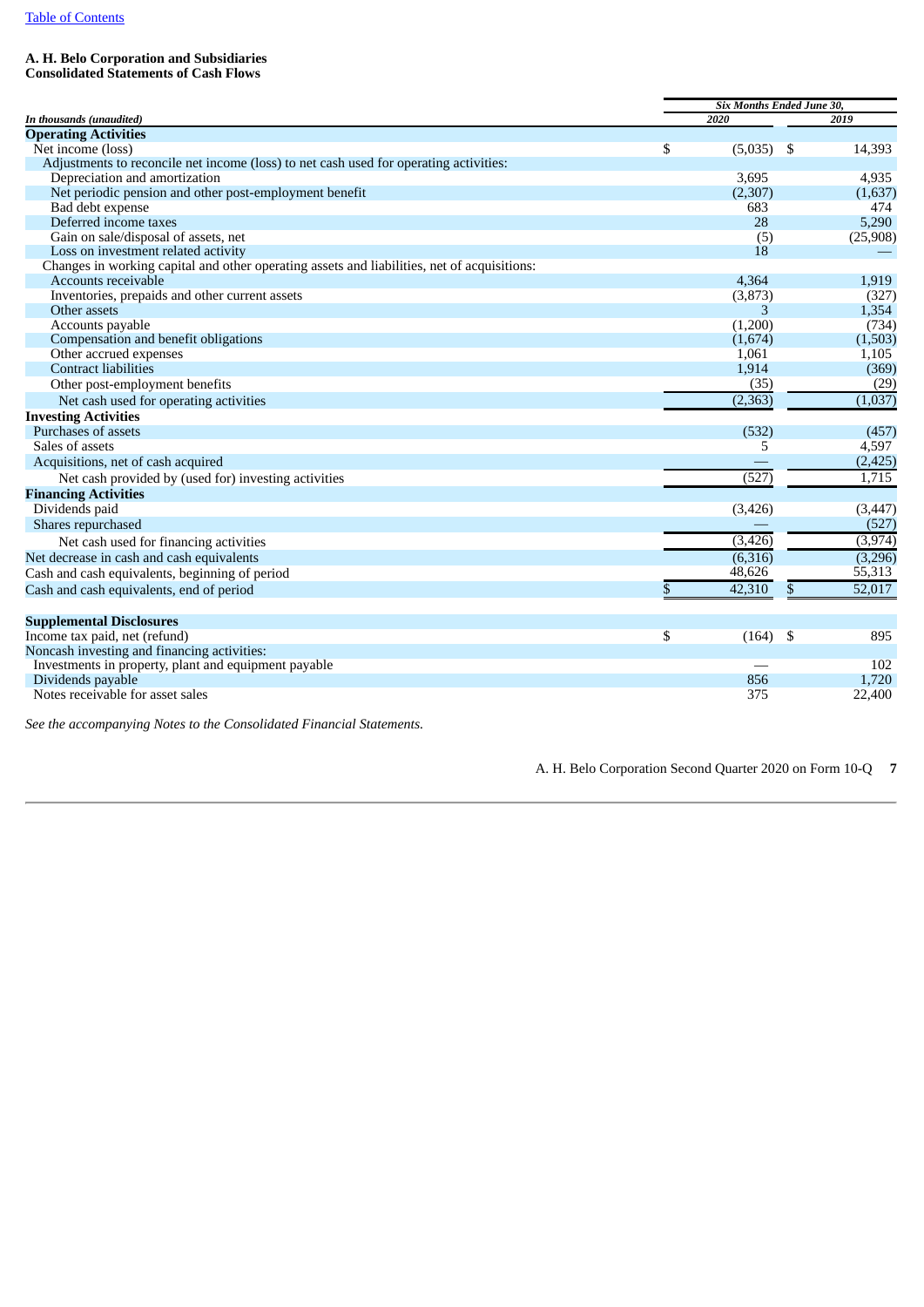### **A. H. Belo Corporation and Subsidiaries Notes to the Consolidated Financial Statements**

# **Note 1: Basis of Presentation and Recently Issued Accounting Standards**

**Description of Business.** A. H. Belo Corporation and subsidiaries are referred to collectively herein as "A. H. Belo" or the "Company." The Company, headquartered in Dallas, Texas, is the leading local news and information publishing company in Texas. The Company has commercial printing, distribution and direct mail capabilities, as well as a presence in emerging media and digital marketing. While focusing on extending the Company's media platforms, A. H. Belo delivers news and information in innovative ways to a broad range of audiences with diverse interests and lifestyles.

The Company publishes *The Dallas Morning News* (*www.dallasnews.com*), Texas' leading newspaper and winner of nine Pulitzer Prizes, and various niche publications targeting specific audiences. Its newspaper operations also provide commercial printing and distribution services to several large national newspapers. In addition, the Company has the capabilities of a full-service strategy, creative and media agency that focuses on strategic and digital marketing, and data intelligence that provide a measurable return on investment to its clients.

**COVID-19 Pandemic.** Currently, the rapid spread of coronavirus (COVID-19) globally has resulted in increased travel restrictions, and disruption and shutdown of businesses. The outbreak and any preventative or protective actions that the Company has taken and may continue to take, or may be imposed on the Company by governmental intervention, in respect of this virus may result in a period of disruption to the Company's financial reporting capabilities, its printing operations, and its operations generally. COVID-19 is impacting, and may continue to impact, the Company's customers, distribution partners, advertisers, production facilities, and third parties, and could result in a loss of advertising revenue or supply chain disruption. The Company has been following the recommendations of local government and health authorities to minimize exposure risk for employees, including the temporary closure of some of the Company's offices and having employees work remotely. Employees, including financial reporting staff, have been working remotely since on or about March 10, 2020, even as the stay-at-home orders were lifted in Texas. If the virus were to affect a significant number of the workforce employed in printing operations, the Company may experience delays or be unable to produce, print and deliver its publications and other third-party print publications on a timely basis. The extent to which the coronavirus impacts the Company's results will depend on future developments, which are highly uncertain and will include emerging information concerning the severity and length of the coronavirus pandemic and the actions taken by governments and private businesses to contain the coronavirus. The coronavirus is likely to have an adverse impact on the Company's business, results of operations and financial condition at least for the near term.

Media has been designated an essential business, therefore the Company's operations are continuing. The Company is experiencing an increase in digital subscriptions, which currently does not offset the loss of advertising revenue. On April 6, 2020, the Company announced that it was taking several actions in response to the financial impact of COVID-19. The Company reduced operating and capital expenditures, and lowered the quarterly dividend rate to \$0.04 per share for dividends declared. In addition, employees' base compensation was reduced Company-wide, and the annual bonus tied to financial metrics for eligible employees may be reduced if financial results are adversely affected. Beginning with the 2020 annual meeting of shareholders, the board of directors' compensation was reduced and the board was reduced in size by two. The Company continues to evaluate the future material impacts on its consolidated financial statements that may result from the actions taken by the Company and its customers in respect of this virus.

**Basis of Presentation.** The interim consolidated financial statements included herein are unaudited; however, they include adjustments of a normal recurring nature which, in the Company's opinion, are necessary to present fairly the interim consolidated financial information as of and for the periods indicated. All intercompany balances and transactions have been eliminated in consolidation. These financial statements should be read in conjunction with the consolidated financial statements and notes thereto included in the Company's Annual Report on Form 10-K for the fiscal year ended December 31, 2019. All dollar amounts presented herein, except share and per share amounts, are in thousands, unless the context indicates otherwise.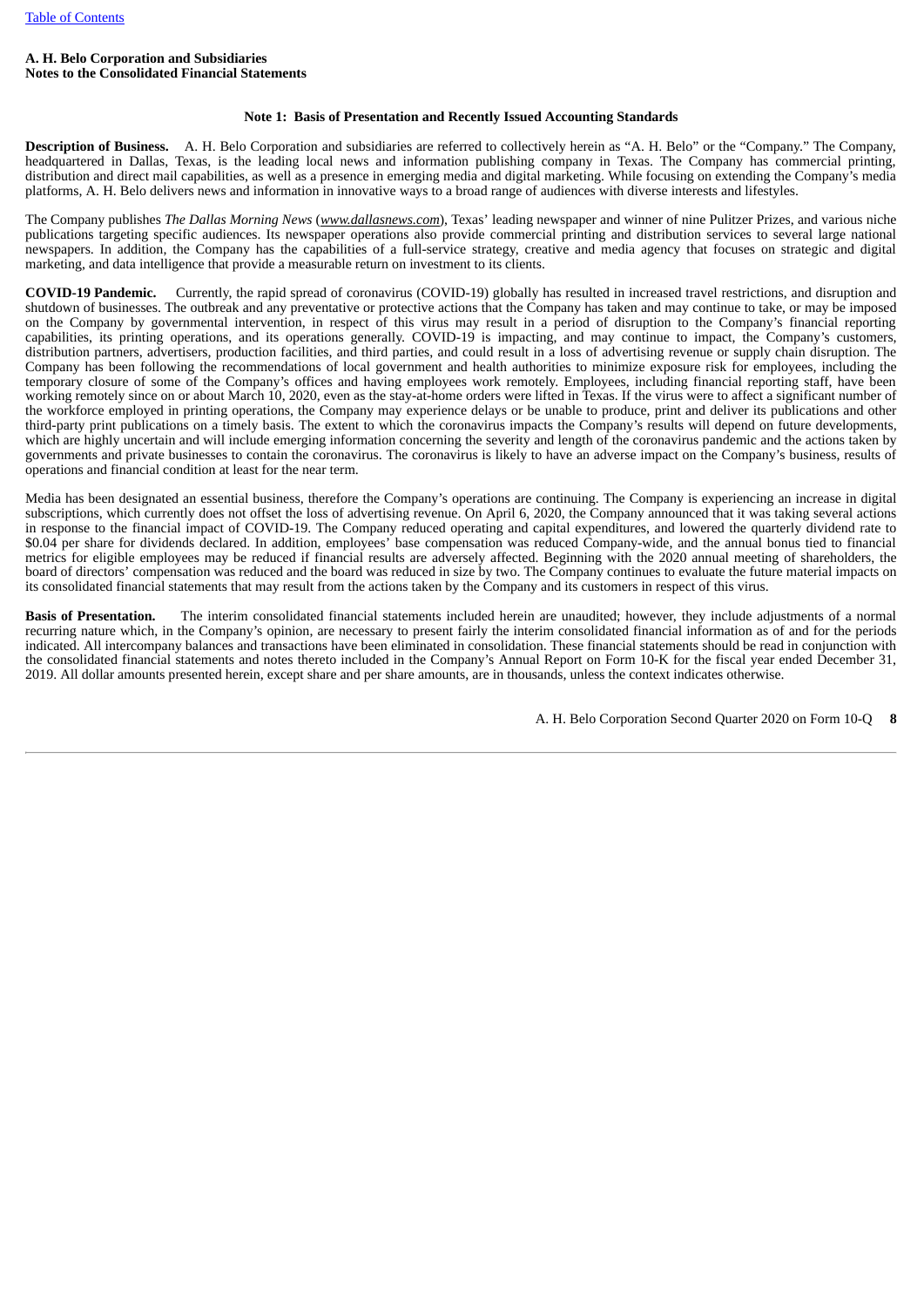The preparation of financial statements in conformity with accounting principles generally accepted in the United States of America ("GAAP") requires management to make estimates and assumptions that affect (i) the reported amounts of assets and liabilities, (ii) the disclosure of contingent assets and liabilities known to exist as of the date the financial statements are published, and (iii) the reported amount of net operating revenues and expenses recognized during the periods presented. Adjustments made with respect to the use of estimates often relate to improved information not previously available. Uncertainties with respect to such estimates and assumptions are inherent in the preparation of financial statements; accordingly, actual results could differ from these estimates.

The COVID-19 pandemic has caused increased uncertainty in management's estimates and assumptions affecting these interim consolidated financial statements. Areas where significant estimates are used include pension and other post-employment benefit obligation assumptions, income taxes, leases, self-insured liabilities, and long-lived assets impairment review.

#### **Recently Adopted Accounting Pronouncements.**

In August 2018, the Financial Accounting Standards Board ("FASB") issued Accounting Standards Update ("ASU") 2018-15 – *Intangibles – Goodwill and* Other - Internal-Use Software (Subtopic 350-40): Customer's Accounting for Implementation Costs Incurred in a Cloud Computing Arrangement That is a *Service Contract*. This update clarifies the accounting for implementation costs incurred in a cloud computing arrangement, or hosting arrangement, that is a service contract. Costs for implementation activities incurred during the application development stage will be capitalized depending on the nature of the costs, while costs incurred during the preliminary project and post implementation stages will be expensed as the activities are performed. The capitalized implementation costs will be expensed over the term of the hosting arrangement. The guidance is effective for fiscal years beginning after December 15, 2019, and interim periods within those fiscal years. The Company adopted ASU 2018-15 prospectively as of January 1, 2020, and it did not have a material impact on the Company's consolidated financial statements.

**New Accounting Pronouncements.** The FASB issued the following accounting pronouncements and guidance, which may be applicable to the Company but have not yet become effective.

In June 2016, the FASB issued ASU 2016-13 - Financial Instruments - Credit Losses (Topic 326): Measurement of Credit Losses on Financial *Instruments.* This update requires financial assets measured at amortized cost basis to be presented at the net amount expected to be collected. The measurement of expected credit losses is based on relevant information about past events, including historical experience, current conditions, and reasonable and supportable forecasts that affect the collectibility of the reported amount. Since June 2016, the FASB issued clarifying updates to the new standard including changing the effective date for smaller reporting companies. The guidance will be effective for fiscal years beginning after December 15, 2022, and interim periods within those fiscal years. Early adoption is permitted. The Company is currently evaluating the requirements of this update and has not yet determined its impact on the Company's consolidated financial statements.

In August 2018, the FASB issued ASU 2018-14 - Compensation - Retirement Benefits - Defined Benefit Plans - General (Subtopic 715-20): Disclosure *Framework* – *Changes to the Disclosure Requirements for Defined Benefit Plans.* This update modifies the annual disclosure requirements for employers that sponsor defined benefit pension or other postretirement plans by removing disclosures that are no longer considered cost beneficial, clarifying the specific requirements of disclosures and adding disclosure requirements identified as relevant. The guidance will be effective for fiscal years ending after December 15, 2020. Early adoption is permitted. The Company will adopt this standard retrospectively as of its fiscal year ending December 31, 2020, but does not expect a material impact on the Company's consolidated financial statements and related disclosures.

In December 2019, the FASB issued ASU 2019-12 – *Income Taxes (Topic 740): Simplifying the Accounting for Income Taxes*. ASU 2019-12 removes specific exceptions to the general principles in Topic 740 in order to reduce the complexity of its application. ASU 2019-12 also improves consistency and simplifies existing guidance by clarifying and amending certain specific areas of Topic 740. The guidance will be effective for fiscal years beginning after December 15, 2020, and interim periods within those fiscal years. Early adoption is permitted. The Company anticipates early adopting this standard prospectively in the third quarter of 2020, but does not expect a material impact on the Company's consolidated financial statements and related disclosures.

#### **Note 2: Segment Reporting**

<span id="page-8-0"></span>Based on the Company's structure and organizational chart, the Company's chief operating decision-maker (the "CODM") is its Chief Executive Officer, Robert W. Decherd.

In the third quarter of 2019, in conjunction with a strategic change to move to a single decision-making reporting structure and based on how the Company's CODM makes decisions about allocating resources and assessing performance, the Company determined it has one reportable segment. Historical financial information by segment has been recast and reported as one segment. See Note 4 – [Revenue](#page-9-0) for disaggregated revenue by source.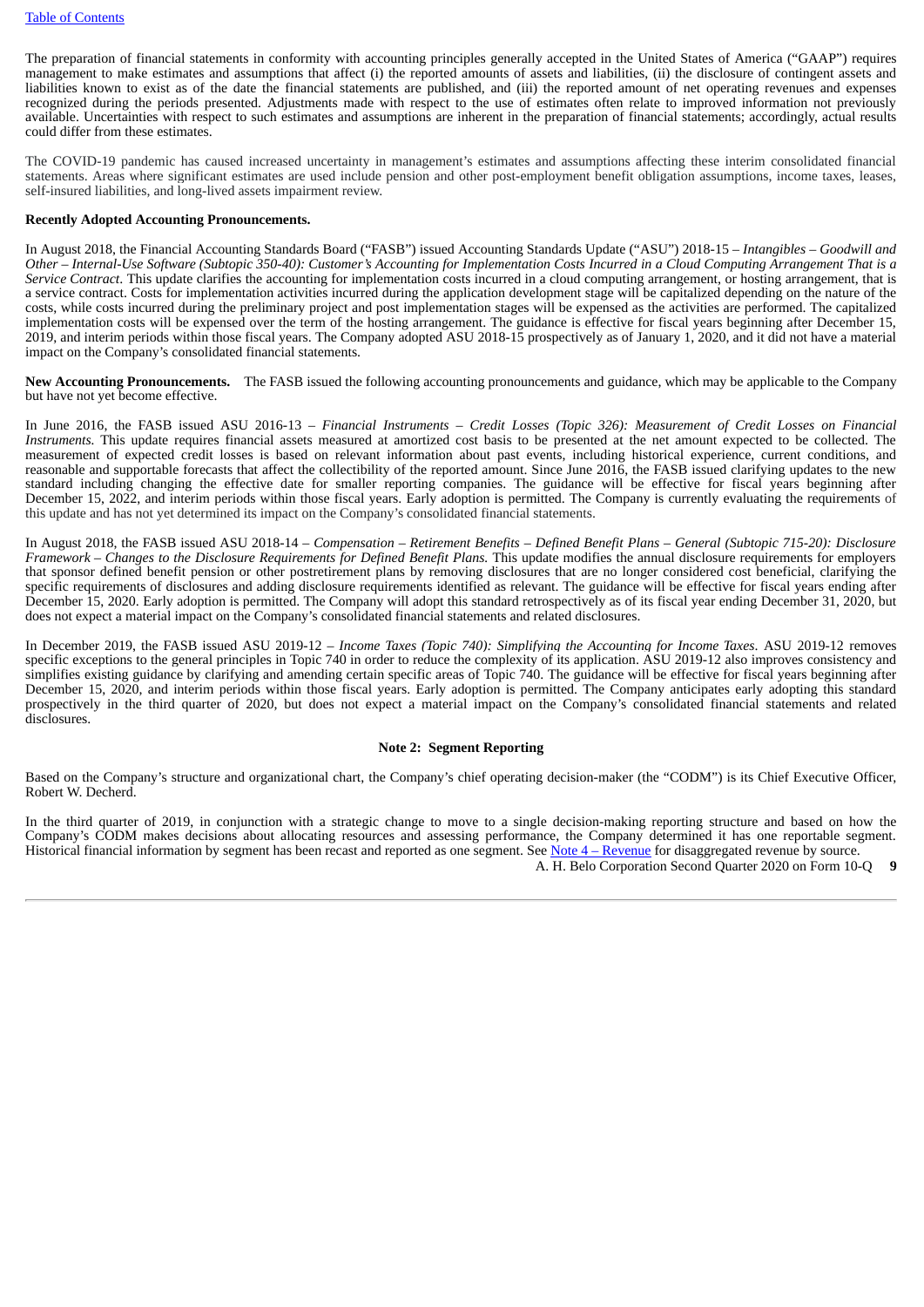#### **Note 3: Acquisitions**

In April 2019, the Company completed the acquisition of certain assets of Cubic, Inc. for a cash purchase price of \$2,356, net of \$213 cash acquired. Transaction costs related to the purchase were a component of other production, distribution and operating costs in the Consolidated Statements of Operations and totaled \$92, of which \$0 were incurred in the six months ended June 30, 2020, and \$63 and \$86 were incurred in the three and six months ended June 30, 2019, respectively.

The new entity Cubic Creative, Inc. ("Cubic Creative") is located in Tulsa, Oklahoma. This acquisition added creative strategy services, which complement service offerings currently available to A. H. Belo clients. The expected benefit from providing these additional services was attributed to goodwill, all of which is expected to be deductible for tax purposes.

The table below sets forth the finalized allocation of the purchase price.

|                                                  | Estimated<br><b>Fair Value</b> |
|--------------------------------------------------|--------------------------------|
| Working capital, net of acquired cash            | 228                            |
| Property, plant and equipment                    | 25                             |
| Other intangible assets - customer relationships | 510                            |
| Goodwill                                         | 1,593                          |
| <b>Total</b>                                     | 2,356                          |

Operating results of the business acquired have been included in the Consolidated Statements of Operations from the acquisition date forward. Pro forma results of the Company, assuming the acquisition had occurred at the beginning of each period presented, would not be materially different from the results reported. The fair value of the assets acquired would be classified as Level III assets (unobservable inputs) in the fair value hierarchy. In the third quarter of 2019, in conjunction with the Company's organizational changes, the Company conducted an impairment review of goodwill and long-lived assets. As a result, the Company's goodwill was fully impaired in the third quarter of 2019. As of January 1, 2020, Cubic Creative's operations were fully incorporated into *The Dallas Morning News.*

#### **Note 4: Revenue**

#### <span id="page-9-0"></span>**Revenue Recognition**

Revenue is recognized when obligations under the terms of a contract with our customer are satisfied. This occurs when control of the promised goods or services is transferred to our customers, in an amount that reflects the consideration we expect to be entitled to in exchange for those goods or services, typically at contract price or determined by stand-alone selling price. The Company has an estimated allowance for credits, refunds and similar obligations. Sales tax collected concurrent with revenue-producing activities are excluded from revenue.

Accounts receivable are reported net of a valuation reserve that represents an estimate of amounts considered uncollectible. The Company estimates the allowance for doubtful accounts based on historical write-off experience and the Company's knowledge of the customers' ability to pay amounts due. Accounts are written-off after all collection efforts fail; generally, after one year has expired. Expense for such uncollectible amounts is included in other production, distribution and operating costs. Credit terms are customary.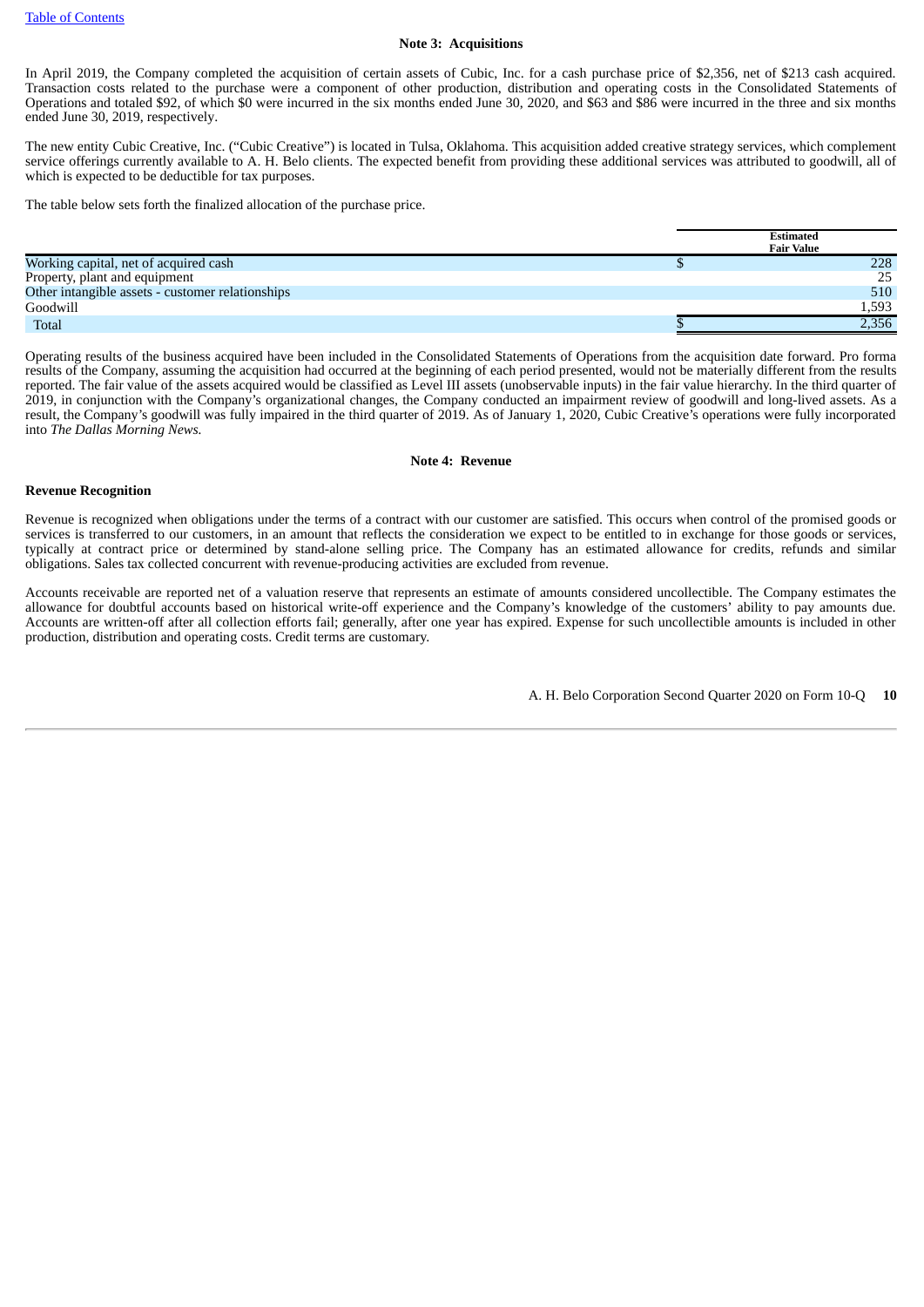The table below sets forth revenue disaggregated by revenue source. Due to the third quarter 2019 change to a single decision-making reporting structure (see Note  $2$  – Segment [Reporting\)](#page-8-0), the Company determined that disaggregating revenue by print and digital products best aligned with the new Company structure. The 2019 amounts were recast for comparative purposes.

|                                           | Three Months Ended June 30, |               |          |               | Six Months Ended June 30, |     |          |  |
|-------------------------------------------|-----------------------------|---------------|----------|---------------|---------------------------|-----|----------|--|
|                                           | 2020                        |               | 2019     | 2020          |                           |     | 2019     |  |
|                                           |                             |               | (Recast) |               |                           |     | (Recast) |  |
| <b>Advertising and Marketing Services</b> |                             |               |          |               |                           |     |          |  |
| Print advertising                         | \$<br>8,891                 | \$            | 16,253   | \$            | 21,690                    | S.  | 31,556   |  |
| Digital advertising and marketing         |                             |               |          |               |                           |     |          |  |
| services                                  | 6,700                       |               | 9,047    |               | 13,228                    |     | 17,785   |  |
| Total                                     | 15,591                      |               | 25,300   |               | 34,918                    |     | 49,341   |  |
|                                           |                             |               |          |               |                           |     |          |  |
| <b>Circulation</b>                        |                             |               |          |               |                           |     |          |  |
| Print circulation                         | \$<br>14,229                | <sup>\$</sup> | 15,809   | <sup>\$</sup> | 29,246                    | -\$ | 31,993   |  |
| Digital circulation                       | 1,494                       |               | 1,204    |               | 2,891                     |     | 2,293    |  |
| Total                                     | 15,723                      |               | 17,013   |               | 32,137                    |     | 34,286   |  |
|                                           |                             |               |          |               |                           |     |          |  |
| <b>Printing, Distribution and Other</b>   | \$<br>4,101                 | <sup>\$</sup> | 4,802    | <sup>\$</sup> | 8,703                     | -S  | 10,077   |  |
| <b>Total Revenue</b>                      |                             |               |          |               |                           |     |          |  |
|                                           | 35,415                      |               | 47,115   |               | 75,758                    |     | 93,704   |  |

#### **Advertising and Marketing Services**

Print advertising revenue represents sales of advertising space within the Company's core and niche newspapers, as well as preprinted advertisements inserted into the Company's core newspapers and niche publications or distributed to non-subscribers through the mail.

Digital advertising and marketing services revenue consists of strategic marketing management, consulting, creative services, targeted and multi-channel (programmatic) advertising placed on third-party websites, digital sales of banner, classified and native advertisements on the Company's news and entertainment-related websites and mobile apps, social media management, search optimization, direct mail and the sale of promotional materials. The Company's auto sales division offered targeted advertising to auto dealerships primarily in the North Texas region desiring to advertise their inventory on the *cars.com* platform through September 30, 2019.

Advertising and marketing services revenue is primarily recognized at a point in time when the ad or service is complete and delivered, based on the customers' contract price. Barter advertising transactions are recognized at estimated fair value based on the negotiated contract price and the range of prices for similar advertising from customers unrelated to the barter transaction. The Company expenses barter costs as incurred, which is independent from the timing of revenue recognition. In addition, certain digital advertising revenue related to website access is recognized over time, based on the customers' monthly rate. The Company typically extends credit to advertising and marketing services customers, although for certain advertising campaigns the customer may pay in advance.

For ads placed on certain third-party websites, the Company must evaluate whether it is acting as the principal, where revenue is reported on a gross basis, or acting as the agent, where revenue is reported on a net basis. Generally, the Company reports advertising revenue for ads placed on third-party websites on a net basis, meaning the amount recorded to revenue is the amount billed to the customer net of amounts paid to the publisher of the third-party website. The Company is acting as the agent because the publisher controls the advertising inventory.

#### **Circulation**

Print circulation revenue is generated primarily by selling home delivery subscriptions and from single copy sales to non-subscribers. Home delivery revenue is recognized over the subscription period based on the days of actual delivery over the total subscription days and single copy revenue is recognized at a point in time when the paper is purchased. Revenue is directly reduced for any non-payment for the grace period of home delivery subscriptions where the Company recorded revenue for newspapers delivered after a subscription expired.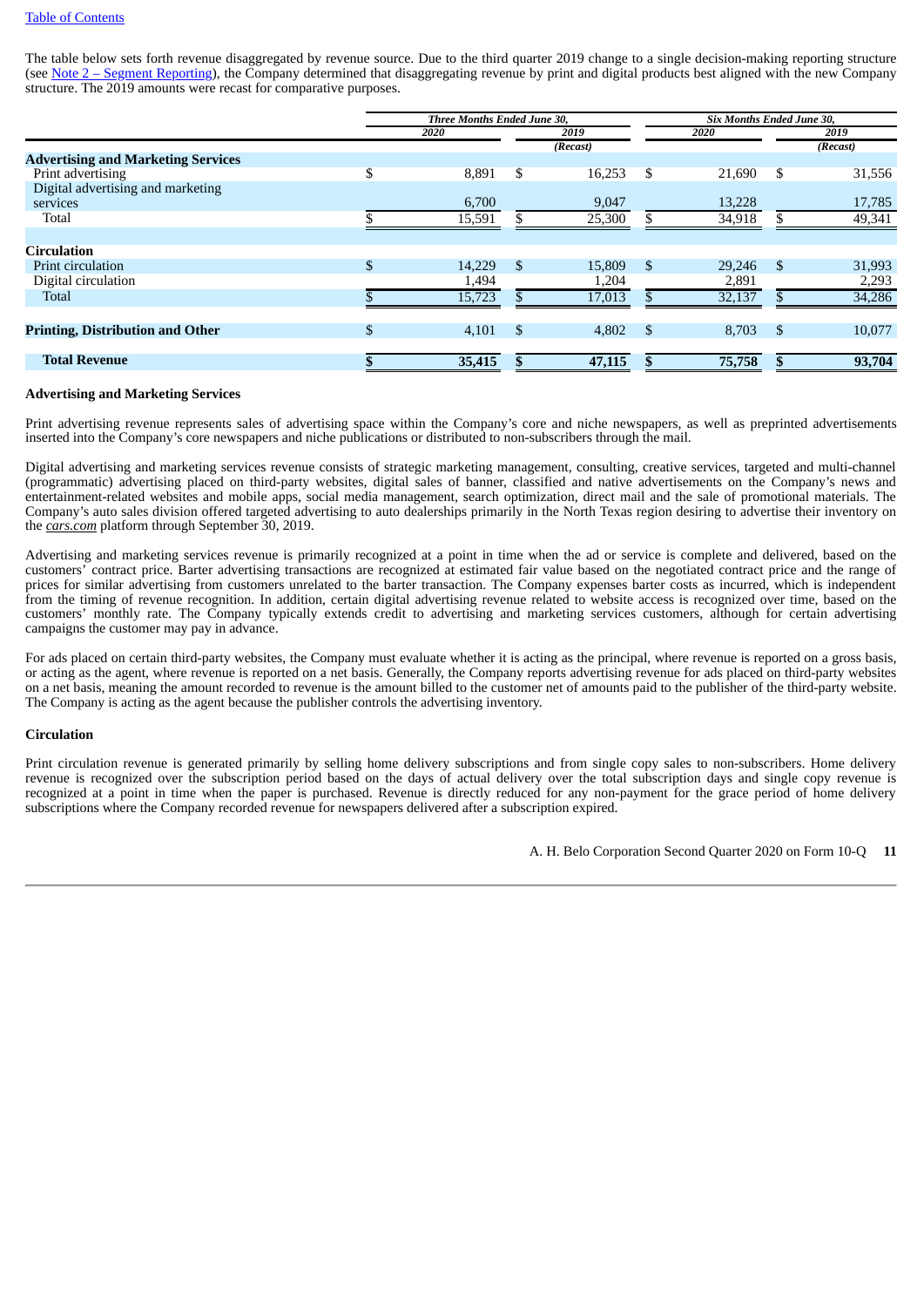Digital circulation revenue is generated by digital-only subscriptions and is recognized over the subscription period based on daily or monthly access to the content in the subscription period.

Payment of circulation fees is typically received in advance and deferred over the subscription period.

#### **Printing, Distribution and Other**

Printing, distribution and other revenue is primarily generated from printing and distribution of other newspapers, as well as production of preprinted advertisements for other newspapers. Printing, distribution and other revenue is recognized at a point in time when the product or service is delivered. The Company typically extends credit to printing and distribution customers.

#### **Deferred Revenue**

Deferred revenue is recorded when cash payments are received in advance of the Company's performance, including amounts which are refundable. The Company's primary sources of deferred revenue are from circulation subscriptions and advertising paid in advance of the service provided. These up-front payments are recorded upon receipt as contract liabilities in the Consolidated Balance Sheets and the revenue is recognized when the Company's obligations under the terms of the contract are satisfied. In the three and six months ended June 30, 2020, the Company recognized \$1,894 and \$8,492, respectively, of revenue that was included in the contract liabilities balance as of December 31, 2019. The Company typically recognizes deferred revenue within 1 to 12 months.

#### **Practical Expedients and Exemptions**

The Company generally expenses sales commissions and circulation acquisition costs when incurred because the amortization period would have been one year or less. These costs are recorded within employee compensation and benefits expense and other production, distribution and operating costs expense, respectively.

The Company does not disclose the value of unsatisfied performance obligations for contracts with an original expected length of one year or less and contracts for which revenue is recognized at the amount invoiced for services performed.

#### **Note 5: Leases**

#### <span id="page-11-0"></span>**Lease Accounting**

The Company has various operating leases primarily for office space and other distribution centers, some of which include escalating lease payments and options to extend or terminate the lease. The Company's leases have remaining terms of less than 1 year to 14 years. The Company determines if a contract is a lease at the inception of the arrangement.

Operating lease right-of-use assets and liabilities are recognized at commencement date of lease agreements greater than one year based on the present value of lease payments over the lease term. In determining the present value of lease payments, the implicit rate was not readily determinable in the Company's lease agreements. Therefore, the Company used an estimated secured incremental borrowing rate, based on the Company's credit rating, adjusted for the weighted average term of each lease. Lease expense is recognized on a straight-line basis over the lease term and variable lease costs are expensed as incurred. For leases with terms of 12 months or less, no asset or liability is recorded and lease expense is recognized on a straight-line basis over the lease term. The exercise of lease renewal options are at the Company's sole discretion and options are recognized when it is reasonably certain the Company will exercise the option. The recognized right-of-use assets and lease liabilities as calculated do not assume renewal options. The Company does not have lease agreements with residual value guarantees, sale leaseback terms or material restrictive covenants. Additionally, the Company does not separately identify lease and nonlease components, such as maintenance costs.

The Company has a sublease with Denton Publishing Company for a remaining term of approximately three years. Additionally, the Company has various subleases with distributors, for distribution center space, with varying remaining lease terms of less than one year to two years and are cancellable with notice by either party. Sublease income is included in printing, distribution and other revenue in the Consolidated Statements of Operations. As of June 30, 2020, sublease income is expected to approximate \$320 for the remainder of 2020, \$440 in 2021, \$240 in 2022, and \$130 in 2023.

As of June 30, 2020, the Company had one additional operating lease that will commence on August 1, 2020, with a lease term of three years, resulting in an additional right-of-use asset and liability of approximately \$250 that will be recorded in the third quarter of 2020.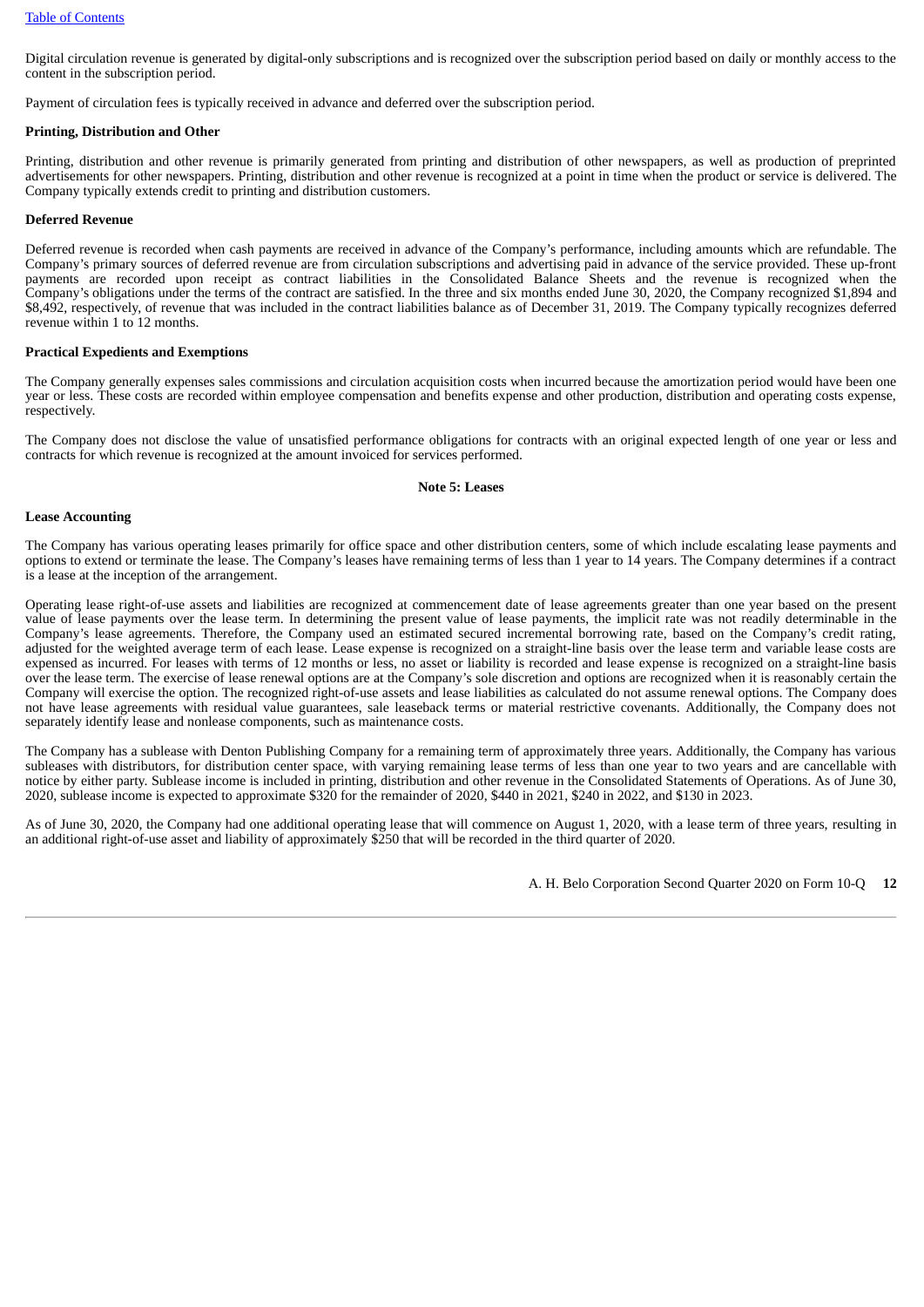The table below sets forth supplemental Consolidated Balance Sheet information for the Company's leases.

|                                               | <b>Classification</b>                    |   | June 30, 2020 | December 31, 2019 |
|-----------------------------------------------|------------------------------------------|---|---------------|-------------------|
| <b>Assets</b>                                 |                                          |   |               |                   |
| Operating                                     | Operating lease right-of-use<br>assets   |   | 21,871 \$     | 21,371            |
| <b>Liabilities</b>                            |                                          |   |               |                   |
| <b>Operating</b>                              |                                          |   |               |                   |
| Current                                       | Other accrued expense                    | S | $2,156$ \$    | 1,579             |
| Noncurrent                                    | Long-term operating lease<br>liabilities |   | 23,051        | 23,120            |
| Total lease liabilities                       |                                          |   | 25,207        | 24,699            |
|                                               |                                          |   |               |                   |
| <b>Lease Term and Discount Rate</b>           |                                          |   |               |                   |
| <b>Operating leases</b>                       |                                          |   |               |                   |
| Weighted average remaining lease term (years) |                                          |   | 10.9          | 11.7              |
| Weighted average discount rate (%)            |                                          |   | 7.3           | 7.5               |
|                                               |                                          |   |               |                   |

The table below sets forth components of lease cost and supplemental cash flow information for the Company's leases.

|                                                                             |    | Three Months Ended June 30, |      |                 | Six Months Ended June 30, |        |
|-----------------------------------------------------------------------------|----|-----------------------------|------|-----------------|---------------------------|--------|
|                                                                             |    | 2020                        |      | 2019            | 2020                      | 2019   |
| <b>Lease Cost</b>                                                           |    |                             |      |                 |                           |        |
| Operating lease cost                                                        | J. | 1,073                       | - \$ | $1,062 \quad $$ | $2,119$ \$                | 2,100  |
| Short-term lease cost                                                       |    |                             |      | 45              | 13                        | 91     |
| Variable lease cost                                                         |    | 148                         |      | 155             | 286                       | 245    |
| Sublease income                                                             |    | (178)                       |      | (182)           | (373)                     | (343)  |
| Total lease cost                                                            |    | 1.052                       |      | 1.080           | 2,045                     | 2,093  |
|                                                                             |    |                             |      |                 |                           |        |
| <b>Supplemental Cash Flow Information</b>                                   |    |                             |      |                 |                           |        |
| Cash paid for operating leases included in                                  |    |                             |      |                 |                           |        |
| operating activities                                                        |    |                             |      |                 | $2,052$ \$                | 2,023  |
| Right-of-use assets obtained in exchange for<br>operating lease liabilities |    |                             |      |                 | 1,540                     | 23,381 |

The table below sets forth the remaining maturities of the Company's lease liabilities as of June 30, 2020.

| <b>Operating Leases</b> |
|-------------------------|
| 1,771                   |
| 4,245                   |
| 4,142                   |
| 3,272                   |
| 2,467                   |
| 22,121                  |
| 38,018                  |
| 12,811                  |
| 25,207                  |
|                         |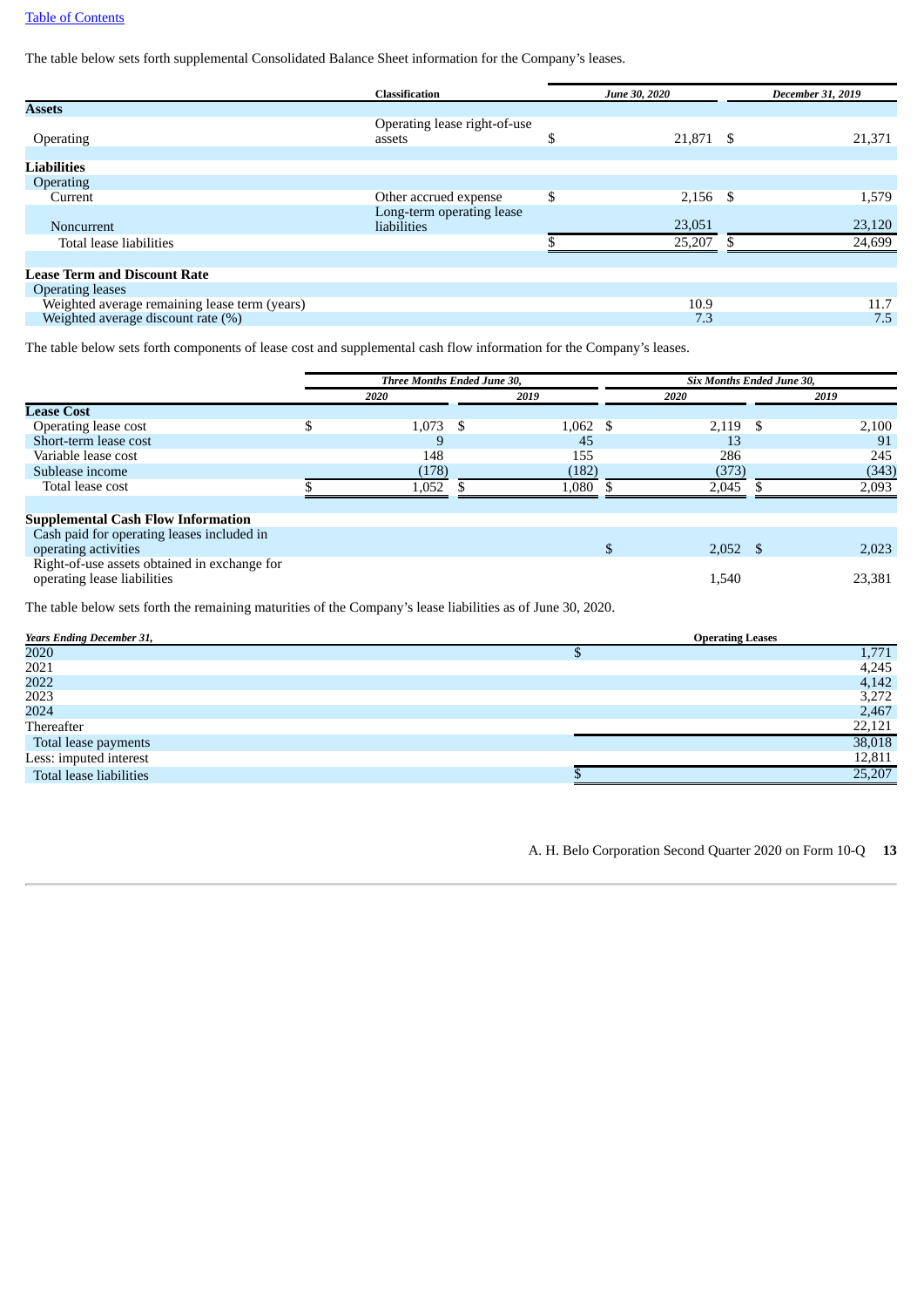#### **Note 6: Intangible Assets**

The table below sets forth intangible assets as of June 30, 2020 and December 31, 2019.

|                                 | <b>June 30,</b><br>2020 | December 31,<br>2019 |         |  |  |  |
|---------------------------------|-------------------------|----------------------|---------|--|--|--|
| <b>Intangible Assets</b>        |                         |                      |         |  |  |  |
| Cost                            | 2,030                   |                      | 2,030   |  |  |  |
| <b>Accumulated Amortization</b> | (1,839)                 |                      | (1,711) |  |  |  |
| Net Carrying Value              | 191                     |                      | 319     |  |  |  |

The intangible assets include \$1,520 of developed technology with an estimated useful life of five years, fully amortized in 2019, and \$510 of customer relationships with estimated useful lives of two years and net carrying value of \$191. Aggregate amortization expense was \$64 and \$140 for the three months ended June 30, 2020 and 2019, respectively, and \$128 and \$216 for the six months ended June 30, 2020 and 2019, respectively.

As of June 30, 2020, the Company performed a review of potential impairment indicators for its long-lived assets, including intangible assets, property, plant and equipment, and right-of-use assets. Although the Company's near-term operating results may be negatively impacted as a result of the COVID-19 pandemic, its overall financial forecasts have not had a material change that would indicate the Company's carrying value of an asset group may not be recoverable. However, the full impact of COVID-19 is not yet known and is rapidly evolving. The Company's future assessment of its financial forecast could be negatively impacted, resulting in future indicators of impairment for its long-lived assets.

#### **Note 7: Related Party Transactions**

In 2017, the Company extended a term note to eSite Analytics, Inc. ("eSite") of \$750. The note had a term of three years, matured February 8, 2020, and incurred interest at a rate of 5.5 percent. The note provided for quarterly interest and principal payments of approximately \$60. In March 2019, the Company extended a line of credit of \$200 to eSite. In November 2019, the \$200 line of credit was rolled into the term note and the note was extended until September 30, 2022. As of December 31, 2019, the note receivable was \$573. In addition, the Company owns shares of eSite. On February 13, 2020, eSite paid off their loan, including interest. The Company no longer accounts for its investment in eSite under the equity method of accounting, as the Company no longer has influence in eSite operations.

#### **Note 8: Income Taxes**

The Company calculated the income tax benefit for the 2020 and 2019 interim periods using an estimated annual effective tax rate based on its expected annual income (loss) before income taxes, adjusted for permanent differences, which it applied to the year-to-date loss before income taxes and specific events that are discretely recognized as they occur.

The Company recognized income tax provision (benefit) of \$367 and \$7,460 for the three months ended June 30, 2020 and 2019, respectively, and \$(1,420) and \$6,496 for the six months ended June 30, 2020 and 2019, respectively. Effective income tax rates were 22.0 percent and 31.1 percent for the six months ended June 30, 2020 and 2019, respectively. The income tax provision for the three months ended June 30, 2020, was due to the Texas margin tax. The income tax benefit for the six months ended June 30, 2020, was due to the recognition of the 2018 net operating loss carryback permitted by the Coronavirus Aid, Relief, and Economic Security Act (the "CARES Act"), partially offset by the effect of the Texas margin tax.

The income tax provision for the three and six months ended June 30, 2019, was due to applying the estimated annual effective tax rate to year-to-date income, which included effects of the income generated from the sale of the Company's former headquarters (see Note 13 – [Disposal](#page-16-0) of Assets), a decrease in the deferred tax asset, and the effect of the Texas margin tax.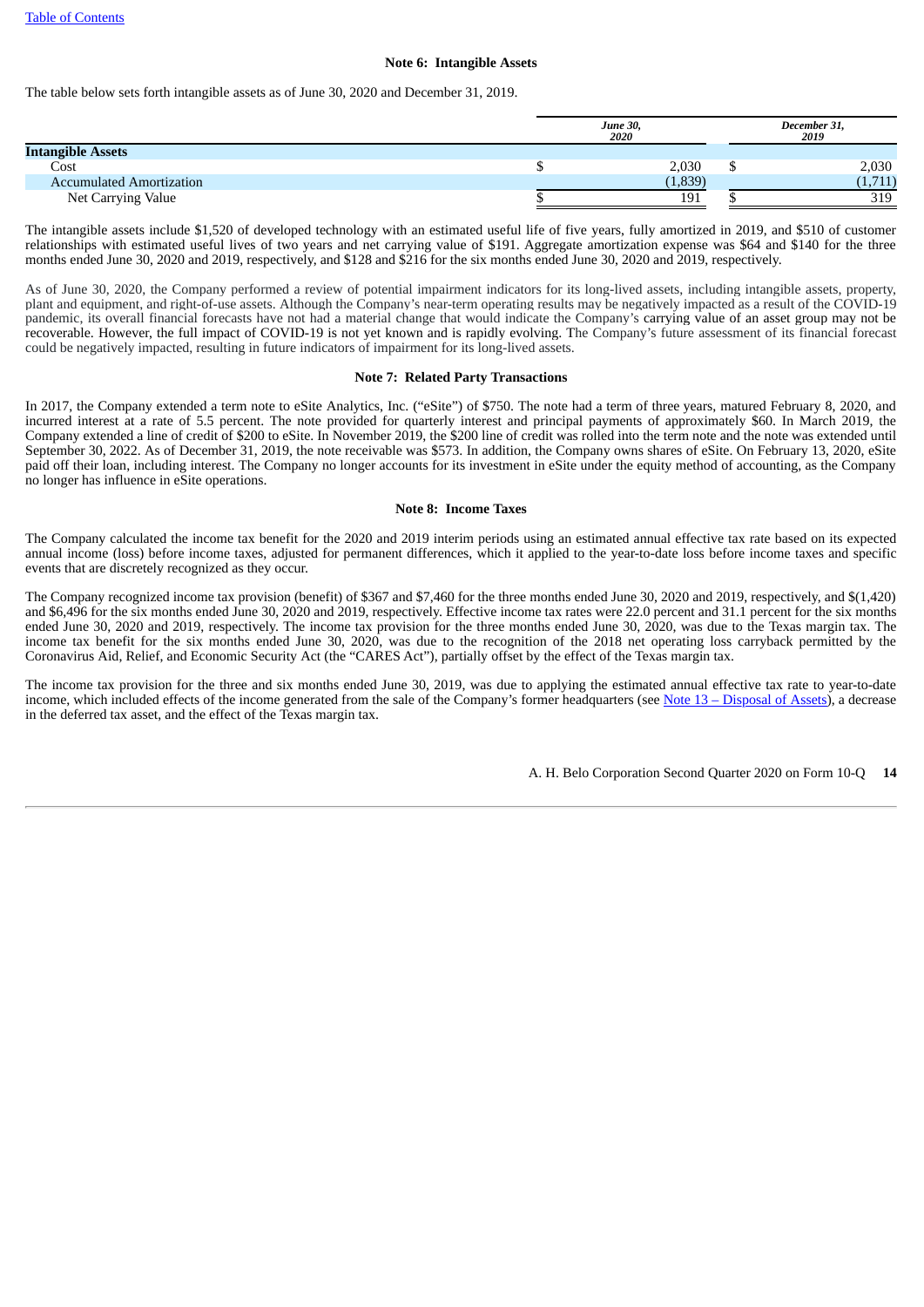In response to COVID-19, the CARES Act was signed into law on March 27, 2020. The CARES Act provides numerous tax provisions and other stimulus measures, including temporary changes regarding the prior and future utilization of net operating losses, temporary changes to the prior and future limitations on interest deductions, temporary suspension of certain payment requirements for the employer portion of Social Security taxes, technical corrections from prior tax legislation for tax depreciation of certain qualified improvement property, and the creation of certain refundable employee retention credits. The Company will benefit from the temporary five year net operating loss carryback provision and the technical correction for qualified leasehold improvements, which changes 39-year property to 15-year property, eligible for 100 percent tax bonus depreciation. Applying the technical correction to 2018 has resulted in reporting additional tax depreciation of \$1,017 and increased the 2018 net operating loss to approximately \$6,829. The loss was carried back against 2014 taxes paid at the federal statutory rate of 35 percent that was previously in effect, resulting in an expected cash refund of \$2,345, recorded in prepaids and other current assets in the Consolidated Balance Sheet as of June 30, 2020.

#### **Note 9: Pension and Other Retirement Plans**

**Defined Benefit Plans.** The Company sponsors the A. H. Belo Pension Plans (the "Pension Plans"), which provide benefits to approximately 1,400 current and former employees of the Company. A. H. Belo Pension Plan I provides benefits to certain current and former employees primarily employed with *The Dallas Morning News* or the A. H. Belo corporate offices. A. H. Belo Pension Plan II provides benefits to certain former employees of The Providence Journal Company. This obligation was retained by the Company upon the sale of the newspaper operations of *The Providence Journal*. No additional benefits are accruing under the A. H. Belo Pension Plans, as future benefits were frozen.

No contributions are required to the A. H. Belo Pension Plans in 2020 under the applicable tax and labor laws governing pension plan funding.

#### *Net Periodic Pension Benefit*

The Company's estimates of net periodic pension expense or benefit are based on the expected return on plan assets, interest on the projected benefit obligations and the amortization of actuarial gains and losses that are deferred in accumulated other comprehensive loss. Participation in and accrual of new benefits to participants has been frozen since 2007 and, accordingly, on-going service costs are not a component of net periodic pension expense (benefit).

The table below sets forth components of net periodic pension benefit, which are included in other income, net in the Consolidated Statements of Operations.

|                                  |      | <b>Three Months Ended June 30.</b> |         | <b>Six Months Ended June 30.</b> |  |         |  |
|----------------------------------|------|------------------------------------|---------|----------------------------------|--|---------|--|
|                                  | 2020 |                                    | 2019    | 2019                             |  |         |  |
| Interest cost                    |      | 1,559                              | 1,975   | 3,118                            |  | 3,949   |  |
| Expected return on plans' assets |      | (2,940)                            | (2,866) | (5, 881)                         |  | (5,733) |  |
| Amortization of actuarial loss   |      | 220                                | 69      | 440                              |  | 139     |  |
| Net periodic pension benefit     |      | 1,161                              | (822)   | 2,323'                           |  | 1,645   |  |

**Defined Contribution Plans.** The A. H. Belo Savings Plan (the "Savings Plan"), a defined contribution 401(k) plan, covers substantially all employees of A. H. Belo. Participants may elect to contribute a portion of their pretax compensation as provided by the Savings Plan and the Internal Revenue Code. Employees can contribute up to 100 percent of their annual eligible compensation less required withholdings and deductions up to statutory limits. The Company provides an ongoing dollar-for-dollar match of eligible employee contributions, up to 1.5 percent of the employees' compensation. During the three months ended June 30, 2020 and 2019, the Company recorded expense of \$183 and \$112, respectively, and during the six months ended June 30, 2020 and 2019, the Company recorded expense of \$403 and \$325, respectively, for matching contributions to the Savings Plan.

#### **Note 10: Shareholders' Equity**

**Dividends.** On June 2, 2020, the Company's board of directors declared a \$0.04 per share dividend to shareholders of record as of the close of business on August 14, 2020, which is payable on September 4, 2020.

**Treasury Stock.** In 2019, the Company repurchased shares of its common stock pursuant to a publicly announced share repurchase program authorized by the Company's board of directors. The agreement to repurchase the Company's stock expired in the fourth quarter of 2019 and was not renewed.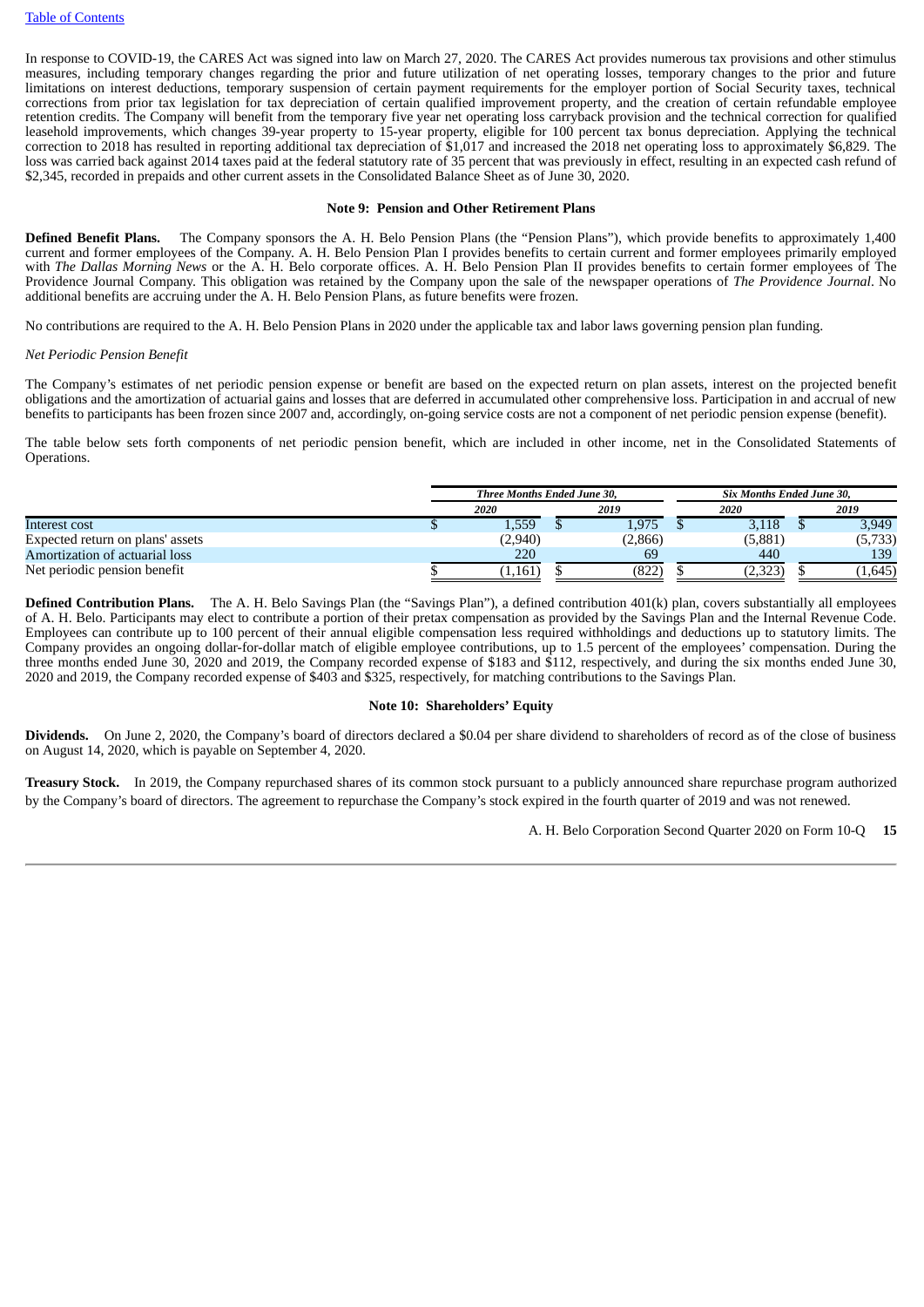**Outstanding Shares.** The Company had Series A and Series B common stock outstanding of 18,941,340 and 2,469,083, respectively, net of treasury shares at June 30, 2020. At December 31, 2019, the Company had Series A and Series B common stock outstanding of 18,941,115 and 2,469,308, respectively, net of treasury shares.

**Accumulated other comprehensive loss.** Accumulated other comprehensive loss consists of actuarial gains and losses attributable to the A. H. Belo Pension Plans, gains and losses resulting from Pension Plans' amendments and other actuarial experience attributable to other post-employment benefit ("OPEB") plans. The Company records amortization of the components of accumulated other comprehensive loss in other income, net in its Consolidated Statements of Operations. Gains and losses are amortized over the weighted average remaining life expectancy of the OPEB plans and Pension Plans' participants.

The table below set forth the changes in accumulated other comprehensive loss, net of tax, as presented in the Company's consolidated financial statements.

|                              |  | Three Months Ended June 30, |  |                                            |  |                                            |  |              |  |                                            |  |                                            |  |
|------------------------------|--|-----------------------------|--|--------------------------------------------|--|--------------------------------------------|--|--------------|--|--------------------------------------------|--|--------------------------------------------|--|
|                              |  | 2020                        |  |                                            |  |                                            |  |              |  | 2019                                       |  |                                            |  |
|                              |  | <b>Total</b>                |  | <b>Defined</b><br>benefit pension<br>plans |  | Other post-<br>employment<br>benefit plans |  | <b>Total</b> |  | <b>Defined</b><br>benefit pension<br>plans |  | Other post-<br>employment<br>benefit plans |  |
| Balance, beginning of period |  | (32,075)                    |  | (32, 223)                                  |  | 148                                        |  | (37,578)     |  | (37, 933)                                  |  | 355                                        |  |
| Amortization                 |  | 219                         |  | 220                                        |  |                                            |  | 62           |  | 69                                         |  |                                            |  |
| Balance, end of period       |  | (31, 856)                   |  | (32,003)                                   |  | 147                                        |  | (37,516)     |  | (37, 864)                                  |  | 348                                        |  |

|                              | <b>Six Months Ended June 30.</b> |       |                                           |               |                           |  |           |  |                                           |               |                           |  |
|------------------------------|----------------------------------|-------|-------------------------------------------|---------------|---------------------------|--|-----------|--|-------------------------------------------|---------------|---------------------------|--|
|                              |                                  |       | 2020<br><b>Defined</b><br>benefit pension |               | Other post-<br>employment |  |           |  | 2019<br><b>Defined</b><br>benefit pension |               | Other post-<br>employment |  |
|                              | <b>Total</b>                     | plans |                                           | benefit plans |                           |  | Total     |  | plans                                     | benefit plans |                           |  |
| Balance, beginning of period | (32, 294)                        |       | (32, 443)                                 |               | 149                       |  | (37, 641) |  | (38,003)                                  |               | 362                       |  |
| Amortization                 | 438                              |       | 440                                       |               |                           |  | 125       |  | 139                                       |               | (14)                      |  |
| Balance, end of period       | (31, 856)                        |       | (32,003)                                  |               | 147                       |  | (37, 516) |  | (37, 864)                                 |               | 348                       |  |

#### **Note 11: Earnings Per Share**

The table below sets forth the net income (loss) available to common shareholders and weighted average shares used for calculating basic and diluted earnings per share ("EPS"). The Company's Series A and Series B common stock equally share in the distributed and undistributed earnings.

|                                                       |              | <b>Three Months Ended June 30.</b> |  |            |  | <b>Six Months Ended June 30.</b> |            |
|-------------------------------------------------------|--------------|------------------------------------|--|------------|--|----------------------------------|------------|
|                                                       | 2020<br>2019 |                                    |  |            |  | 2020                             | 2019       |
| <b>Earnings (Numerator)</b>                           |              |                                    |  |            |  |                                  |            |
| Net income (loss) available to common shareholders    |              | $(3,414)$ \$                       |  | 16,528     |  | (5,035)                          | 14,393     |
|                                                       |              |                                    |  |            |  |                                  |            |
| <b>Shares (Denominator)</b>                           |              |                                    |  |            |  |                                  |            |
| Weighted average common shares outstanding (basic and |              |                                    |  |            |  |                                  |            |
| diluted)                                              |              | 21,410,423                         |  | 21,525,971 |  | 21,410,423                       | 21,578,014 |
|                                                       |              |                                    |  |            |  |                                  |            |
| <b>Income (Loss) Per Share</b>                        |              |                                    |  |            |  |                                  |            |
| Basic and diluted                                     |              | (0.16)                             |  | 0.77       |  | (0.24)                           | 0.67       |

There were no options or RSUs outstanding as of June 30, 2020 and 2019, that would result in dilution of shares or the calculation of EPS under the twoclass method as prescribed under ASC 260 – *Earnings Per Share*.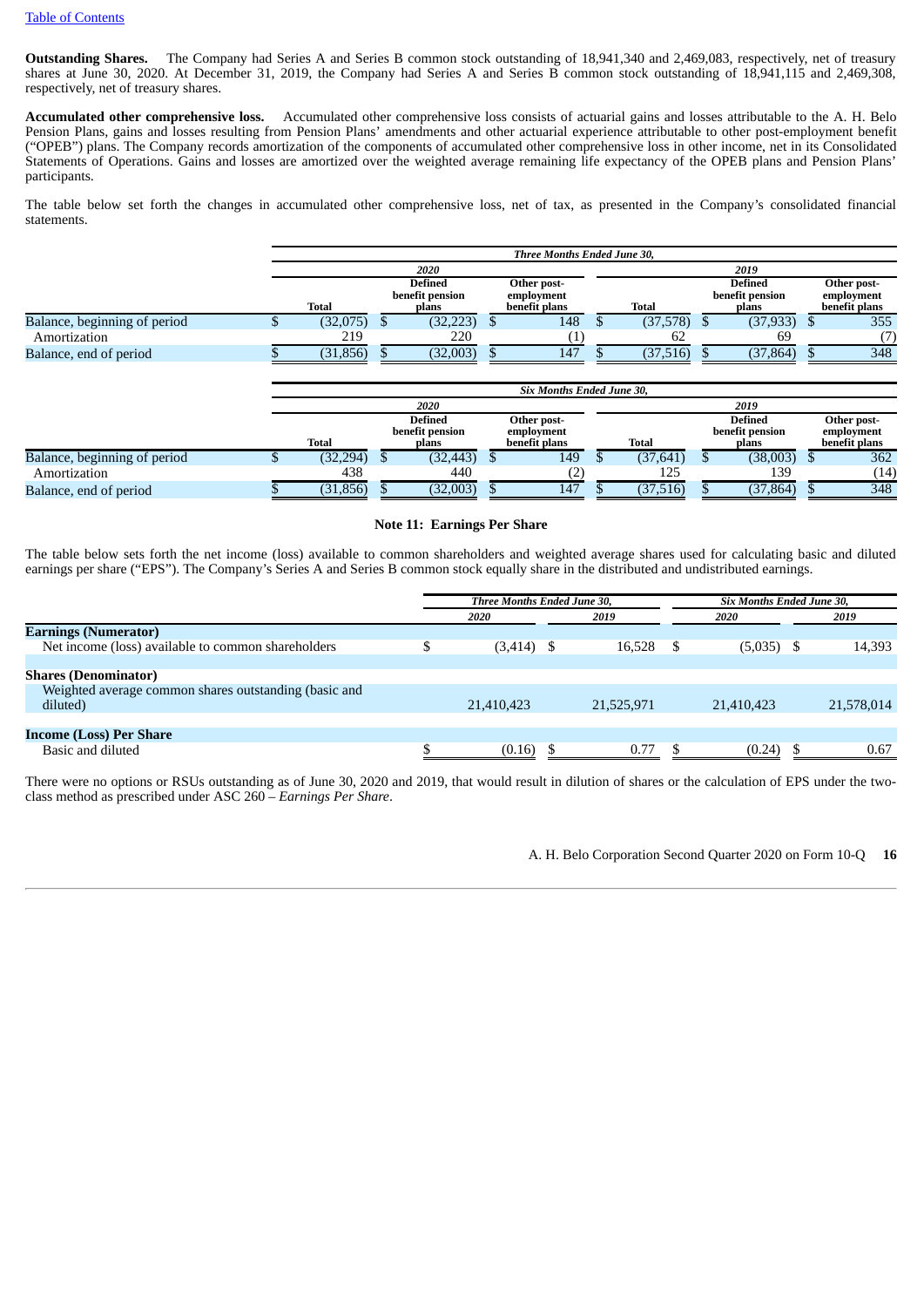#### **Note 12: Contingencies**

**Legal proceedings.** From time to time, the Company is involved in a variety of claims, lawsuits and other disputes arising in the ordinary course of business. Management routinely assesses the likelihood of adverse judgments or outcomes in these matters, as well as the ranges of probable losses to the extent losses are reasonably estimable. Accruals for contingencies are recorded when, in the judgment of management, adverse judgments or outcomes are probable and the financial impact, should an adverse outcome occur, is reasonably estimable. The determination of likely outcomes of litigation matters relates to factors that include, but are not limited to, past experience and other evidence, interpretation of relevant laws or regulations and the specifics and status of each matter. Predicting the outcome of claims and litigation and estimating related costs and financial exposure involves substantial uncertainties that could cause actual results to vary materially from estimates and accruals. In the opinion of management, liabilities, if any, arising from other currently existing claims against the Company would not have a material adverse effect on A. H. Belo's results of operations, liquidity or financial condition.

#### **Note 13: Disposal of Assets**

<span id="page-16-0"></span>In May 2019, the Company finalized a Purchase and Sale Agreement with Charter DMN Holdings, LP (the "Purchaser") for the sale of the real estate assets in downtown Dallas, Texas, previously used as the Company's headquarters for a sale price of \$28,000. The sale price consisted of \$4,597 cash received, after selling costs of approximately \$1,000, and a two year seller-financed promissory note (the "Promissory Note") of \$22,400, included in longterm note receivable in the Consolidated Balance sheet as of December 31, 2019, and included in notes receivable in the Consolidated Balance Sheet as of June 30, 2020. The sale provided the Company an additional \$1,000 contingency payment if certain conditions were met. The contingency expired as of June 30, 2020, with no payment made by the Purchaser related to the contingency. In the second quarter of 2019, the Company recorded a pretax gain of \$25,908, included in gain on sale/disposal of assets, net in the Consolidated Statements of Operations. Due to the offset by existing net operating loss carryforwards, the Company did not record any current tax expense related to the sale transaction.

The Promissory Note is secured by a first lien deed of trust covering the property and bears interest payable in quarterly installments that began on July 1, 2019, continuing through its maturity on June 30, 2021, and includes a pre-payment feature. Interest will be accrued at 3.5 percent during the first year and at 4.5 percent during the second year.

As a direct result of COVID-19 uncertainties, on April 3, 2020, the Company and the Purchaser entered into an amendment to the Promissory Note deferring the Purchaser's interest payment of \$195 that was due April 1, 2020, and adding it to a second promissory note (the "Second Promissory Note"). In addition, the Second Promissory Note includes a 2019 real property tax reconciliation payment due from the Purchaser under the Purchase and Sale Agreement in the amount of \$180. The Second Promissory Note, in the principal amount of \$375, included in notes receivable in the Consolidated Balance Sheet, is secured by a second lien deed of trust covering the property and due June 30, 2021. The Company has evaluated the collectability of the note as a result of the request to defer an interest payment by the Purchaser. Management believes that as of June 30, 2020, the Promissory Note is recoverable since the underlying collateral value has not materially changed from the sale date per Dallas County tax records. In addition, on July 1, 2020, the Purchaser paid the second quarter 2020 interest payment of \$195. Management continues to monitor the credit worthiness of the Purchaser and the value of the underlying collateral given current economic conditions.

Notes receivable are recorded net of an allowance for doubtful accounts. Interest income is accrued on the unpaid principal balance, included in other income, net in the Consolidated Statements of Operations. The Company puts notes receivable on non-accrual status and provides an allowance against accrued interest if it is determined the likelihood of collecting substantially all of the note and accrued interest is not probable. Notes are written-off against the allowance when all possible means of collection have been exhausted and the potential for recovery is considered remote.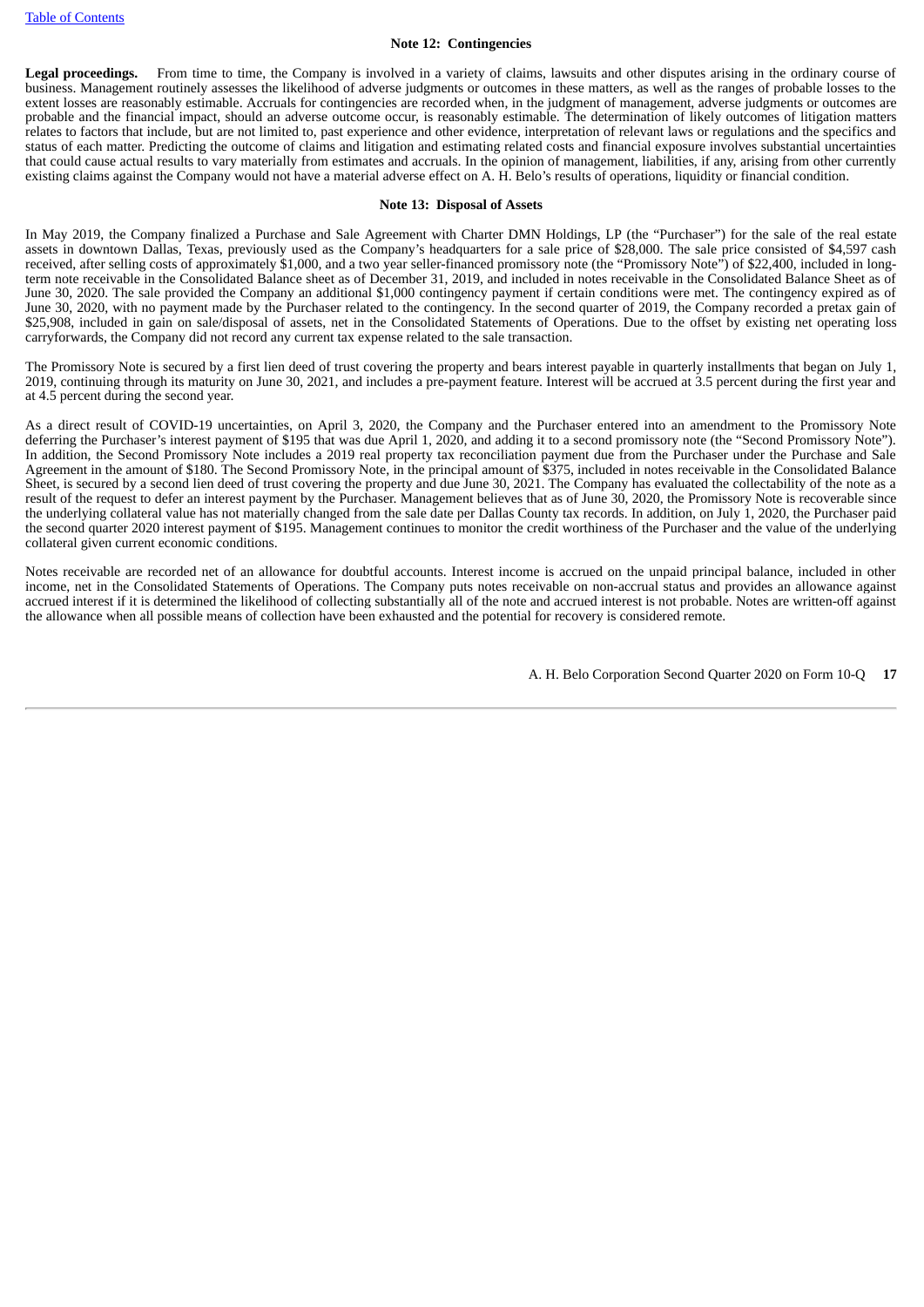#### Table of [Contents](#page-1-0)

# <span id="page-17-0"></span>**Item 2. Management's Discussion and Analysis of Financial Condition and Results of Operations**

A. H. Belo intends for the discussion of its financial condition and results of operations that follows to provide information that will assist in understanding its financial statements, the changes in certain key items in those statements from period to period, and the primary factors that accounted for those changes, as well as how certain accounting principles, policies and estimates affect its financial statements. The following information should be read in conjunction with the Company's consolidated financial statements and related notes filed as part of this report. All dollar amounts presented herein, except share and per share amounts, are in thousands, unless the context indicates otherwise.

This section and other parts of this Quarterly Report on Form 10-Q contain certain forward-looking statements. Forward-looking statements are subject to risks, uncertainties and other factors that could cause actual results to differ materially from those statements. See *[Forward-Looking](#page-25-2) Statements* and risk factors disclosed under the heading "Risk Factors" in Item 1A in the Annual Report on Form 10-K for the year ended December 31, 2019.

#### **OVERVIEW**

A. H. Belo, headquartered in Dallas, Texas, is the leading local news and information publishing company in Texas. The Company has commercial printing, distribution and direct mail capabilities, as well as a presence in emerging media and digital marketing. While focusing on extending the Company's media platforms, A. H. Belo delivers news and information in innovative ways to a broad range of audiences with diverse interests and lifestyles. The Company publishes *The Dallas Morning News* (*www.dallasnews.com*), Texas' leading newspaper and winner of nine Pulitzer Prizes, and various niche publications targeting specific audiences. Its newspaper operations also provide commercial printing and distribution services to several large national newspapers. In addition, the Company has the capabilities of a full-service strategy, creative and media agency that focuses on strategic and digital marketing, and data intelligence that provide a measurable return on investment to its clients.

In the third quarter of 2019, in conjunction with a strategic change to move to a single decision-making reporting structure and based on how the Company's chief operating decision-maker makes decisions about allocating resources and assessing performance, the Company determined it has one reportable segment. With this reorganization, the Company has focused on enhancing its capabilities to provide customers with strategic, creative and media marketing solutions.

Currently, the rapid spread of coronavirus (COVID-19) globally has resulted in increased travel restrictions, and disruption and shutdown of businesses. The Company has experienced, and may continue to experience, impacts from quarantines, market downturns and changes in customer behavior related to the pandemic and impacts on its workforce if the spread of the virus widens and becomes of longer duration. Media has been designated an essential business, therefore the Company's operations are continuing. While digital subscriptions grew in the first half of 2020, the Company experienced decreased demand for its print and digital advertising. As a result, the Company implemented measures to reduce costs and preserve cash flow. These measures include reduction in the quarterly dividend rate, decreases in employee compensation, as well as reductions in discretionary spending. In addition, the Company will benefit from the Coronavirus Aid, Relief, and Economic Security Act (the "CARES Act"). However, these measures may not be sufficient to fully offset the impact of the COVID-19 pandemic on the Company's business and, as such, the Company's results of operations may be negatively impacted.

The full impact of COVID-19 is not yet known and is rapidly evolving. The outbreak and any preventative or protective actions that the Company has taken and may continue to take, or may be imposed on the Company by governmental intervention, in respect of this virus may result in a period of disruption to the Company's financial reporting capabilities, its printing operations, and its operations generally. COVID-19 is impacting, and may continue to impact, the Company's customers, distribution partners, advertisers, production facilities, and third parties, and could result in a loss of advertising revenue or supply chain disruption.

As of June 30, 2020, the Company performed a review of potential impairment indicators for its long-lived assets, including intangible assets, property, plant and equipment, and right-of-use assets. Although the Company's near-term operating results may be negatively impacted as a result of the COVID-19 pandemic, its overall financial forecasts have not had a material change that would indicate the Company's carrying value of an asset group may not be recoverable. However, the full impact of COVID-19 is not yet known and is rapidly evolving. The Company's future assessment of its financial forecast could be negatively impacted, resulting in future indicators of impairment for its long-lived assets.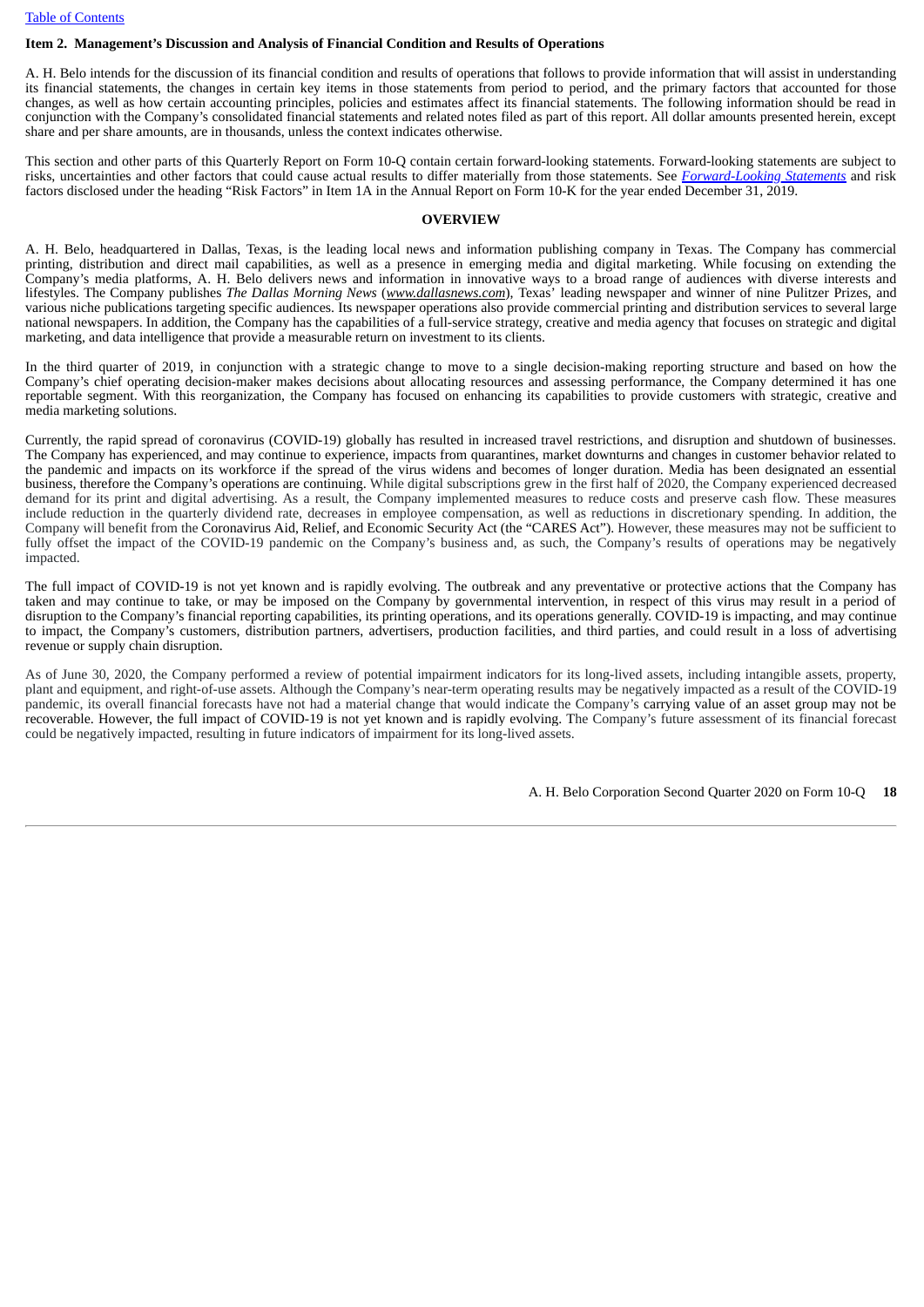#### **RESULTS OF OPERATIONS**

#### **Consolidated Results of Operations (unaudited)**

This section contains discussion and analysis of net operating revenue, expense and other information relevant to an understanding of results of operations for the three and six months ended June 30, 2020 and 2019. In the third quarter of 2019, in conjunction with the Company's organizational changes, the Company determined it has one reportable segment (see Note  $2 -$  Segment [Reporting](#page-8-0)). The Company determined that disaggregating revenue by print and digital products best aligned with the new Company structure. The 2019 amounts in this section were recast to reflect one segment for comparative purposes.

The table below sets forth the components of A. H. Belo's operating income (loss).

|                                          |              | Three Months Ended June 30, |          | Six Months Ended June 30, |          |                      |    |          |  |  |
|------------------------------------------|--------------|-----------------------------|----------|---------------------------|----------|----------------------|----|----------|--|--|
|                                          | 2020         | Percentage<br>Change        | 2019     | 2020                      |          | Percentage<br>Change |    | 2019     |  |  |
|                                          |              |                             | (Recast) |                           |          |                      |    | (Recast) |  |  |
| Advertising and marketing services       | \$<br>15,591 | $(38.4)\%$ \$               | 25,300   | \$                        | 34,918   | $(29.2)\%$           | -S | 49,341   |  |  |
| Circulation                              | 15,723       | $(7.6)\%$                   | 17,013   |                           | 32,137   | $(6.3)$ %            |    | 34,286   |  |  |
| Printing, distribution and other         | 4,101        | $(14.6)\%$                  | 4,802    |                           | 8,703    | $(13.6)\%$           |    | 10,077   |  |  |
| <b>Total Net Operating Revenue</b>       | 35,415       | $(24.8)\%$                  | 47,115   |                           | 75,758   | $(19.2)\%$           |    | 93,704   |  |  |
|                                          |              |                             |          |                           |          |                      |    |          |  |  |
| <b>Total Operating Costs and Expense</b> | 39,793       | 64.0 %                      | 24.260   |                           | 84,896   | 13.5 %               |    | 74,777   |  |  |
|                                          |              |                             |          |                           |          |                      |    |          |  |  |
| <b>Operating Income (Loss)</b>           | (4, 378)     | $(119.2)\%$                 | 22,855   |                           | (9, 138) | $(148.3)\%$          |    | 18,927   |  |  |

Traditionally, the Company's primary revenues are generated from advertising within its core newspapers, niche publications and related websites and from subscription and single copy sales of its printed newspapers. As a result of competitive and economic conditions, the newspaper industry has faced a significant revenue decline over the past decade. Therefore, the Company has sought to diversify its revenues through development and investment in new product offerings, increased circulation rates and leveraging of its existing assets to offer cost efficient commercial printing and distribution services to its local markets. The Company continually evaluates the overall performance of its core products to ensure existing assets are deployed adequately to maximize return.

The Company's advertising revenue from its core newspapers continues to be adversely affected by the shift of advertiser spending to other forms of media and the increased accessibility of free online news content, as well as news content from other sources, which resulted in declines in advertising and paid print circulation volumes and revenue. Decreases in print display and classified categories are indicative of continuing trends by advertisers towards digital platforms, which are widely available from many sources. In the current environment, companies are allocating more of their advertising spending towards programmatic channels that provide digital advertising on multiple platforms with enhanced technology for targeted delivery and measurement. In addition, the Company did experience some temporary decline resulting from the COVID-19 pandemic beginning late in the first quarter.

In response to the decline in print revenue, the Company has developed agency and digital advertising capabilities through multiple media channels. The Company leverages its news content to improve engagement on the Company's digital platforms that results in increased digital subscriptions and associated revenue. The Company also continues to diversify its revenue base by leveraging the available capacity of its existing assets to provide print and distribution services for newspapers and other customers requiring these services, by introducing new advertising and marketing services products, and by increasing circulation prices.

Because of declining print circulation, the Company has developed broad digital strategies designed to provide readers with multiple platforms for obtaining online access to local news. The Company redesigned and expanded its website platforms and mobile applications in 2019 to provide a better customer experience with its digital news and information content. The Company continues to obtain additional key demographic data from readers, which allows the Company to provide content desired by readers and to modify marketing and distribution strategies to target and reach audiences valued by advertisers. The Company has implemented a programmatic digital advertising platform that provides digital ad placement and targeting efficiencies and increases utilization of digital inventory within the Company's websites and external websites.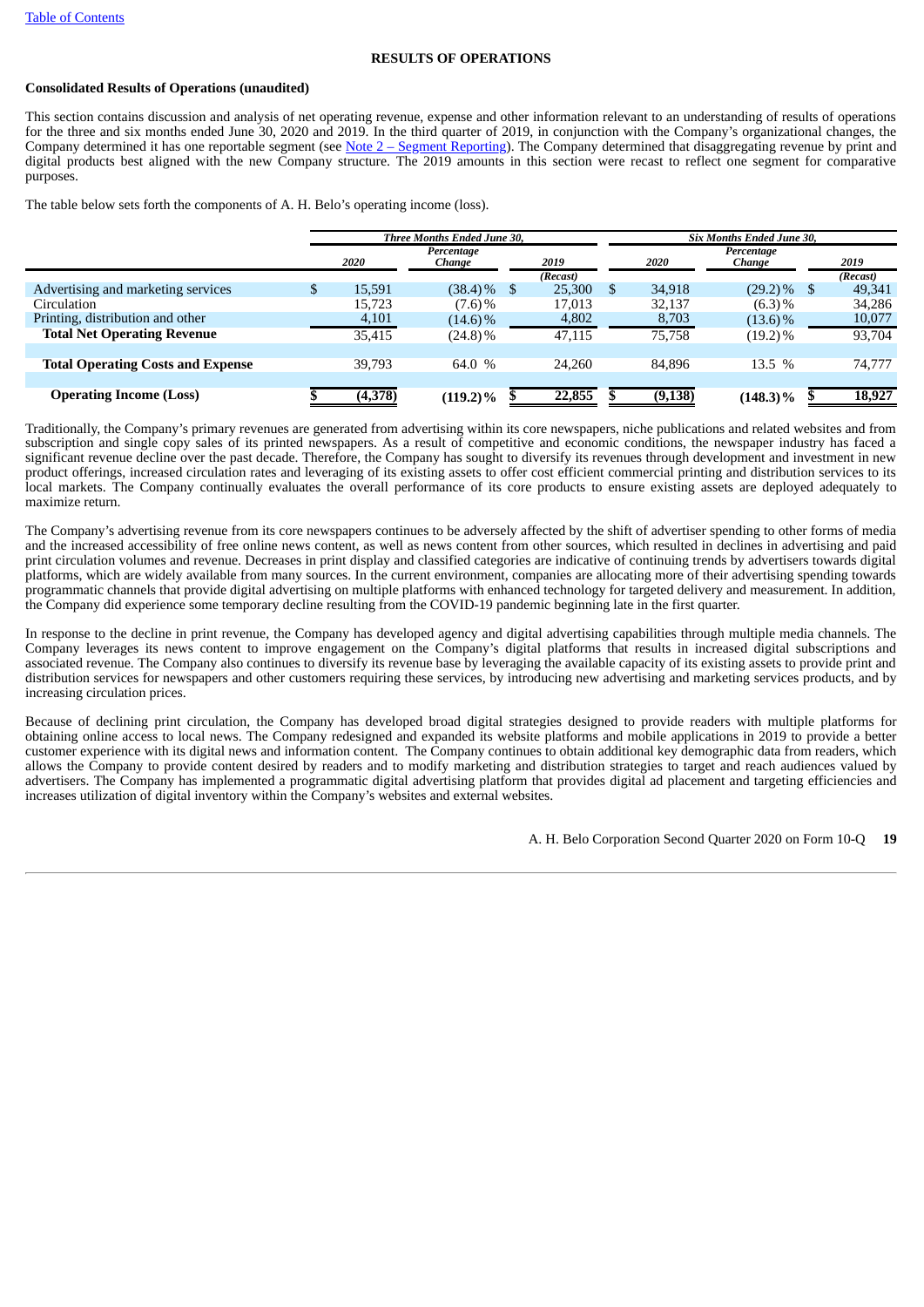# *Advertising and marketing services revenue*

Advertising and marketing services revenue was 44.0 percent and 46.1 percent of total revenue for the three and six months ended June 30, 2020, respectively, and 53.7 percent and 52.7 percent for the three and six months ended June 30, 2019, respectively.

|                                            |        | <b>Three Months Ended June 30.</b> |          | <b>Six Months Ended June 30.</b> |                      |          |
|--------------------------------------------|--------|------------------------------------|----------|----------------------------------|----------------------|----------|
|                                            | 2020   | Percentage<br>Change               | 2019     | 2020                             | Percentage<br>Chanae | 2019     |
|                                            |        |                                    | (Recast) |                                  |                      | (Recast) |
| Print advertising                          | 8,891  | $(45.3) \%$                        | 16,253   | 21,690                           | $(31.3)\%$           | 31,556   |
| Digital advertising and marketing services | 6,700  | $(25.9) \%$                        | 9,047    | 13,228                           | $(25.6)\%$           | 17,785   |
| <b>Advertising and Marketing Services</b>  | 15,591 | $(38.4)\%$                         | 25,300   | 34,918                           | $(29.2)\%$           | 49,341   |

#### **Print advertising**

Print advertising is comprised of display, classified and preprint advertising revenue.

Display and classified print revenue primarily represents sales of advertising space within the Company's core and niche newspapers. As advertisers continue to diversify marketing budgets to incorporate more and varied avenues of reaching consumers, traditional display and classified advertising continues to decline. Display and classified print revenue decreased \$4,010 and \$6,211 in the three and six months ended June 30, 2020, respectively, primarily due a revenue decline in all advertising categories, with the largest declines in the retail categories. In addition to the general trends adversely impacting the publishing industry, the Company experienced some unfavorable impacts resulting from the COVID-19 pandemic, which started in the latter part of the first quarter of 2020.

Preprint revenue primarily reflects preprinted advertisements inserted into the Company's core newspapers and niche publications, or distributed to nonsubscribers through the mail. Revenue decreased \$3,352 and \$3,655 in the three and six months ended June 30, 2020, respectively, due to a volume decline in preprint newspaper inserts, consistent with the decline in circulation volumes discussed below.

#### **Digital advertising and marketing services**

Digital advertising and marketing services revenue consists of strategic marketing management, consulting, creative services, targeted and multi-channel (programmatic) advertising placed on third-party websites, digital sales of banner, classified and native advertisements on the Company's news and entertainment-related websites and mobile apps, social media management, search optimization, direct mail and the sale of promotional materials. The Company's auto sales division offered targeted advertising to auto dealerships primarily in the North Texas region desiring to advertise their inventory on the *cars.com* platform through September 30, 2019. Revenue decreased \$2,347 and \$4,557 in the three and six months ended June 30, 2020, primarily due to the *cars.com* agreement ending.

#### *Circulation revenue*

Circulation revenue was 44.4 percent and 42.4 percent of total revenue for the three and six months ended June 30, 2020, respectively, and 36.1 percent and 36.6 percent for the three and six months ended June 30, 2019, respectively.

|                     |        | <b>Three Months Ended June 30.</b> |          |  |        |                      |  |          |
|---------------------|--------|------------------------------------|----------|--|--------|----------------------|--|----------|
|                     | 2020   | Percentage<br>Change               | 2019     |  | 2020   | Percentage<br>Chanae |  | 2019     |
|                     |        |                                    | (Recast) |  |        |                      |  | (Recast) |
| Print circulation   | 14.229 | $(10.0)\%$                         | 15,809   |  | 29,246 | $(8.6)$ %            |  | 31,993   |
| Digital circulation | 1,494  | $\frac{0}{0}$<br>24.1              | 1.204    |  | 2,891  | 26.1 %               |  | 2,293    |
| Circulation         | 15,723 | $(7.6) \%$                         | 17,013   |  | 32,137 | (6.3)%               |  | 34,286   |

#### **Print circulation**

Revenue decreased primarily due to a decline in home delivery revenue, driven by a volume decline of 10.3 percent and 11.4 percent for the three and six months ended June 30, 2020, respectively. The volume declines were partially offset by rate increases. Single copy revenue also decreased compared to prior year, due to single copy paid print circulation volume declines of 25.9 percent and 21.7 percent for the three and six months ended June 30, 2020, respectively.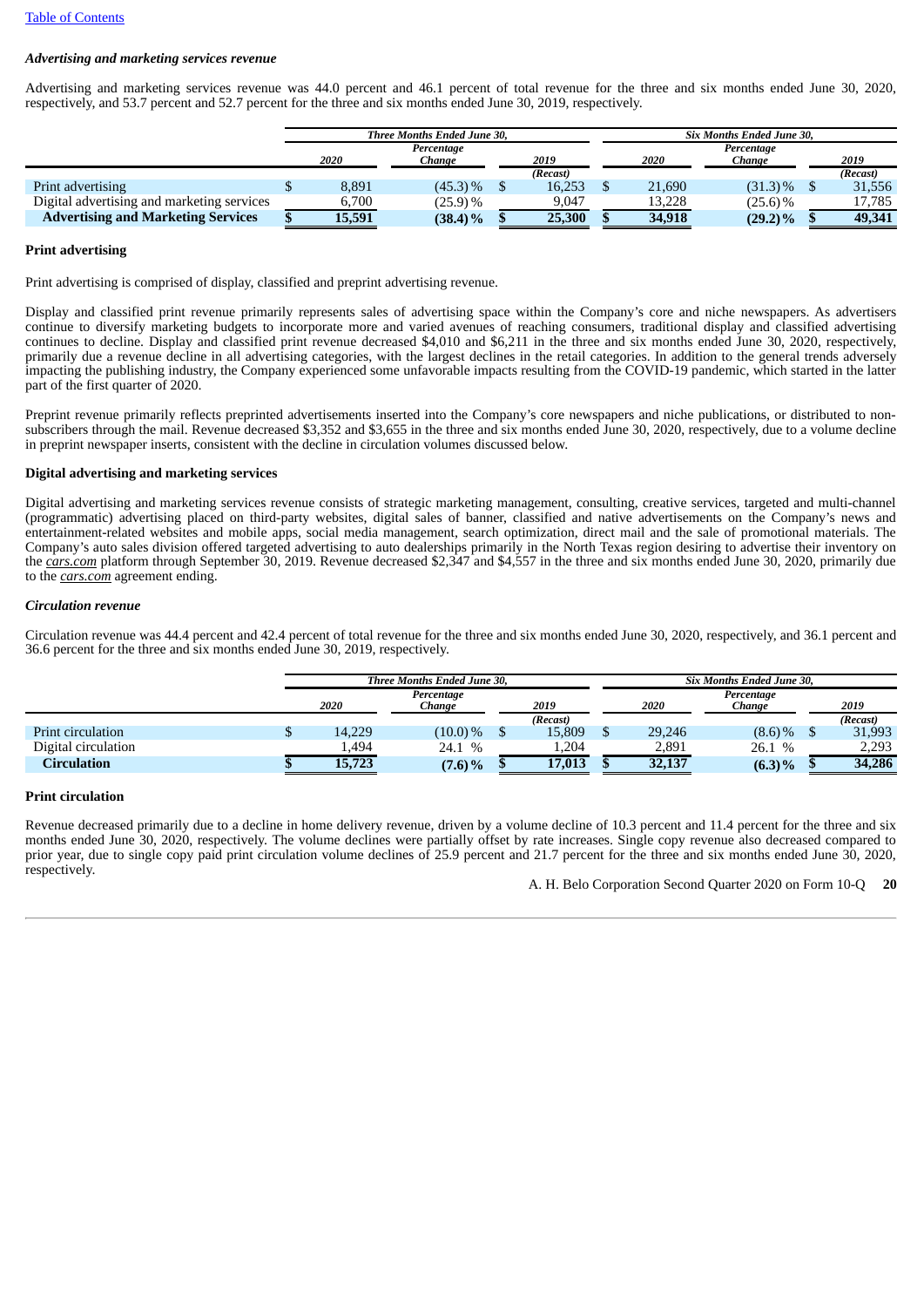#### **Digital circulation**

Revenue increased in the three and six months ended June 30, 2020, due to an increase in digital-only subscriptions of 38.1 percent when compared to June 30, 2019, primarily resulting from increased interest in news related to the COVID-19 pandemic.

#### *Printing, distribution and other revenue*

Printing, distribution and other revenue was 11.6 percent and 11.5 percent of total revenue for the three and six months ended June 30, 2020, respectively, 10.2 percent and 10.7 percent for the three and six months ended June 30, 2019, respectively.

|                                         |       | Three Months Ended June 30. |       | Six<br>: Months Ended June 30. |       |                    |  |        |  |  |
|-----------------------------------------|-------|-----------------------------|-------|--------------------------------|-------|--------------------|--|--------|--|--|
|                                         |       | Percentaae                  |       |                                |       | Percentage         |  |        |  |  |
|                                         | 2020  | Chanae                      | 2019  |                                | 2020  | Chanae             |  | 2019   |  |  |
| <b>Printing, Distribution and Other</b> | 1,101 | $4.6$ ) %<br>(14.6)         | 4,802 |                                | 8,703 | (10)<br>$(13.6)\%$ |  | 10,077 |  |  |

Revenue decreased in the three and six months ended June 30, 2020, primarily due to the Company eliminating its brokered printing business, in the first quarter of 2019, in which it provided services direct to small business clients. Additionally, the Company reduced the number of local and national commercial print customers it serves from more than 30 to 5. This strategic decision to streamline operations was implemented to improve operating income. The decrease was partially offset by an increase in shared mail packaging revenue generated from the Company providing mailed advertisements for business customers.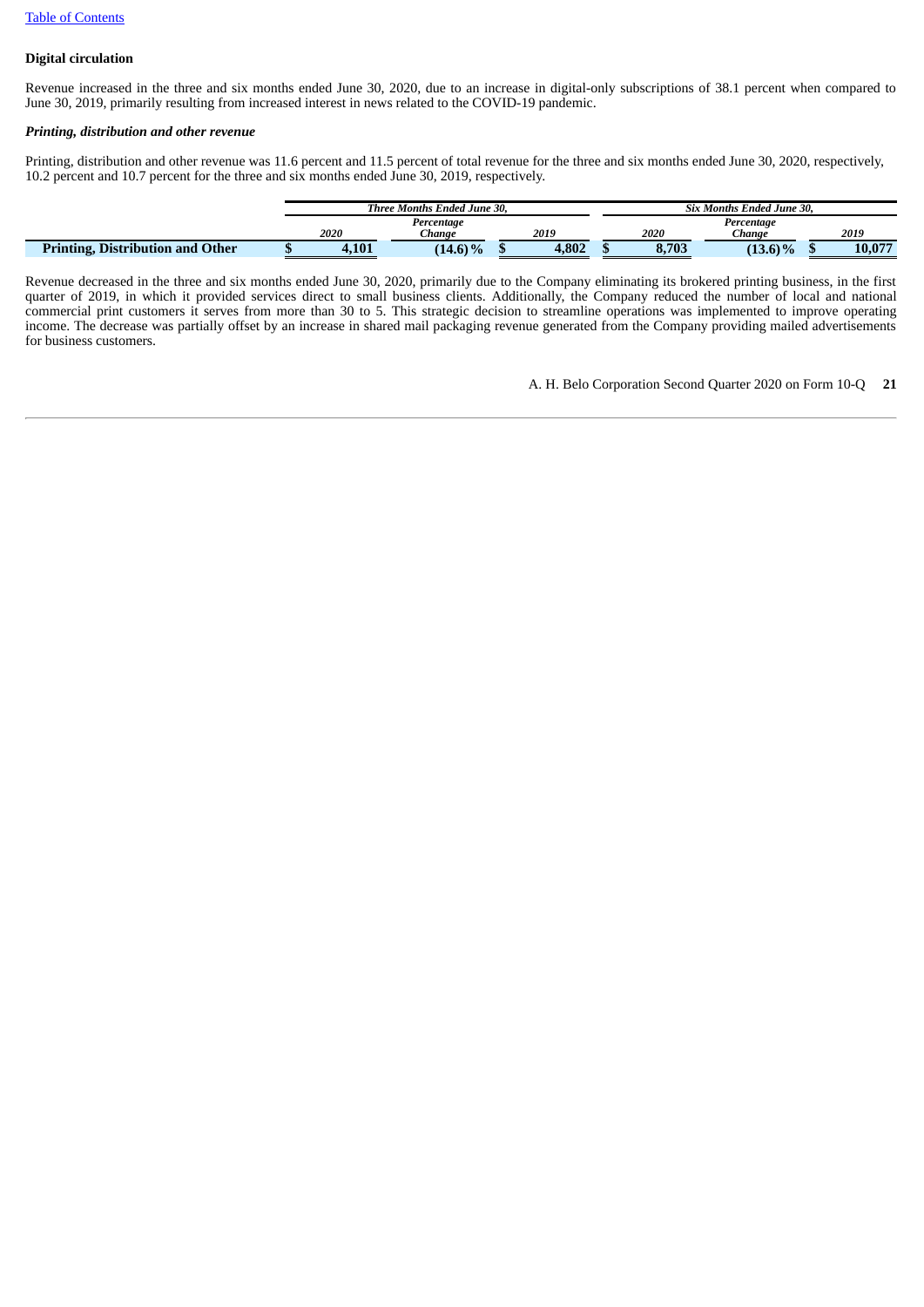# *Operating Costs and Expense*

The table below sets forth the components of the Company's operating costs and expense.

|                                                    |        | <b>Three Months Ended June 30.</b> |  |          | Six Months Ended June 30. |        |                      |  |           |  |  |
|----------------------------------------------------|--------|------------------------------------|--|----------|---------------------------|--------|----------------------|--|-----------|--|--|
|                                                    | 2020   | Percentage<br>Change               |  | 2019     |                           | 2020   | Percentage<br>Change |  | 2019      |  |  |
|                                                    |        |                                    |  | (Recast) |                           |        |                      |  | (Recast)  |  |  |
| Employee compensation and benefits                 | 16.997 | $(14.3)\%$ \$                      |  | 19.828   |                           | 36,013 | $(12.1)\%$ \$        |  | 40,952    |  |  |
| Other production, distribution and operating costs | 18,659 | (21.7)%                            |  | 23,845   |                           | 39,651 | (13.9)%              |  | 46,029    |  |  |
| Newsprint, ink and other supplies                  | 2,271  | $(43.5)\%$                         |  | 4,022    |                           | 5,542  | $(36.8)\%$           |  | 8,769     |  |  |
| Depreciation                                       | 1,802  | (22.8)%                            |  | 2,333    |                           | 3,567  | (24.4)%              |  | 4,719     |  |  |
| Amortization                                       | 64     | $(54.3)\%$                         |  | 140      |                           | 128    | $(40.7)\%$           |  | 216       |  |  |
| Gain on sale/disposal of assets, net               |        | 100.0 %                            |  | (25,908) |                           | (5)    | 100.0 %              |  | (25, 908) |  |  |
| <b>Total Operating Costs and Expense</b>           | 39,793 | 64.0 %                             |  | 24,260   |                           | 84,896 | 13.5%                |  | 74,777    |  |  |

**Employee compensation and benefits** – The Company continues to implement measures to optimize its workforce and evaluate strategies to reduce risk associated with future obligations for employee benefit plans. Employee compensation and benefits decreased \$2,831 and \$4,939 in the three and six months ended June 30, 2020, respectively, primarily due to headcount reductions of 110 since June 30, 2019, and as a result of the Company reducing employees' compensation, including variable compensation related to bonuses, starting in the second quarter of 2020 in order to mitigate the financial impact of COVID-19.

**Other production, distribution and operating costs** – Expense decreased \$5,186 and \$6,378 in three and six months ended June 30, 2020, respectively, primarily due to a reduction in outside services expense resulting from expense incurred in the second quarter of 2019 related to a strategy review with an outside consulting firm, and reduced distribution expense related to delivery of the Company's various publications and products. In addition, the Company managed discretionary spending, which will continue as a result of measures the Company is taking in response to COVID-19.

**Newsprint, ink and other supplies** – Expense decreased \$1,751 and \$3,227 in the three and six months ended June 30, 2020, respectively, due to competitive pricing available under its paper supply agreement, reduced newsprint costs associated with lower circulation volumes and the decline in commercial printing. Newsprint consumption for the three months ended June 30, 2020 and 2019, approximated 2,277 and 3,043 metric tons, respectively, and 4,848 and 6,849 metric tons for the six months ended June 30, 2020 and 2019, respectively.

**Depreciation** – Expense decreased due to a lower depreciable asset base as a higher level of in-service assets are now fully depreciated and the Company has reduced capital spending.

**Amortization** – Expense decreased due to an intangible asset being fully amortized in 2019, and the only remaining intangible asset is comprised of customer relationships.

**Gain on sale/disposal of assets, net** – Includes the gain or loss from the sale or disposal of assets. From time to time, the Company will sell disposed assets, primarily production related assets that are no longer in use. In the second quarter of 2019, the Company completed the sale of real estate previously used as the Company's headquarters for \$28,000, resulting in a pretax gain of \$25,908.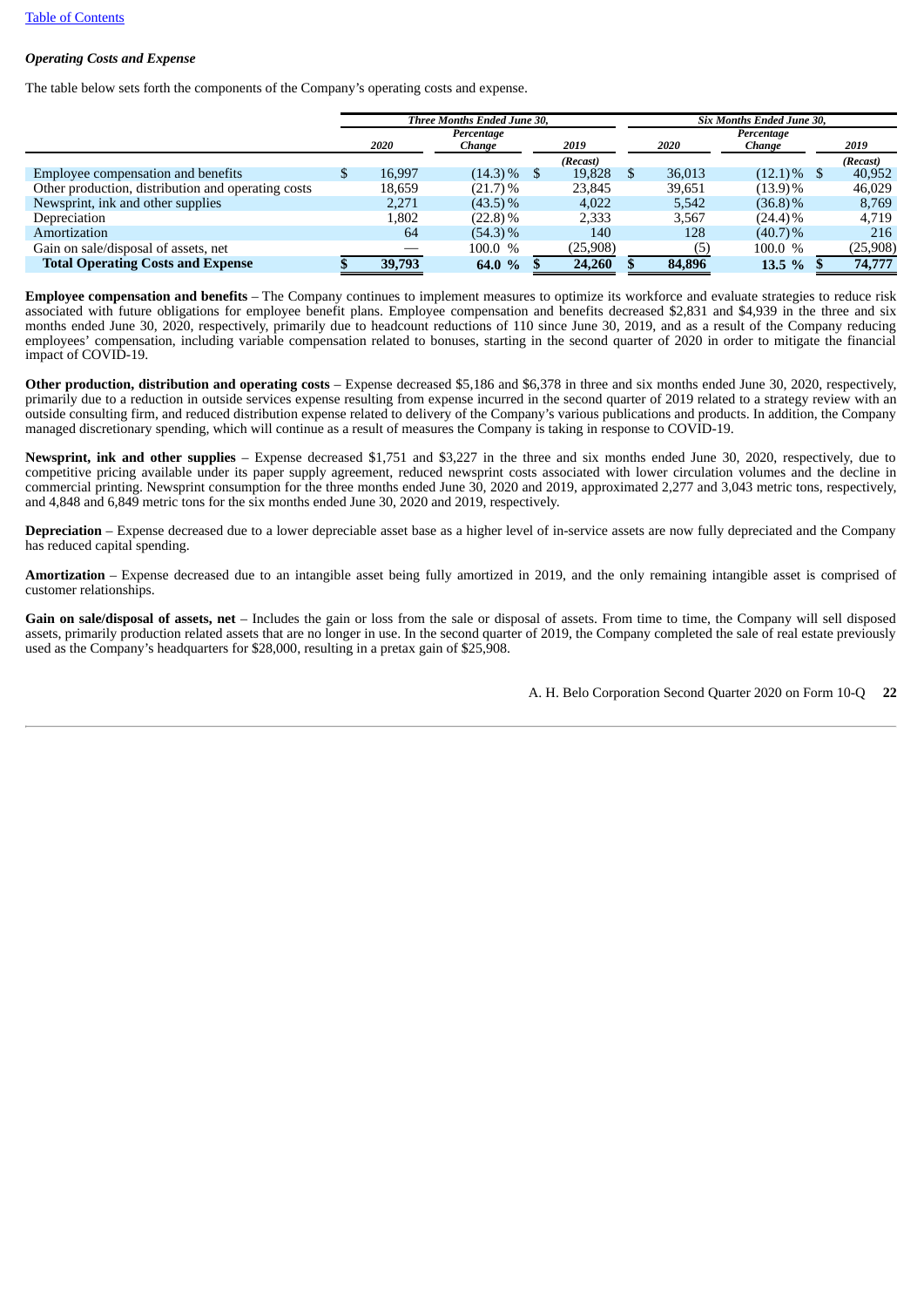#### Table of [Contents](#page-1-0)

### *Other*

The table below sets forth the other components of the Company's results of operations.

|                                |       | <b>Three Months Ended June 30.</b> |  |       | <b>Six Months Ended June 30.</b> |          |                      |  |       |
|--------------------------------|-------|------------------------------------|--|-------|----------------------------------|----------|----------------------|--|-------|
|                                | 2020  | Percentage<br>Chanae               |  | 2019  |                                  | 2020     | Percentage<br>Chanae |  | 2019  |
| Other income, net              | 1,331 | 17.5 %                             |  | 1.133 |                                  | 2,683    | 36.7 %               |  | 1,962 |
| Income tax provision (benefit) | 367   | $(95.1)\%$                         |  | 7,460 |                                  | (1, 420) | $(121.9)\%$          |  | 6,496 |

**Other income, net** – Other income, net is primarily comprised of net periodic pension and other post-employment benefit of \$1,153 and \$2,307 for the three and six months ended June 30, 2020, respectively, and \$818 and \$1,637 for the three and six months ended June 30, 2019, respectively. Gain (loss) from investments and interest income (expense) are also included in other income, net.

**Income tax provision (benefit)** – The Company recognized income tax provision (benefit) of \$367 and \$7,460 for the three months ended June 30, 2020 and 2019, respectively, and \$(1,420) and \$6,496 for the six months ended June 30, 2020 and 2019, respectively. Effective income tax rates were 22.0 percent and 31.1 percent for the six months ended June 30, 2020 and 2019, respectively. The income tax provision for the three months ended June 30, 2020, was due to the Texas margin tax. The income tax benefit for the six months ended June 30, 2020, was due to the recognition of the 2018 net operating loss carryback permitted by the Coronavirus Aid, Relief, and Economic Security Act (the "CARES Act"), partially offset by the effect of the Texas margin tax.

The income tax provision for the three and six months ended June 30, 2019, was due to applying the estimated annual effective tax rate to year-to-date income, which included effects of the income generated from the sale of the Company's former headquarters (see Note 13 – [Disposal](#page-16-0) of Assets), a decrease in the deferred tax asset, and the effect of the Texas margin tax.

**Legal proceedings** – From time to time, the Company is involved in a variety of claims, lawsuits and other disputes arising in the ordinary course of business. Management routinely assesses the likelihood of adverse judgments or outcomes in these matters, as well as the ranges of probable losses to the extent losses are reasonably estimable. Accruals for contingencies are recorded when, in the judgment of management, adverse judgments or outcomes are probable and the financial impact, should an adverse outcome occur, is reasonably estimable. The determination of likely outcomes of litigation matters relates to factors that include, but are not limited to, past experience and other evidence, interpretation of relevant laws or regulations and the specifics and status of each matter. Predicting the outcome of claims and litigation and estimating related costs and financial exposure involves substantial uncertainties that could cause actual results to vary materially from estimates and accruals. In the opinion of management, liabilities, if any, arising from other currently existing claims against the Company would not have a material adverse effect on A. H. Belo's results of operations, liquidity or financial condition.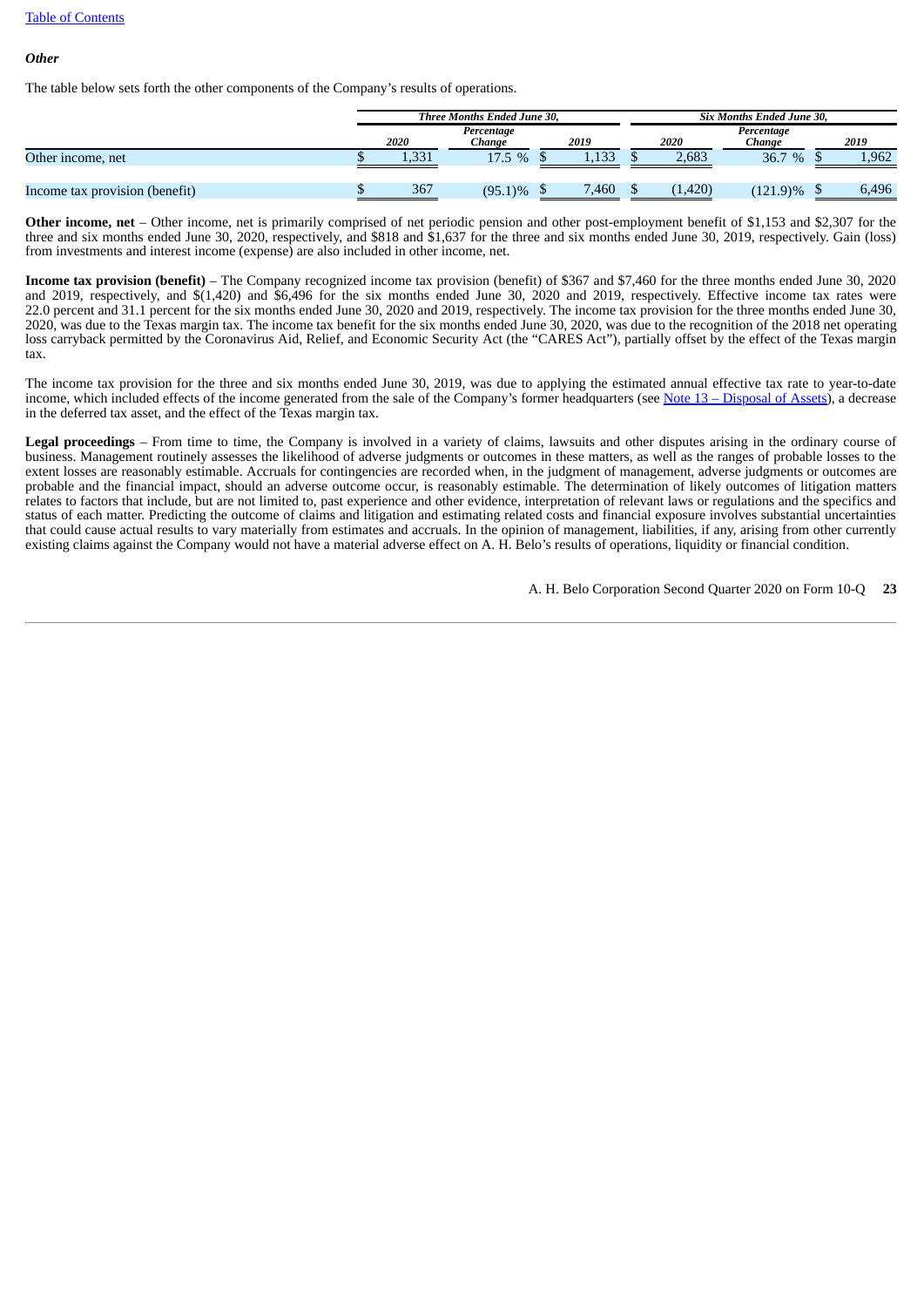# **Liquidity and Capital Resources**

The Company's cash balances as of June 30, 2020 and December 31, 2019, were \$42,310 and \$48,626, respectively.

The Company intends to hold the majority of existing cash for purposes of future investment opportunities, potential return of capital to shareholders and for contingency purposes. Although revenue is expected to continue to decline in future periods, cash on hand, cash flows, relief from the CARES Act, and other cost cutting measures, including the actions in response to the financial impact of COVID-19 described below, are expected to be sufficient to fund operating activities and capital spending of less than \$500 over the remainder of the year.

The future approval of dividends is dependent upon available cash after considering future operating and investing requirements and cannot be guaranteed. The Company continues to have a board-authorized repurchase authority. However, the agreement to repurchase the Company's stock expired in the fourth quarter of 2019 and was not renewed. Current holdings of treasury stock can be sold on the open market.

As a result of the recent COVID-19 outbreak that began in January 2020, the Company is experiencing an increase in digital subscriptions, which currently does not offset the loss of advertising revenue. On April 6, 2020, the Company announced that it was taking several actions to reduce cash outflow in response to the financial impact of COVID-19. The Company reduced operating expenses, reduced capital expenditures to less than \$1,000 in 2020, and lowered the quarterly dividend rate to \$0.04 per share for dividends declared. In addition, employees' base compensation was reduced Company-wide, and the annual bonus tied to financial metrics for eligible employees may be reduced if financial results are adversely affected. Beginning with the 2020 annual meeting of shareholders, the board of directors' compensation was reduced and the board was reduced in size by two.

In response to COVID-19, the CARES Act was signed into law on March 27, 2020. The CARES Act provides numerous tax provisions and other stimulus measures. The Company will benefit from the temporary five-year net operating loss carryback provision and the technical correction for qualified leasehold improvements, which changes 39-year property to 15-year property, eligible for 100 percent tax bonus depreciation. Applying the technical correction to 2018 has resulted in reporting additional tax depreciation of \$1,017 and increased the 2018 net operating loss to approximately \$6,829. The loss was carried back against 2014 taxes paid at the federal statutory rate of 35 percent that was previously in effect, resulting in an expected cash refund of \$2,345, recorded in prepaids and other current assets in the Consolidated Balance Sheet as of June 30, 2020.

As a direct result of COVID-19 uncertainties, on April 3, 2020, the Company and the Purchaser entered into an amendment to the two-year seller-financed promissory note of \$22,400, for the sale of the real estate assets previously used as the Company's headquarters. The second promissory note, in the principal amount of \$375, includes a deferred interest payment of \$195 that was due April 1, 2020, and a 2019 real property tax reconciliation payment due from the Purchaser. The Company has evaluated the collectability of the note as a result of the request to defer an interest payment by the Purchaser. Management believes that as of June 30, 2020, the Promissory Note is recoverable since the underlying collateral value has not materially changed from the sale date per Dallas County tax records. In addition, on July 1, 2020, the Purchaser paid the second quarter 2020 interest payment of \$195. Management continues to monitor the credit worthiness of the Purchaser and the value of the underlying collateral given current economic conditions.

The Company continues to evaluate the future material impacts on its consolidated financial statements that may result from the actions taken by the Company and its customers in respect of this virus.

The following discusses the changes in cash flows by operating, investing and financing activities.

#### **Operating Cash Flows**

Net cash used for operating activities for the six months ended June 30, 2020 and 2019, was \$2,363 and \$1,037, respectively. Cash flows used for operating activities increased by \$1,326 during the six months ended June 30, 2020, when compared to the prior year period, primarily due to changes in working capital and other operating assets and liabilities.

#### **Investing Cash Flows**

Net cash provided by (used for) investing activities was \$(527) and \$1,715 for the six months ended June 30, 2020 and 2019, respectively. Cash flows from investing activities decreased due to cash proceeds of \$4,597 received during the second quarter of 2019 related to the sale of real estate previously used as the Company's headquarters in downtown Dallas, Texas, partially offset by the acquisition of Cubic, Inc. for \$2,425. Cash flows from investing activities also included \$532 and \$457 of capital spending in 2020 and 2019, respectively. The Company has reduced its capital spending plan for 2020 in response to the financial impact of COVID-19 as discussed above.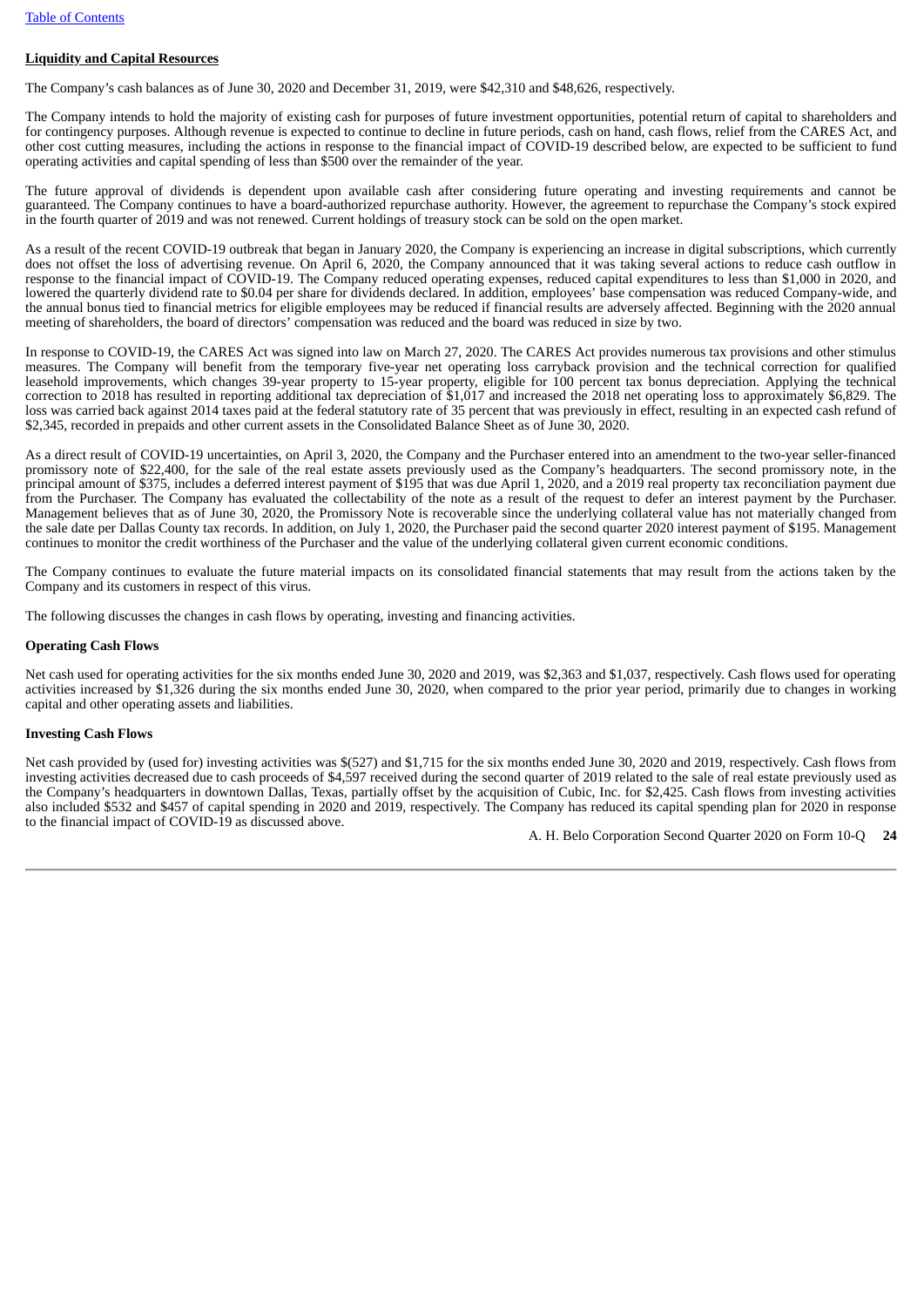# **Financing Cash Flows**

Net cash used for financing activities was \$3,426 and \$3,974 for the six months ended June 30, 2020 and 2019, respectively. Cash used for financing activities included dividend payments of \$3,426 and \$3,447 in 2020 and 2019, respectively. Additionally, in 2019, the Company purchased 131,613 shares of its Series A common stock at a cost of \$527 under its board-authorized repurchase authority.

#### **Financing Arrangements**

None.

#### **Contractual Obligations**

The Company has contractual obligations for operating leases, primarily for office space and other distribution centers, some of which include escalating lease payments. See <u>Note 5 – [Leases](#page-11-0)</u> for future lease payments by year.

Under the applicable tax and labor laws governing pension plan funding, no contributions to the A. H. Belo Pension Plans are required in 2020.

On June 2, 2020, the Company's board of directors declared a \$0.04 per share dividend to shareholders of record as of the close of business on August 14, 2020, which is payable on September 4, 2020.

Additional information related to the Company's contractual obligations is available in Company's Annual Report on Form 10-K for the year ended December 31, 2019, filed on May 8, 2020, with the Securities and Exchange Commission ("SEC").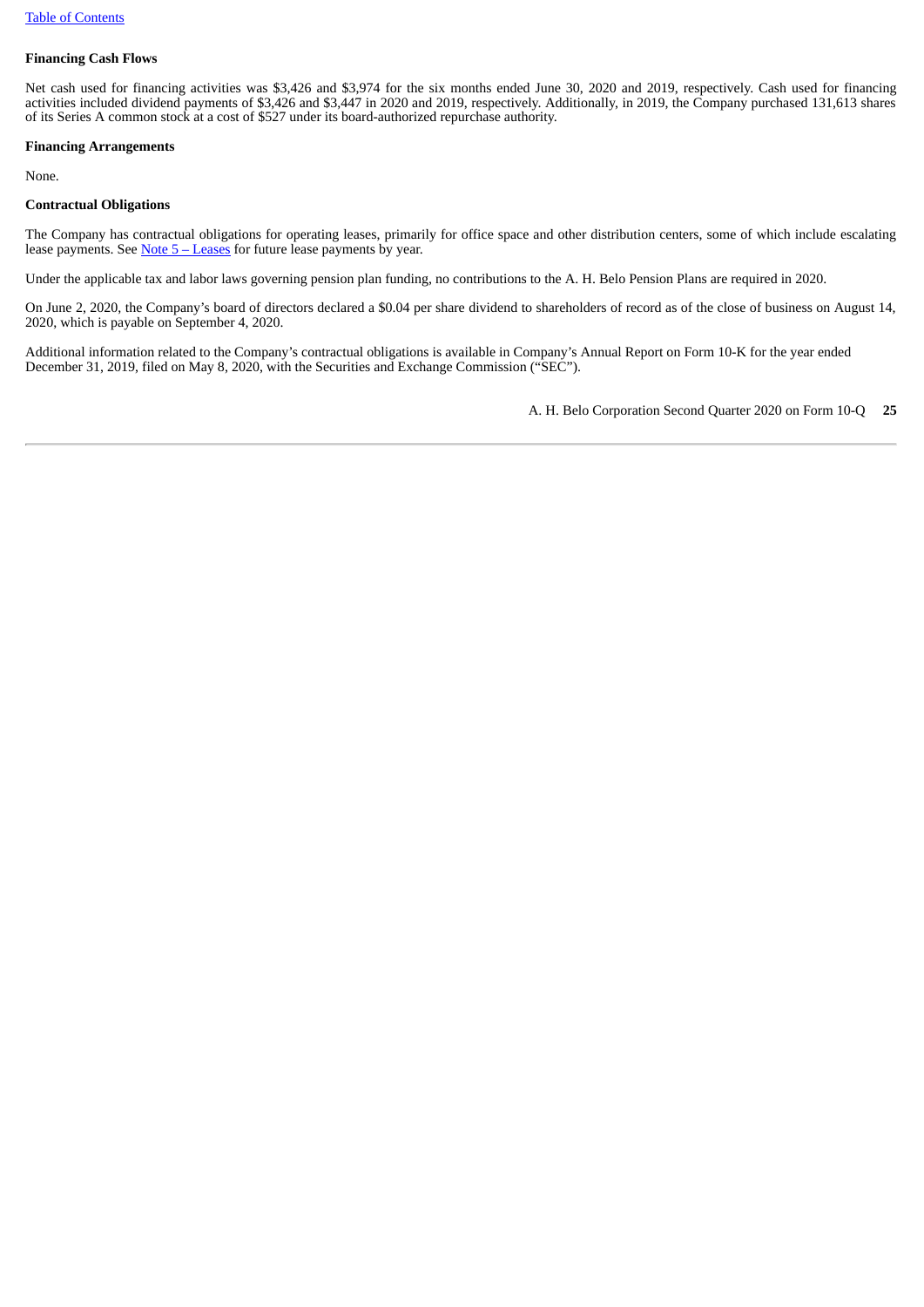# **Critical Accounting Policies and Estimates**

No material changes were made to the Company's critical accounting policies as set forth in "Item 7. Management's Discussion and Analysis of Financial Condition and Results of Operations", included in the Company's Annual Report on Form 10-K filed with the SEC for the year ended December 31, 2019.

#### <span id="page-25-2"></span>*Forward-Looking Statements*

Statements in this communication concerning A. H. Belo Corporation's business outlook or future economic performance, revenues, expenses, and other financial and non-financial items that are not historical facts are "forward-looking statements" as the term is defined under applicable federal securities laws. Forward-looking statements are subject to risks, uncertainties and other factors that could cause actual results to differ materially from those statements. Such risks, trends and uncertainties are, in most instances, bevond the Company's control, and include the current and future impacts of the COVID-19 virus outbreak on the Company's financial reporting capabilities and its operations generally and the potential impact of such virus on the Company's customers, distribution partners, advertisers, production facilities, and third parties, as well as changes in advertising demand and other economic conditions; consumers' tastes; newsprint prices; program costs; labor relations; cybersecurity incidents; technology obsolescence; as well as other risks described in the Company's Annual Report on Form 10-K and in the Company's other public disclosures and filings with the Securities and Exchange Commission. Among other risks, there can be no quarantee that the board of directors will approve a quarterly dividend in future quarters. Forward-looking statements, which are as of the date of this filing, are not updated to reflect events or circumstances after the date of the statement.

#### <span id="page-25-0"></span>**Item 3. Quantitative and Qualitative Disclosures about Market Risk**

There were no material changes in A. H. Belo Corporation's exposure to market risk from the disclosure included in the Annual Report on Form 10-K for the year ended December 31, 2019.

#### <span id="page-25-1"></span>**Item 4. Controls and Procedures**

#### **Evaluation of Disclosure Controls and Procedures**

Disclosure controls and procedures, as defined in Rules 13a-15(e) and 15d-15(e) under the Exchange Act, are controls that are designed to ensure that information required to be disclosed by the Company in reports filed or submitted under the Exchange Act is recorded, processed, summarized and reported within the time periods specified in the SEC's rules and forms, and that such information is accumulated and communicated to management, including the Company's Chief Executive Officer and Principal Financial Officer, as appropriate, to allow timely decisions regarding required disclosure. In designing disclosure controls and procedures, management is required to apply its judgment in evaluating the cost-benefit relationship of possible disclosure controls and procedures. The design of any disclosure controls and procedures is also based, in part, upon certain assumptions about the likelihood of future events and there can be no assurance that any design will succeed in achieving its stated goals under all potential future conditions.

The Company's management, with the participation of its Chief Executive Officer and Principal Financial Officer, evaluated the effectiveness of the design and operation of its disclosure controls and procedures as of the end of the period covered by this report. Based on the evaluation, management concluded that as of the end of the period covered by this report, due to material weaknesses in internal control over financial reporting described in Management's Report on Internal Control Over Financial Reporting in the Company's Annual Report on Form 10-K for the year ended December 31, 2019 (the "Management's Report on Internal Controls"), the Company's disclosure controls and procedures were not effective.

Notwithstanding the material weaknesses, management believes the consolidated financial statements included in this Quarterly Report on Form 10-Q present fairly, in all material respects, the Company's financial condition, results of operations and cash flows as of and for the periods presented in accordance with U.S. generally accepted accounting principles.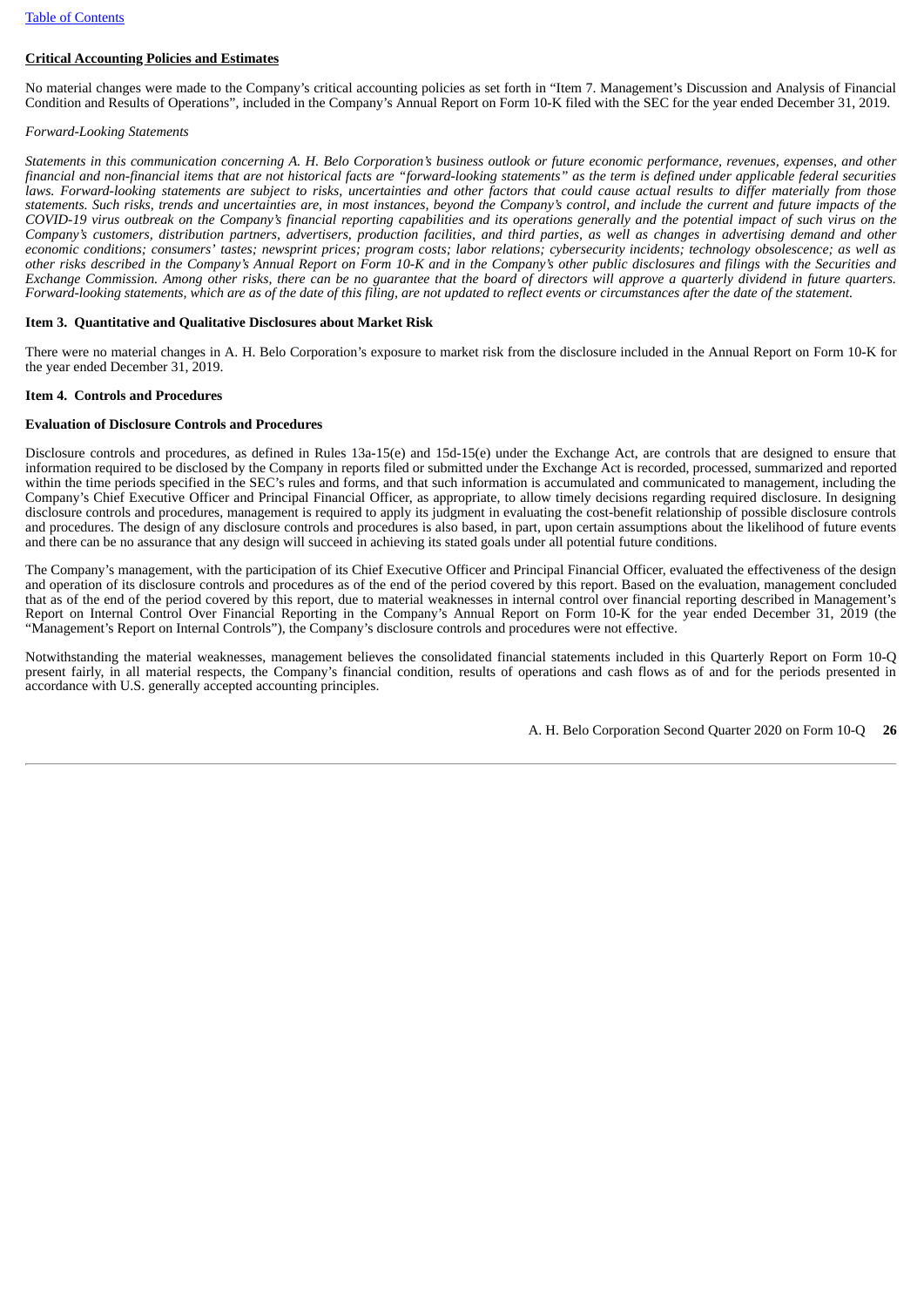# **Management's Report on Internal Control Over Financial Reporting**

The Company's management, with oversight from the Audit Committee of the Board of Directors of the Company, is actively engaged in remediation efforts to address the material weaknesses identified in the Management's Report on Internal Controls. As of the date of filing this Form 10-Q, management is in the process of evaluating alternatives for modifying the design of certain ineffective controls and to ensure the operating effectiveness. Management intends to continue these efforts to remediate the 2019 material weaknesses including the following:

- Modify certain process-level controls over the accuracy and occurrence of revenue.
- $\Box$  Review the design of all process-level revenue controls and improve, as needed.
- In its efforts to remediate the 2018 material weaknesses, the Company enhanced training provided to all personnel who have financial reporting or internal control responsibilities. The training included a review of individual roles and responsibilities related to internal controls, improvements in oversight responsibilities and reemphasized the importance of completing the control procedures. However, in light of the material weaknesses identified for 2019 noted above, the Company concluded that these efforts were not effective and will continue to increase training in conjunction with reviewing the design and operating effectiveness of all revenue controls.

These improvements are targeted at strengthening the Company's internal control over financial reporting and remediating the 2019 material weaknesses. The Company remains committed to an effective internal control environment and management believes that these actions and the improvements management expects to achieve as a result, will effectively remediate the 2019 material weaknesses. However, the material weaknesses in the Company's internal control over financial reporting will not be considered remediated until the controls operate for a sufficient period of time and management has concluded, through testing, that these controls operate effectively.

# **Changes in Internal Control Over Financial Reporting**

Except as related to the mitigation activities associated with the material weaknesses described above, there have been no changes in the Company's internal control over financial reporting identified in connection with the evaluation required by Rules 13a-15(d) and 15d-15(d) of the Exchange Act that occurred during the second fiscal quarter ended June 30, 2020, that have materially affected, or are reasonably likely to materially affect, the Company's internal control over financial reporting.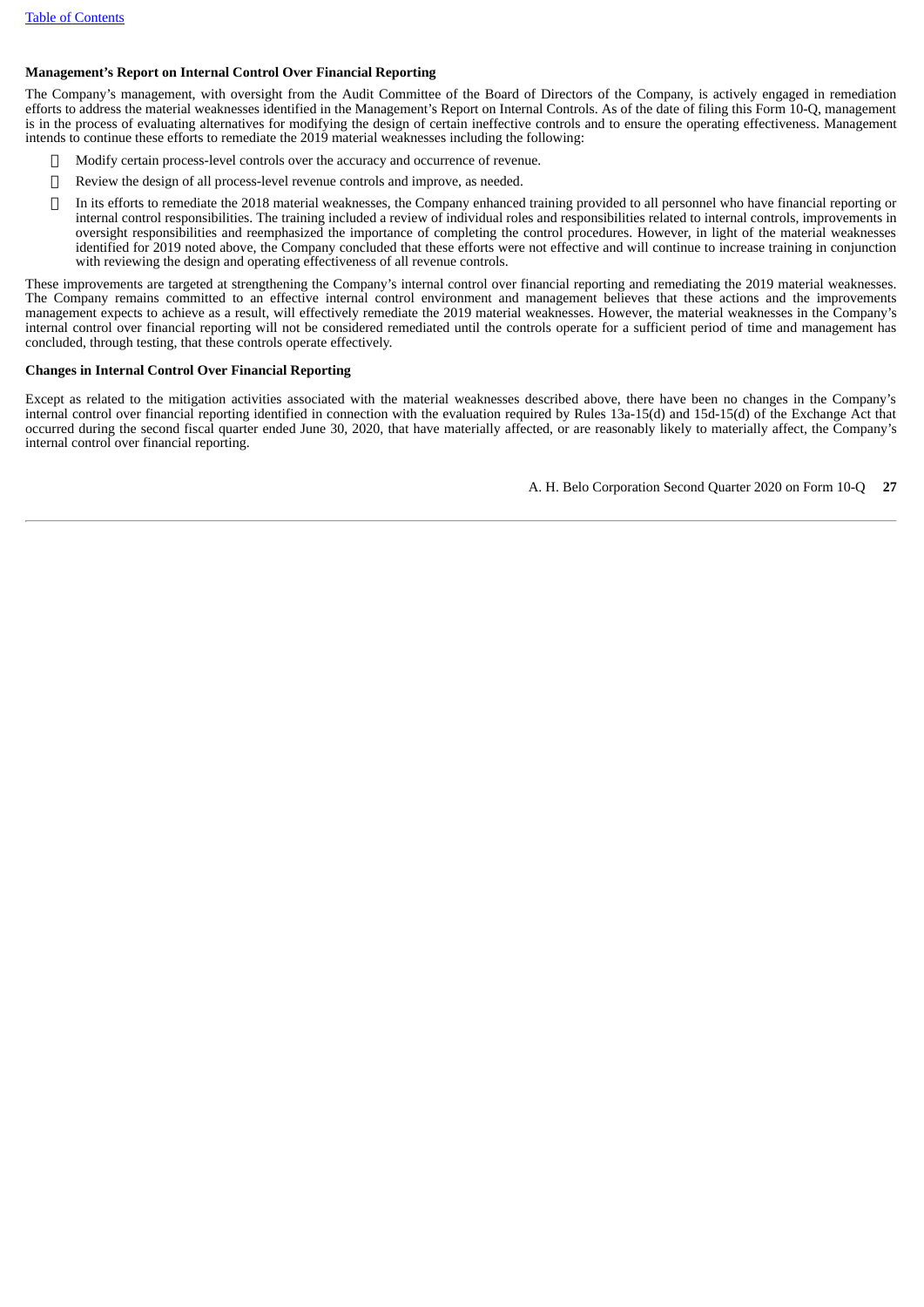# <span id="page-27-0"></span>**PART II**

#### <span id="page-27-1"></span>**Item 1. Legal Proceedings**

A number of legal proceedings are pending against A. H. Belo. In the opinion of management, liabilities, if any, arising from these legal proceedings would not have a material adverse effect on A. H. Belo's results of operations, liquidity or financial condition.

#### <span id="page-27-2"></span>**Item 1A. Risk Factors**

There were no material changes from the risk factors disclosed under the heading "Risk Factors" in Item 1A in the Annual Report on Form 10-K for the year ended December 31, 2019.

#### <span id="page-27-3"></span>**Item 2. Unregistered Sales of Equity Securities and Use of Proceeds**

There were no unregistered sales of the Company's equity securities during the period covered by this report.

#### **Issuer Purchases of Equity Securities**

The Company continues to have a board-authorized repurchase authority. However, the agreement to repurchase the Company's stock expired in the fourth quarter of 2019 and was not renewed.

### <span id="page-27-4"></span>**Item 3. Defaults Upon Senior Securities**

None.

# <span id="page-27-5"></span>**Item 4. Mine Safety Disclosures**

None.

# <span id="page-27-6"></span>**Item 5. Other Information**

None.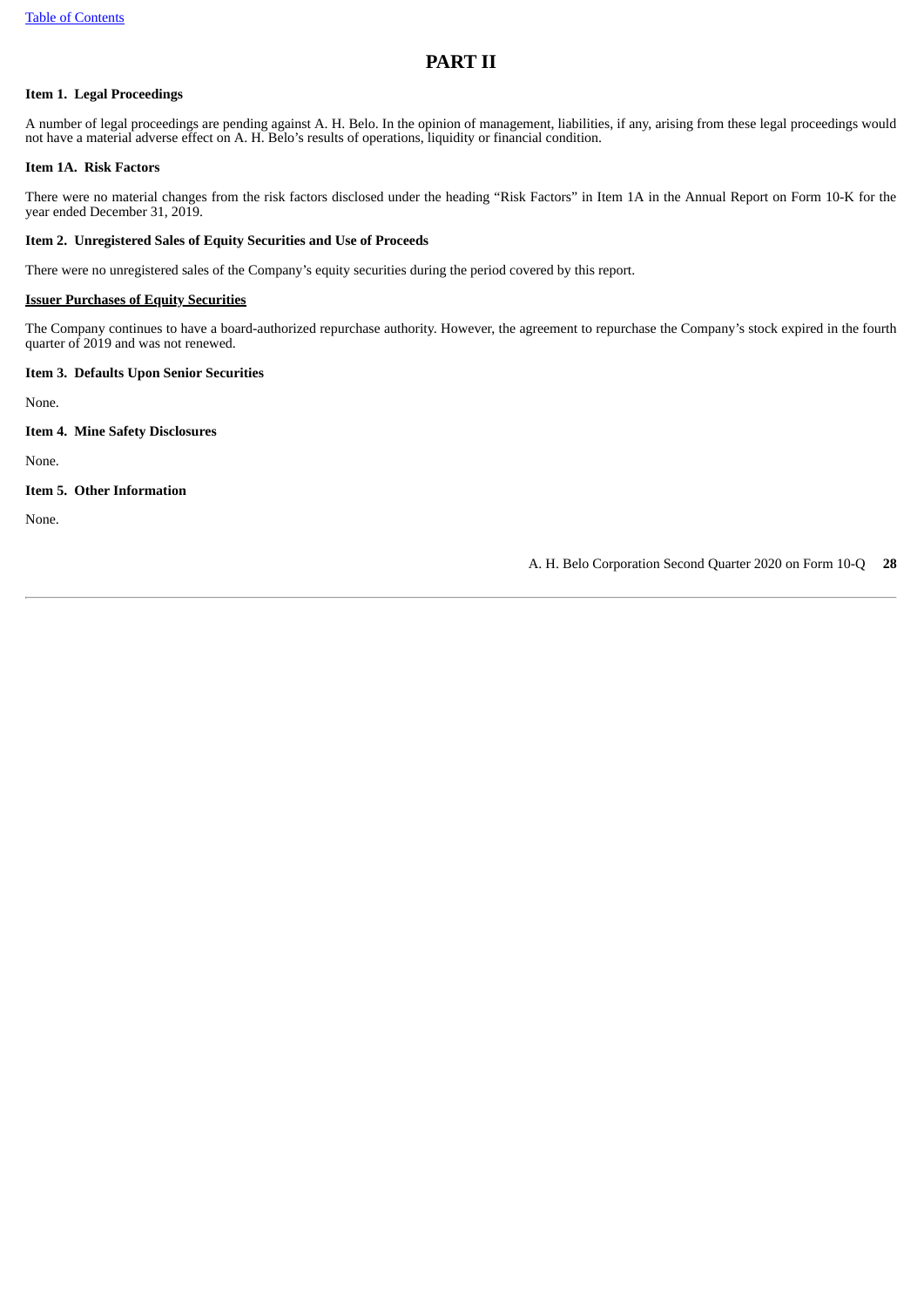# <span id="page-28-0"></span>**Item 6. Exhibits**

Exhibits marked with an asterisk (\*) are incorporated by reference to documents previously filed by the Company with the SEC, as indicated. In accordance with Regulation S-T, the XBRL-related information marked with a double asterisk (\*\*) in Exhibit No. 101 to this Quarterly Report on Form 10-  $Q$  is deemed filed. All other documents are filed with this report. Exhibits marked with a tilde  $(\sim)$  are management contracts, compensatory plan contracts or arrangements filed pursuant to Item 601(b)(10)(iii)(A) of Regulation S-K.

**Exhibit Number Description**

| Number     |        | Description                                                                                                                                  |  |  |  |  |  |  |
|------------|--------|----------------------------------------------------------------------------------------------------------------------------------------------|--|--|--|--|--|--|
| 2.1        | $\ast$ | Agreement and Plan of Merger dated April 23, 2018 by and between A. H. Belo Corporation and A. H. Belo Texas, Inc. (Exhibit 2.1 to the       |  |  |  |  |  |  |
|            |        | Company's Current Report on Form 8-K filed with the Securities and Exchange Commission on April 23, 2018 (Securities and Exchange            |  |  |  |  |  |  |
|            |        | Commission File No. 001-33741) (the "April 23, 2018 Form 8-K"))                                                                              |  |  |  |  |  |  |
| 3.1        | $\ast$ | Certificate of Formation of A. H. Belo Corporation (successor to A. H. Belo Texas, Inc.)(Exhibit 3.1 to the April 23, 2018 Form 8-K)         |  |  |  |  |  |  |
| 3.2        | $\ast$ | Certificate of Merger (Delaware) of A. H. Belo Corporation with and into A. H. Belo Texas, Inc. (Exhibit 3.3 to the Company's Current Report |  |  |  |  |  |  |
|            |        | on Form 8-K filed with the Securities and Exchange Commission on July 2, 2018 (Securities and Exchange Commission File No. 001-33741)        |  |  |  |  |  |  |
|            |        | (the "July 2, 2018 Form 8-K"))                                                                                                               |  |  |  |  |  |  |
| 3.3        | $\ast$ | Certificate of Merger (Texas) of A. H. Belo Corporation with and into A. H. Belo Texas, Inc. (Exhibit 3.4 to the July 2, 2018 Form 8-K)      |  |  |  |  |  |  |
| 3.4        | $\ast$ | Bylaws of A. H. Belo Corporation (successor to A. H. Belo Texas, Inc.) (Exhibit 3.2 to the April 23, 2018 Form 8-K)                          |  |  |  |  |  |  |
|            |        | * Amendment No. 1 to the Amended and Restated Bylaws of A. H. Belo Corporation (Exhibit 3.1 to the Company's Current Report on<br>(1)        |  |  |  |  |  |  |
|            |        | Form 8-K filed with the Securities and Exchange Commission on April 6, 2020 (Securities and Exchange Commission File No. 001-                |  |  |  |  |  |  |
|            |        | 33741) (the "April 6, 2020 Form 8-K"))                                                                                                       |  |  |  |  |  |  |
| $4.1(a)$ * |        | Certain rights of the holders of the Company's Common Stock set forth in Exhibits 3.1-3.4 above                                              |  |  |  |  |  |  |
| 4.1(b) $*$ |        | Description of Capital Stock (Exhibit 4.1 to the July 2, 2018 Form 8-K)                                                                      |  |  |  |  |  |  |
| 4.2        | $\ast$ | Specimen Form of Certificate representing shares of the Company's Series A Common Stock (Exhibit 4.2 to the July 2, 2018 Form 8-K)           |  |  |  |  |  |  |
| 4.3        | $\ast$ | Specimen Form of Certificate representing shares of the Company's Series B Common Stock (Exhibit 4.3 to the July 2, 2018 Form 8-K)           |  |  |  |  |  |  |
| 10.1       | $\ast$ | <b>Material Contracts</b>                                                                                                                    |  |  |  |  |  |  |
|            |        | * Sublease Agreement for Old Dallas Library Building dated December 30, 2016 (Exhibit 10.1 to A. H. Belo Corporation's Current<br>(1)        |  |  |  |  |  |  |
|            |        | Report on Form 8-K filed with the Securities and Exchange Commission on January 3, 2017 (Securities and Exchange Commission                  |  |  |  |  |  |  |
|            |        | File No. 001-33741) (the "January 3, 2017 Form 8-K"))                                                                                        |  |  |  |  |  |  |
|            |        | *Guaranty of Lease dated December 30, 2016 (Exhibit 10.2 to the January 3, 2017 Form 8-K)<br>(2)                                             |  |  |  |  |  |  |
|            |        | *Paper Supply Agreement effective as of August 5, 2019, by and between The Dallas Morning News, Inc. and Gannett Supply<br>(3)               |  |  |  |  |  |  |
|            |        | Corporation (Exhibit 10.1 to A. H. Belo Corporation's Current Report on Form 8-K filed with the Securities and Exchange                      |  |  |  |  |  |  |
|            |        | Commission on May 6, 2019 (Securities and Exchange Commission File No. 001-33741))                                                           |  |  |  |  |  |  |
|            |        | *Purchase and Sale Agreement effective as of May 17, 2019, by and between The Dallas Morning News, Inc. and Charter DMN<br>(4)               |  |  |  |  |  |  |
|            |        | Holdings, LP, together with related Promissory Note dated May 17, 2019, in the original principal amount of \$22.4 million made by           |  |  |  |  |  |  |
|            |        | Charter DMN Holdings, LP, payable to The Dallas Morning News, Inc. (Exhibit 10.1 to A. H. Belo Corporation's Current Report on               |  |  |  |  |  |  |
|            |        | Form 8-K filed with the Securities and Exchange Commission on May 17, 2019 (Securities and Exchange Commission File No. 001-                 |  |  |  |  |  |  |
|            |        | 33741)                                                                                                                                       |  |  |  |  |  |  |
|            |        | *(a) Modification Agreement effective April 1, 2020 to Promissory Note dated May 17, 2020 (Exhibit 10.1 to the April 6, 2020 Form            |  |  |  |  |  |  |
|            |        | $8-K$ )                                                                                                                                      |  |  |  |  |  |  |
|            |        | *(b) Promissory Note (Interest and Property Tax Reconciliation) effective April 1, 2020 (Exhibit 10.2 to the April 6, 2020 Form 8-K)         |  |  |  |  |  |  |
|            |        |                                                                                                                                              |  |  |  |  |  |  |
|            |        |                                                                                                                                              |  |  |  |  |  |  |
|            |        | A. H. Belo Corporation Second Quarter 2020 on Form 10-Q<br>29                                                                                |  |  |  |  |  |  |
|            |        |                                                                                                                                              |  |  |  |  |  |  |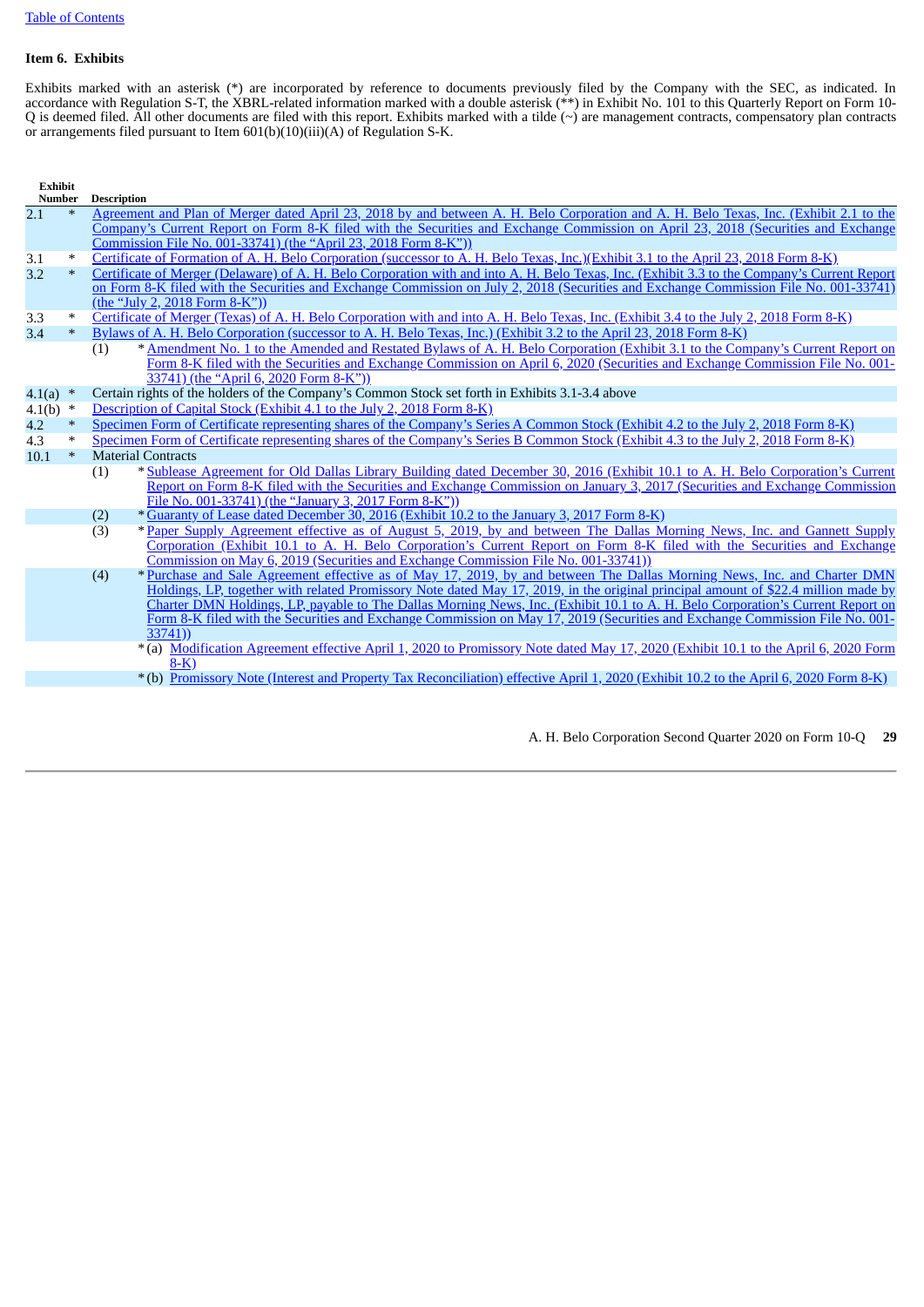# Table of [Contents](#page-1-0)

| Number<br><b>Description</b><br>$10.2$ *<br>Compensatory plans and arrangements:<br>A. H. Belo Savings Plan as Amended and Restated Effective January 1, 2015 (Exhibit 10.2(1) to the Company's Annual Report on<br>$\ast$<br>$\sim$ (1)<br>Form 10-K filed with the Securities and Exchange Commission on March 6, 2015 (Securities and Exchange Commission File No.<br>$001 - 33741)$<br>$\ast$<br>(a)<br>Report on Form 10-Q filed with the Securities and Exchange Commission on November 1, 2016 (Securities and Exchange<br>Commission File No. 001-33741))<br>Second Amendment to the A. H. Belo Savings Plan effective September 8, 2016 (Exhibit 10.2(1)(b) to the Company's<br>$\ast$<br>(b)<br>Quarterly Report on Form 10-Q filed with the Securities and Exchange Commission on November 1, 2016 (Securities and<br>Exchange Commission File No. 001-33741))<br>Third Amendment to the A. H. Belo Savings Plan dated September 7, 2017 (Exhibit 10.3 to the Company's Current Report on<br>$\ast$<br>(c)<br>File No. 001-33741)(the "September 8, 2017 Form 8-K"))<br>Fourth Amendment to the A. H. Belo Savings Plan (Exhibit 10.2 to the July 2, 2018 Form 8-K)<br>$\ast$<br>(d)<br>Fifth Amendment to the A. H. Belo Savings Plan dated November 27, 2018 (Exhibit 10.2(1)(E) to the Company's Quarterly<br>$\ast$<br>(e)<br>Report on Form 10-Q filed with the Securities and Exchange Commission on April 29, 2019 (Securities and Exchange<br>Commission File No. 001-33741)(the "1 <sup>st</sup> Quarter 2019 Form 10-Q"))<br>$\ast$<br>(f)<br>Seventh Amendment to the A. H. Belo Savings Plan dated December 1, 2019 (Exhibit 10.2(1)(G) to the Company's Quarterly<br>$\ast$<br>(g)<br>Report on Form 10-Q filed with the Securities and Exchange Commission on April 14, 2020 (Securities and Exchange<br><b>Commission File No. 001-33741)</b><br>Eighth Amendment to the A. H. Belo Savings Plan dated July 23, 2020<br>(h)<br>A. H. Belo 2017 Incentive Compensation Plan (Exhibit I to A. H. Belo Corporation's Schedule 14A Proxy Statement filed with the<br>$\ast$<br>$\sim$ (2)<br>Securities and Exchange Commission on March 28, 2017).<br>First Amendment to the A. H. Belo 2017 Incentive Compensation Plan (Exhibit 10.1 to the July 2, 2018 Form 8-K)<br>$\ast$<br>(a)<br>Form of A. H. Belo 2017 Incentive Compensation Plan Evidence of Grant (for Non-Employee Directors) (Exhibit 10.1 to A.<br>$\ast$<br>(b)<br>H. Belo Corporation's Current Report on Form 8-K filed with the Securities and Exchange Commission on May 12, 2017 | <b>Exhibit</b> |  |  |                                                                                                                                       |
|-------------------------------------------------------------------------------------------------------------------------------------------------------------------------------------------------------------------------------------------------------------------------------------------------------------------------------------------------------------------------------------------------------------------------------------------------------------------------------------------------------------------------------------------------------------------------------------------------------------------------------------------------------------------------------------------------------------------------------------------------------------------------------------------------------------------------------------------------------------------------------------------------------------------------------------------------------------------------------------------------------------------------------------------------------------------------------------------------------------------------------------------------------------------------------------------------------------------------------------------------------------------------------------------------------------------------------------------------------------------------------------------------------------------------------------------------------------------------------------------------------------------------------------------------------------------------------------------------------------------------------------------------------------------------------------------------------------------------------------------------------------------------------------------------------------------------------------------------------------------------------------------------------------------------------------------------------------------------------------------------------------------------------------------------------------------------------------------------------------------------------------------------------------------------------------------------------------------------------------------------------------------------------------------------------------------------------------------------------------------------------------------------------------------------------------------------------------------------------------------------------------------------------------------------------------------------------|----------------|--|--|---------------------------------------------------------------------------------------------------------------------------------------|
|                                                                                                                                                                                                                                                                                                                                                                                                                                                                                                                                                                                                                                                                                                                                                                                                                                                                                                                                                                                                                                                                                                                                                                                                                                                                                                                                                                                                                                                                                                                                                                                                                                                                                                                                                                                                                                                                                                                                                                                                                                                                                                                                                                                                                                                                                                                                                                                                                                                                                                                                                                               |                |  |  |                                                                                                                                       |
|                                                                                                                                                                                                                                                                                                                                                                                                                                                                                                                                                                                                                                                                                                                                                                                                                                                                                                                                                                                                                                                                                                                                                                                                                                                                                                                                                                                                                                                                                                                                                                                                                                                                                                                                                                                                                                                                                                                                                                                                                                                                                                                                                                                                                                                                                                                                                                                                                                                                                                                                                                               |                |  |  |                                                                                                                                       |
|                                                                                                                                                                                                                                                                                                                                                                                                                                                                                                                                                                                                                                                                                                                                                                                                                                                                                                                                                                                                                                                                                                                                                                                                                                                                                                                                                                                                                                                                                                                                                                                                                                                                                                                                                                                                                                                                                                                                                                                                                                                                                                                                                                                                                                                                                                                                                                                                                                                                                                                                                                               |                |  |  |                                                                                                                                       |
|                                                                                                                                                                                                                                                                                                                                                                                                                                                                                                                                                                                                                                                                                                                                                                                                                                                                                                                                                                                                                                                                                                                                                                                                                                                                                                                                                                                                                                                                                                                                                                                                                                                                                                                                                                                                                                                                                                                                                                                                                                                                                                                                                                                                                                                                                                                                                                                                                                                                                                                                                                               |                |  |  |                                                                                                                                       |
|                                                                                                                                                                                                                                                                                                                                                                                                                                                                                                                                                                                                                                                                                                                                                                                                                                                                                                                                                                                                                                                                                                                                                                                                                                                                                                                                                                                                                                                                                                                                                                                                                                                                                                                                                                                                                                                                                                                                                                                                                                                                                                                                                                                                                                                                                                                                                                                                                                                                                                                                                                               |                |  |  | First Amendment to the A. H. Belo Savings Plan effective January 1, 2016 (Exhibit 10.2(1)(a) to the Company's Quarterly               |
|                                                                                                                                                                                                                                                                                                                                                                                                                                                                                                                                                                                                                                                                                                                                                                                                                                                                                                                                                                                                                                                                                                                                                                                                                                                                                                                                                                                                                                                                                                                                                                                                                                                                                                                                                                                                                                                                                                                                                                                                                                                                                                                                                                                                                                                                                                                                                                                                                                                                                                                                                                               |                |  |  |                                                                                                                                       |
|                                                                                                                                                                                                                                                                                                                                                                                                                                                                                                                                                                                                                                                                                                                                                                                                                                                                                                                                                                                                                                                                                                                                                                                                                                                                                                                                                                                                                                                                                                                                                                                                                                                                                                                                                                                                                                                                                                                                                                                                                                                                                                                                                                                                                                                                                                                                                                                                                                                                                                                                                                               |                |  |  |                                                                                                                                       |
|                                                                                                                                                                                                                                                                                                                                                                                                                                                                                                                                                                                                                                                                                                                                                                                                                                                                                                                                                                                                                                                                                                                                                                                                                                                                                                                                                                                                                                                                                                                                                                                                                                                                                                                                                                                                                                                                                                                                                                                                                                                                                                                                                                                                                                                                                                                                                                                                                                                                                                                                                                               |                |  |  |                                                                                                                                       |
|                                                                                                                                                                                                                                                                                                                                                                                                                                                                                                                                                                                                                                                                                                                                                                                                                                                                                                                                                                                                                                                                                                                                                                                                                                                                                                                                                                                                                                                                                                                                                                                                                                                                                                                                                                                                                                                                                                                                                                                                                                                                                                                                                                                                                                                                                                                                                                                                                                                                                                                                                                               |                |  |  |                                                                                                                                       |
|                                                                                                                                                                                                                                                                                                                                                                                                                                                                                                                                                                                                                                                                                                                                                                                                                                                                                                                                                                                                                                                                                                                                                                                                                                                                                                                                                                                                                                                                                                                                                                                                                                                                                                                                                                                                                                                                                                                                                                                                                                                                                                                                                                                                                                                                                                                                                                                                                                                                                                                                                                               |                |  |  |                                                                                                                                       |
|                                                                                                                                                                                                                                                                                                                                                                                                                                                                                                                                                                                                                                                                                                                                                                                                                                                                                                                                                                                                                                                                                                                                                                                                                                                                                                                                                                                                                                                                                                                                                                                                                                                                                                                                                                                                                                                                                                                                                                                                                                                                                                                                                                                                                                                                                                                                                                                                                                                                                                                                                                               |                |  |  | Form 8-K filed with the Securities and Exchange Commission on September 8, 2017 (Securities and Exchange Commission                   |
|                                                                                                                                                                                                                                                                                                                                                                                                                                                                                                                                                                                                                                                                                                                                                                                                                                                                                                                                                                                                                                                                                                                                                                                                                                                                                                                                                                                                                                                                                                                                                                                                                                                                                                                                                                                                                                                                                                                                                                                                                                                                                                                                                                                                                                                                                                                                                                                                                                                                                                                                                                               |                |  |  |                                                                                                                                       |
|                                                                                                                                                                                                                                                                                                                                                                                                                                                                                                                                                                                                                                                                                                                                                                                                                                                                                                                                                                                                                                                                                                                                                                                                                                                                                                                                                                                                                                                                                                                                                                                                                                                                                                                                                                                                                                                                                                                                                                                                                                                                                                                                                                                                                                                                                                                                                                                                                                                                                                                                                                               |                |  |  |                                                                                                                                       |
|                                                                                                                                                                                                                                                                                                                                                                                                                                                                                                                                                                                                                                                                                                                                                                                                                                                                                                                                                                                                                                                                                                                                                                                                                                                                                                                                                                                                                                                                                                                                                                                                                                                                                                                                                                                                                                                                                                                                                                                                                                                                                                                                                                                                                                                                                                                                                                                                                                                                                                                                                                               |                |  |  |                                                                                                                                       |
|                                                                                                                                                                                                                                                                                                                                                                                                                                                                                                                                                                                                                                                                                                                                                                                                                                                                                                                                                                                                                                                                                                                                                                                                                                                                                                                                                                                                                                                                                                                                                                                                                                                                                                                                                                                                                                                                                                                                                                                                                                                                                                                                                                                                                                                                                                                                                                                                                                                                                                                                                                               |                |  |  |                                                                                                                                       |
|                                                                                                                                                                                                                                                                                                                                                                                                                                                                                                                                                                                                                                                                                                                                                                                                                                                                                                                                                                                                                                                                                                                                                                                                                                                                                                                                                                                                                                                                                                                                                                                                                                                                                                                                                                                                                                                                                                                                                                                                                                                                                                                                                                                                                                                                                                                                                                                                                                                                                                                                                                               |                |  |  |                                                                                                                                       |
|                                                                                                                                                                                                                                                                                                                                                                                                                                                                                                                                                                                                                                                                                                                                                                                                                                                                                                                                                                                                                                                                                                                                                                                                                                                                                                                                                                                                                                                                                                                                                                                                                                                                                                                                                                                                                                                                                                                                                                                                                                                                                                                                                                                                                                                                                                                                                                                                                                                                                                                                                                               |                |  |  | Sixth Amendment to the A. H. Belo Savings Plan dated April 1, 2019 (Exhibit 10.2(1)(F) to the 1 <sup>st</sup> Quarter 2019 Form 10-Q) |
|                                                                                                                                                                                                                                                                                                                                                                                                                                                                                                                                                                                                                                                                                                                                                                                                                                                                                                                                                                                                                                                                                                                                                                                                                                                                                                                                                                                                                                                                                                                                                                                                                                                                                                                                                                                                                                                                                                                                                                                                                                                                                                                                                                                                                                                                                                                                                                                                                                                                                                                                                                               |                |  |  |                                                                                                                                       |
|                                                                                                                                                                                                                                                                                                                                                                                                                                                                                                                                                                                                                                                                                                                                                                                                                                                                                                                                                                                                                                                                                                                                                                                                                                                                                                                                                                                                                                                                                                                                                                                                                                                                                                                                                                                                                                                                                                                                                                                                                                                                                                                                                                                                                                                                                                                                                                                                                                                                                                                                                                               |                |  |  |                                                                                                                                       |
|                                                                                                                                                                                                                                                                                                                                                                                                                                                                                                                                                                                                                                                                                                                                                                                                                                                                                                                                                                                                                                                                                                                                                                                                                                                                                                                                                                                                                                                                                                                                                                                                                                                                                                                                                                                                                                                                                                                                                                                                                                                                                                                                                                                                                                                                                                                                                                                                                                                                                                                                                                               |                |  |  |                                                                                                                                       |
|                                                                                                                                                                                                                                                                                                                                                                                                                                                                                                                                                                                                                                                                                                                                                                                                                                                                                                                                                                                                                                                                                                                                                                                                                                                                                                                                                                                                                                                                                                                                                                                                                                                                                                                                                                                                                                                                                                                                                                                                                                                                                                                                                                                                                                                                                                                                                                                                                                                                                                                                                                               |                |  |  |                                                                                                                                       |
|                                                                                                                                                                                                                                                                                                                                                                                                                                                                                                                                                                                                                                                                                                                                                                                                                                                                                                                                                                                                                                                                                                                                                                                                                                                                                                                                                                                                                                                                                                                                                                                                                                                                                                                                                                                                                                                                                                                                                                                                                                                                                                                                                                                                                                                                                                                                                                                                                                                                                                                                                                               |                |  |  |                                                                                                                                       |
|                                                                                                                                                                                                                                                                                                                                                                                                                                                                                                                                                                                                                                                                                                                                                                                                                                                                                                                                                                                                                                                                                                                                                                                                                                                                                                                                                                                                                                                                                                                                                                                                                                                                                                                                                                                                                                                                                                                                                                                                                                                                                                                                                                                                                                                                                                                                                                                                                                                                                                                                                                               |                |  |  |                                                                                                                                       |
|                                                                                                                                                                                                                                                                                                                                                                                                                                                                                                                                                                                                                                                                                                                                                                                                                                                                                                                                                                                                                                                                                                                                                                                                                                                                                                                                                                                                                                                                                                                                                                                                                                                                                                                                                                                                                                                                                                                                                                                                                                                                                                                                                                                                                                                                                                                                                                                                                                                                                                                                                                               |                |  |  |                                                                                                                                       |
|                                                                                                                                                                                                                                                                                                                                                                                                                                                                                                                                                                                                                                                                                                                                                                                                                                                                                                                                                                                                                                                                                                                                                                                                                                                                                                                                                                                                                                                                                                                                                                                                                                                                                                                                                                                                                                                                                                                                                                                                                                                                                                                                                                                                                                                                                                                                                                                                                                                                                                                                                                               |                |  |  |                                                                                                                                       |
| (Securities and Exchange Commission File No. 001-33741) (the "May 12, 2017 Form 8-K"))<br>$\ast$<br>(c)                                                                                                                                                                                                                                                                                                                                                                                                                                                                                                                                                                                                                                                                                                                                                                                                                                                                                                                                                                                                                                                                                                                                                                                                                                                                                                                                                                                                                                                                                                                                                                                                                                                                                                                                                                                                                                                                                                                                                                                                                                                                                                                                                                                                                                                                                                                                                                                                                                                                       |                |  |  | Form of A. H. Belo 2017 Incentive Compensation Plan Evidence of Grant (for Employee Awards) (Exhibit 10.2 to the May                  |
| 12, 2017 Form 8-K)                                                                                                                                                                                                                                                                                                                                                                                                                                                                                                                                                                                                                                                                                                                                                                                                                                                                                                                                                                                                                                                                                                                                                                                                                                                                                                                                                                                                                                                                                                                                                                                                                                                                                                                                                                                                                                                                                                                                                                                                                                                                                                                                                                                                                                                                                                                                                                                                                                                                                                                                                            |                |  |  |                                                                                                                                       |
| Form of A. H. Belo Cash Long-Term Incentive Compensation Evidence of Grant (for Employee Awards) (Exhibit 10.1 to the<br>$\ast$<br>$\sim$ (3)                                                                                                                                                                                                                                                                                                                                                                                                                                                                                                                                                                                                                                                                                                                                                                                                                                                                                                                                                                                                                                                                                                                                                                                                                                                                                                                                                                                                                                                                                                                                                                                                                                                                                                                                                                                                                                                                                                                                                                                                                                                                                                                                                                                                                                                                                                                                                                                                                                 |                |  |  |                                                                                                                                       |
| Company's Annual Report on Form 10-K filed with the Securities and Exchange Commission on March 14, 2019 (Securities and                                                                                                                                                                                                                                                                                                                                                                                                                                                                                                                                                                                                                                                                                                                                                                                                                                                                                                                                                                                                                                                                                                                                                                                                                                                                                                                                                                                                                                                                                                                                                                                                                                                                                                                                                                                                                                                                                                                                                                                                                                                                                                                                                                                                                                                                                                                                                                                                                                                      |                |  |  |                                                                                                                                       |
| Exchange Commission File No. 001-33741))                                                                                                                                                                                                                                                                                                                                                                                                                                                                                                                                                                                                                                                                                                                                                                                                                                                                                                                                                                                                                                                                                                                                                                                                                                                                                                                                                                                                                                                                                                                                                                                                                                                                                                                                                                                                                                                                                                                                                                                                                                                                                                                                                                                                                                                                                                                                                                                                                                                                                                                                      |                |  |  |                                                                                                                                       |
| A. H. Belo Corporation Change In Control Severance Plan (Exhibit 10.7 to the February 12, 2008 Form 8-K)<br>$\ast$<br>$\sim$ (4)                                                                                                                                                                                                                                                                                                                                                                                                                                                                                                                                                                                                                                                                                                                                                                                                                                                                                                                                                                                                                                                                                                                                                                                                                                                                                                                                                                                                                                                                                                                                                                                                                                                                                                                                                                                                                                                                                                                                                                                                                                                                                                                                                                                                                                                                                                                                                                                                                                              |                |  |  |                                                                                                                                       |
| $\ast$<br>(a)<br>Form $8-K$ )                                                                                                                                                                                                                                                                                                                                                                                                                                                                                                                                                                                                                                                                                                                                                                                                                                                                                                                                                                                                                                                                                                                                                                                                                                                                                                                                                                                                                                                                                                                                                                                                                                                                                                                                                                                                                                                                                                                                                                                                                                                                                                                                                                                                                                                                                                                                                                                                                                                                                                                                                 |                |  |  | Amendment to the A. H. Belo Change in Control Severance Plan dated March 31, 2009 (Exhibit 10.3 to the April 2, 2009                  |
|                                                                                                                                                                                                                                                                                                                                                                                                                                                                                                                                                                                                                                                                                                                                                                                                                                                                                                                                                                                                                                                                                                                                                                                                                                                                                                                                                                                                                                                                                                                                                                                                                                                                                                                                                                                                                                                                                                                                                                                                                                                                                                                                                                                                                                                                                                                                                                                                                                                                                                                                                                               |                |  |  |                                                                                                                                       |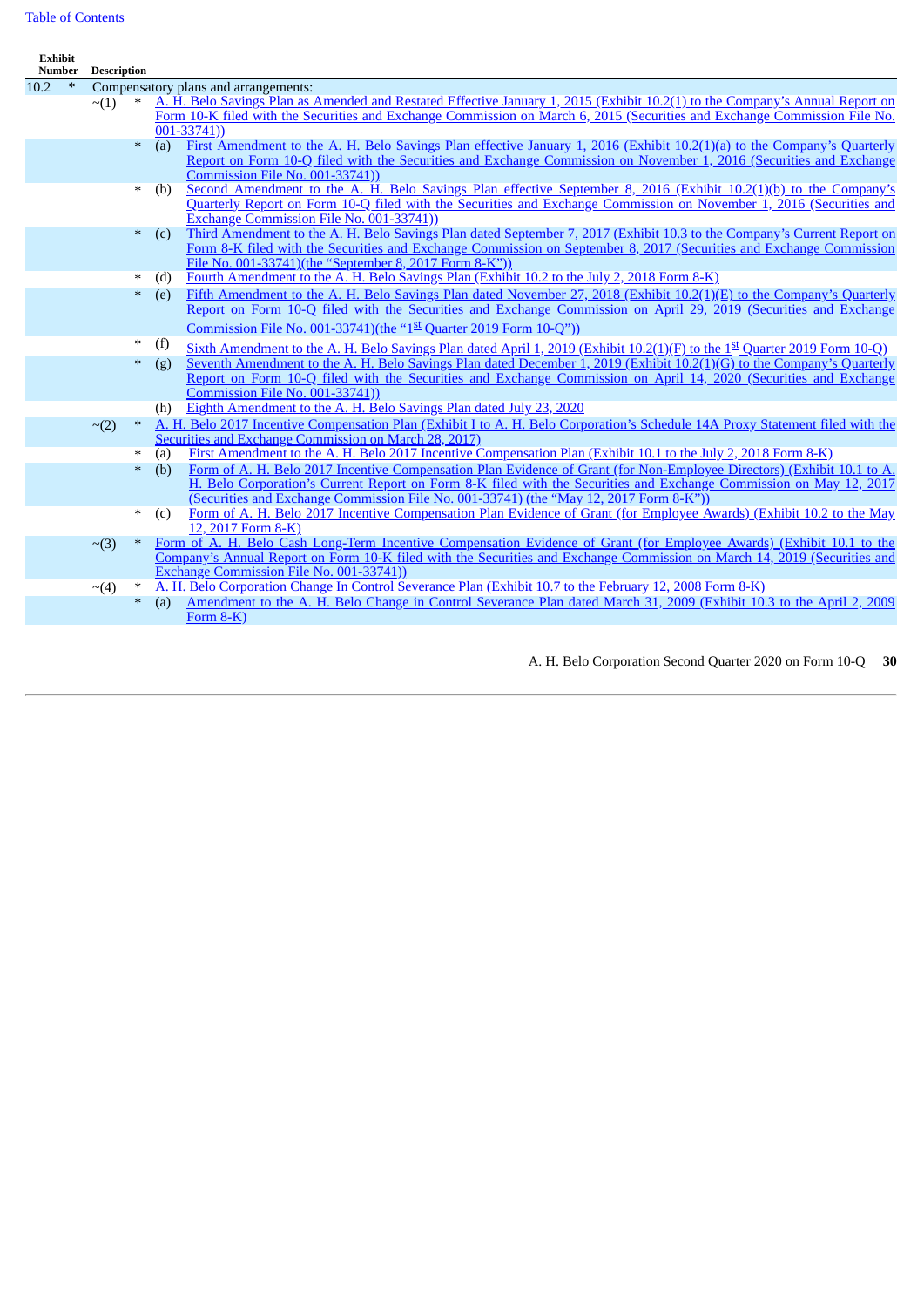| <b>Exhibit</b> |                    |       |                                                                                                                                      |
|----------------|--------------------|-------|--------------------------------------------------------------------------------------------------------------------------------------|
| Number         | <b>Description</b> |       |                                                                                                                                      |
|                |                    |       | ~(5) *Robert W. Decherd Compensation Arrangements dated June 19, 2013 (Exhibit 10.1 to the Company's Current Report on Form 8-K      |
|                |                    |       | filed with the Securities and Exchange Commission on June 19, 2013)                                                                  |
| $10.3$ *       |                    |       | Agreements relating to the separation of A, H. Belo from its former parent company:                                                  |
|                | (1)                |       | * Pension Plan Transfer Agreement by and between Belo Corp. and A. H. Belo Corporation dated as of October 6, 2010 (Exhibit 10.1)    |
|                |                    |       | to the Company's current Report on Form 8-K filed with the Securities and Exchange Commission on October 8, 2010 (Securities         |
|                |                    |       | and Exchange Commission File No. 001-33741))                                                                                         |
|                | (2)                |       | * Agreement among the Company, Belo Corp., and The Pension Benefit Guaranty Corporation, effective March 9, 2011                     |
|                |                    |       | (Exhibit 10.3(6) to the Company's Annual Report on Form 10-K filed with the Securities and Exchange Commission on March 11,          |
|                |                    |       | 2011 (Securities and Exchange Commission File No. 001-33741))                                                                        |
| 31.1           |                    |       | Certification of Chief Executive Officer pursuant to Section 302 of the Sarbanes-Oxley Act of 2002                                   |
| 31.2           |                    |       | Certification of principal financial officer pursuant to Section 302 of the Sarbanes-Oxley Act of 2002                               |
|                |                    |       | Certifications of Chief Executive Officer and principal financial officer pursuant to 18 U.S.C. Section 1350, as adopted pursuant to |
| 32             |                    |       | Section 906 of the Sarbanes-Oxley Act of 2002                                                                                        |
|                |                    | $***$ | Inline XBRL Instance Document – the instance document does not appear in the Interactive Data File because its XBRL tags             |
| 101.INS        |                    |       | are embedded within the Inline XBRL document                                                                                         |
| 101.SCH        |                    | $***$ | Inline XBRL Taxonomy Extension Schema Document                                                                                       |
| 101.CAL        |                    | $**$  | Inline XBRL Taxonomy Extension Calculation Linkbase Document                                                                         |
| 101.DEF        |                    | $**$  | Inline XBRL Taxonomy Extension Definition Linkbase Document                                                                          |
| 101.LAB        |                    | $**$  | Inline XBRL Taxonomy Extension Label Linkbase Document                                                                               |
| 101.PRE        |                    | $***$ | Inline XBRL Taxonomy Extension Presentation Linkbase Document                                                                        |
| 104            |                    | $**$  | Cover Page Interactive Data File (formatted as Inline XBRL and contained in Exhibit 101)                                             |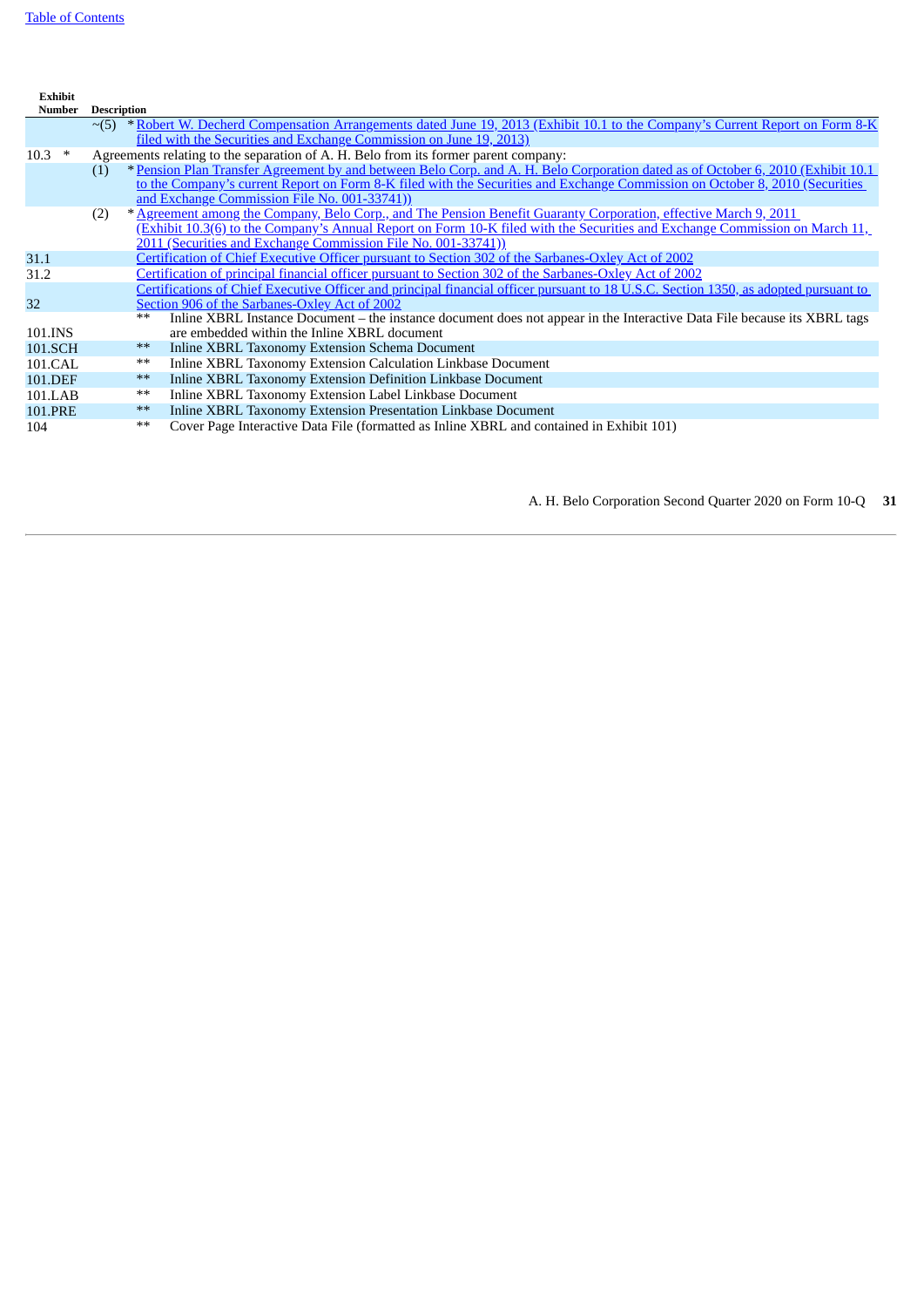### <span id="page-31-0"></span>**SIGNATURES**

Pursuant to the requirements of Section 13 or 15(d) of the Securities Exchange Act of 1934, the Company has duly caused this report to be signed on its behalf by the undersigned, thereunto duly authorized.

# **A. H. BELO CORPORATION**

By: /s/ Katy Murray

Katy Murray Executive Vice President/Chief Financial Officer (Principal Financial Officer)

Dated: July 27, 2020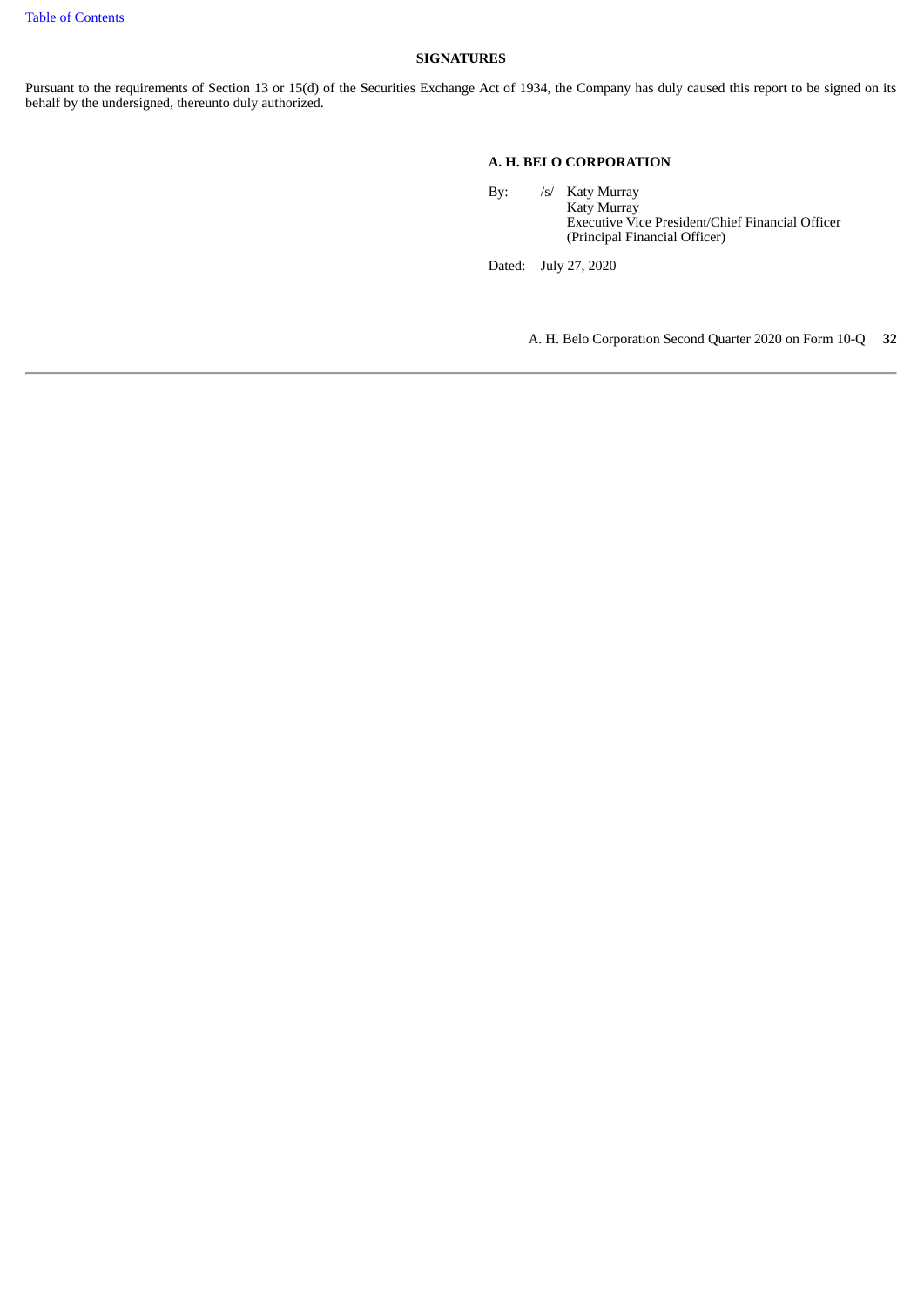# <span id="page-32-0"></span>**EXHIBIT INDEX**

| <b>Exhibit Number</b> |       | <b>Description</b>                                                                                                               |
|-----------------------|-------|----------------------------------------------------------------------------------------------------------------------------------|
| 10.2(1)(H)            |       | Eighth Amendment to the A. H. Belo Savings Plan dated July 23, 2020                                                              |
| 31.1                  |       | <u>Certification of Chief Executive Officer pursuant to Section 302 of the Sarbanes-Oxley Act of 2002</u>                        |
| 31.2                  |       | Certification of Chief Financial Officer pursuant to Section 302 of the Sarbanes-Oxley Act of 2002                               |
| 32                    |       | Certifications of Chief Executive Officer and Chief Financial Officer pursuant to 18 U.S.C. Section 1350, as adopted pursuant to |
|                       |       | Section 906 of the Sarbanes-Oxley Act of 2002                                                                                    |
| 101.INS               |       | ** Inline XBRL Instance Document – the instance document does not appear in the Interactive Data File because its XBRL tags are  |
|                       |       | embedded within the Inline XBRL document                                                                                         |
| 101.SCH               |       | Inline XBRL Taxonomy Extension Schema Document                                                                                   |
| 101.CAL               | $***$ | Inline XBRL Taxonomy Extension Calculation Linkbase Document                                                                     |
| 101.DEF               | **    | Inline XBRL Taxonomy Extension Definition Linkbase Document                                                                      |
| 101.LAB               | $***$ | Inline XBRL Taxonomy Extension Label Linkbase Document                                                                           |
| 101.PRE               | **    | Inline XBRL Taxonomy Extension Presentation Linkbase Document                                                                    |
| 104                   | $***$ | Cover Page Interactive Data File (formatted as Inline XBRL and contained in Exhibit 101)                                         |

In accordance with Regulation S-T, the XBRL-related information marked with a double asterisk (\*\*) in Exhibit No. 101 to this Quarterly Report on Form 10-Q is deemed filed.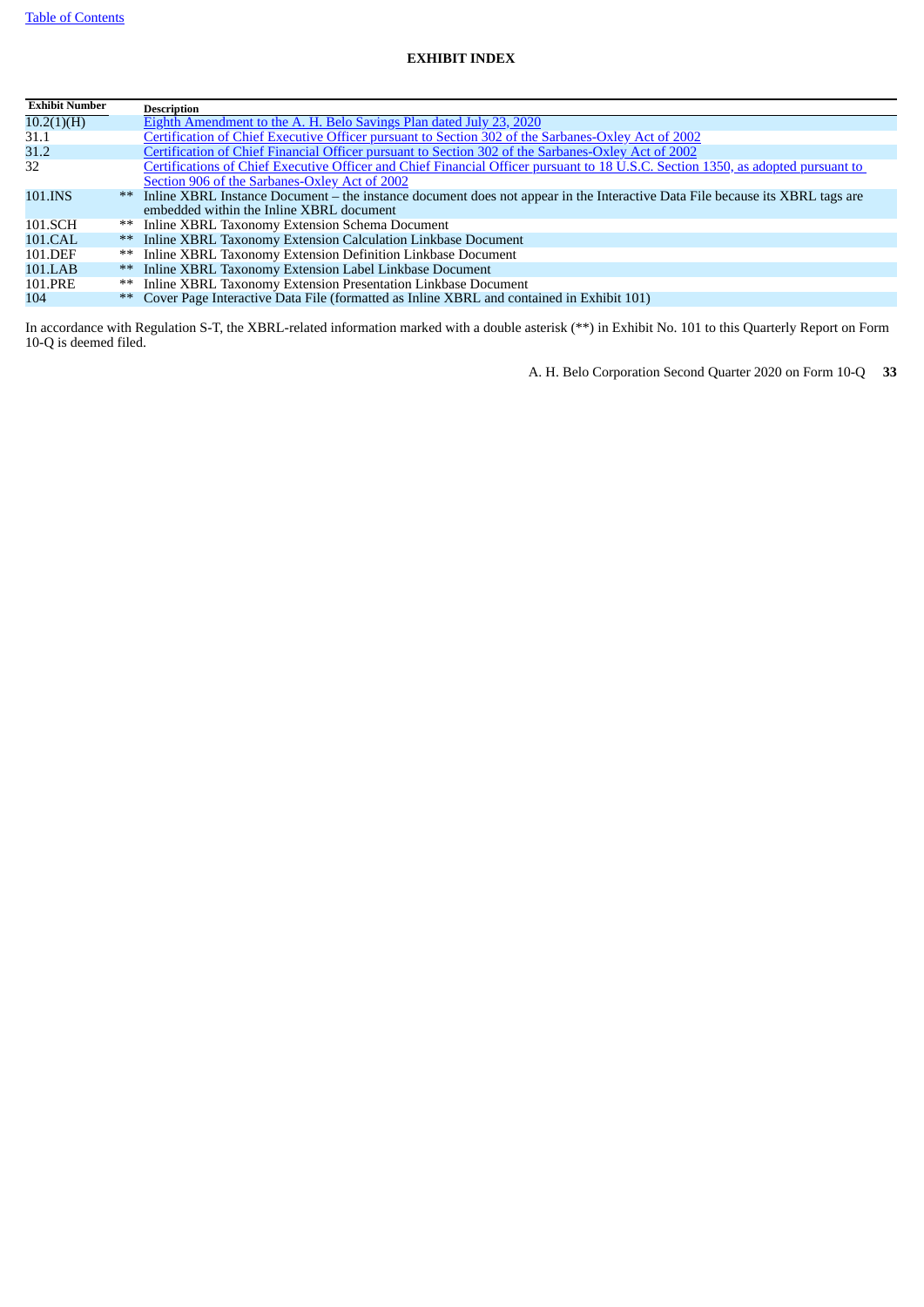# **EIGHTH AMENDMENT TO THE A. H. BELO SAVINGS PLAN**

<span id="page-33-0"></span>A. H. Belo Corporation, a Texas corporation (the "**Company**"), delegated to its Benefits Administrative Committee (the "**Committee**") the authority to amend the A. H. Belo Savings Plan, as amended and restated January 1, 2015 (the "**Plan**") and has amended the Plan previously seven times. The Company's authority to amend the Plan is contained in Article 15 of the Plan, and the Company delegated its authority to the Committee via its Charter. Pursuant to its authority, the Committee hereby amends the Plan as adopted on June 18, 2020 and as effective retroactively as provided in the Coronavirus Aid, Relief, and Economic Security Act (the "CARES Act") as of **March 1, 2020,** or by the effective date of the provision in the Setting Every Community Up for Retirement Enhancement Act (the "SECURE Act"), by adopting this Eighth Amendment to the Plan (this "**Amendment**") as provided herein.

1. Article 7 is amended to add new Section 7.10 immediately following Section 7.9 as follows effective on and after **March 1, 2020 and prior to December 31, 2020**:

### 7.9 **Coronavirus Distribution.**

(a) Coronavirus Distribution. A Participant who satisfies the requirements to be a Coronavirus Distributee as defined below, shall be eligible to request a Coronavirus Distribution from the Participant's Vested Accounts in this Plan from March 1, 2020 through December 31, 2020. A Participant who requests a Coronavirus Distribution from the Plan is limited to receiving no more than \$100,000 in total from all plans within the Company's Controlled Group. Coronavirus Distributions shall only be available from March 1, 2020 through December 31, 2020.

(b) Qualification as a Coronavirus Distributee. A Participant shall qualify as a "Coronavirus Distributee" only if either:

(i) Participant is diagnosed with the virus SARS-CoV-2 or with coronavirus disease 2019 (COVID-19) by a test approved by the Centers for Disease Control and Prevention;

(ii) Participant's spouse or dependent (as defined in section 152 of the Code) is diagnosed with such virus or disease by such a test;

(iii) the Participant experiences adverse financial consequences as a result of being quarantined, being furloughed or laid off or having work hours reduced due to such virus or disease, being unable to work due to lack of child care due to such virus or disease, closing or reducing hours of a business owned or operated by the individual due to such virus or disease, or other factors as determined by the Secretary of Treasury (or the Secretary's delegate);

(iv) the Participant experiences a reduction in pay (or self-employment income) due to COVID-19 or having a job offer rescinded or start date for a job delayed due to COVID-19: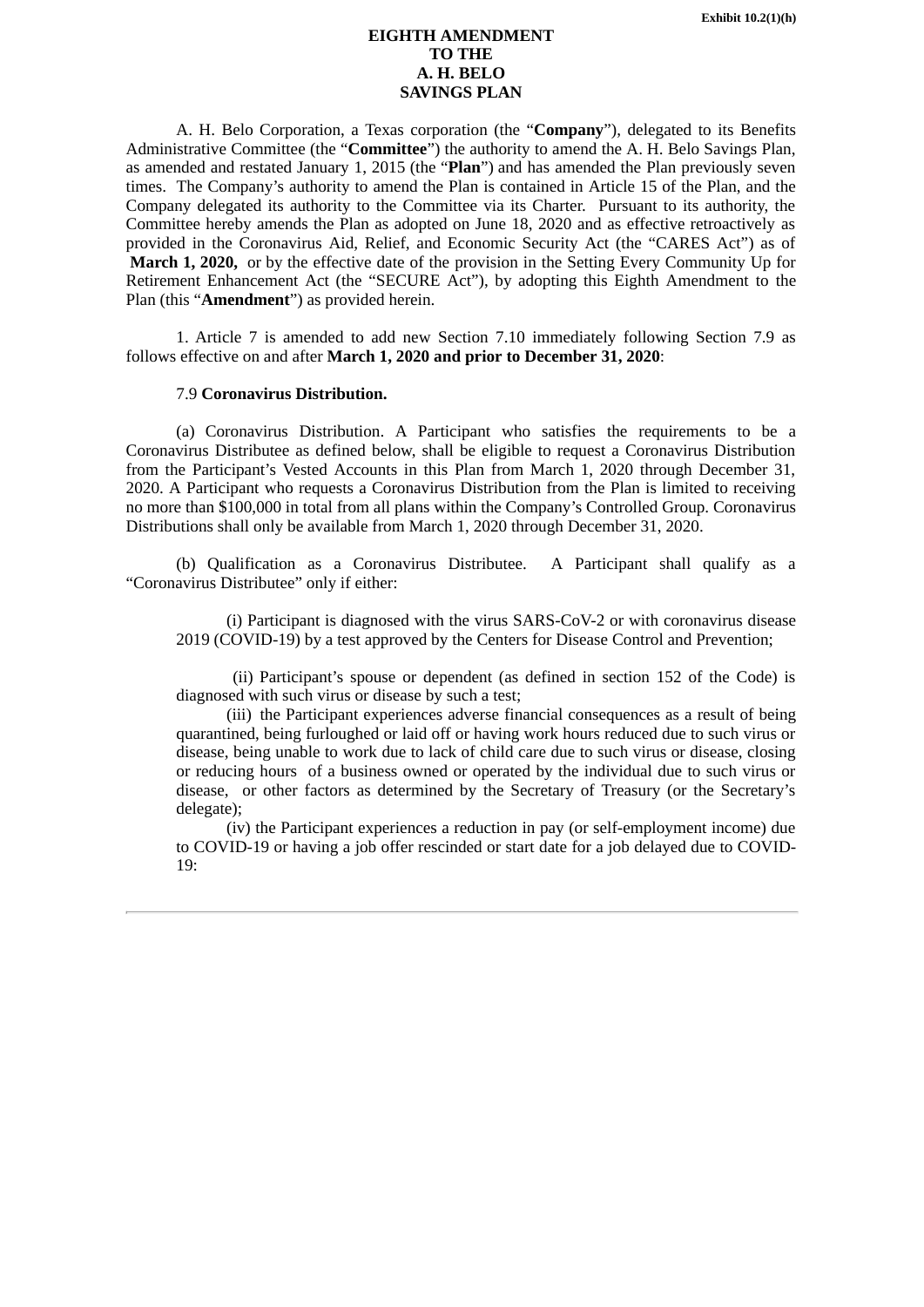(v) the Participant's spouse or a member of the Participant's household (a person is a member of the household of the Participant if they share the Participant's principal residence) is quarantined, furloughed or laid off or had work hours reduced due to COVID-19, is unable to work due to lack of childcare due to COVID-19, or had a job offer rescinded or start date for a job delayed due to COVID-19; or

(vi) the Participant, the Participant's spouse or a member of the Participant's household (as defined in (v) above) operated a business which was closed or had its hours of business reduced due to COVID-19.

(c) Repayments of Coronavirus Distributions. A Coronavirus Distributee during the three year period beginning on the day after the date of the Coronavirus Distribution may repay the Coronavirus Distribution to the Plan in one or more payments and such repayments shall be credited to the Participant's Accounts. Such repayments in total shall be limited to the amount of the Coronavirus Distribution without any interest or earnings. A Coronavirus Distributee may repay all or part of the Coronavirus Distribution that meets the requirements of this Section 7.9 which the Participant received in one or more payments within three years of the date on which the Coronavirus Distribution was paid. Such repayment shall be treated as if it were made to the Plan in a trustee to trustee transfer. Such recontribution shall not be treated as a rollover for purposes of the one rollover per person per tax year limitation.

(d) Reliance on Employee Certification. The Committee shall be entitled to rely on the Participant's reasonable representation or certification of facts that the Participant is eligible for a Coronavirus Distribution, unless the Committee has actual knowledge that the Participant's certification is false. The Committee shall have the sole discretion to determine which distributions and the extent of any distribution treated as a Coronavirus distribution, provided similar distributions are treated in a similar nondiscriminatory manner, The Committee is not under any obligation to inquire about a Participant's certification of eligibility for a Coronavirus distribution or to investigate whether the Participant satisfied the requirements to be a Coronavirus Distributee,

(e) Investment Funds and Accounts Impacted. Any Coronavirus Distribution shall be withdrawn on a pro rata basis from the Participant's investment funds. The Coronavirus Distribution shall be deducted pro rata from the Participant's vested interest in all Accounts.

(f) If a Participant terminates employment with an outstanding loan from the Plan, the Committee may treat the offset of the Participant's benefit for the loan due as a Coronavirus distribution for employment terminations between March 27, 2020 and December 31, 2020.

2. Section 7.5 of the Plan is hereby amended by adding new subsection (h) after subsection (g) effective on and after March 1, 2020:

(g) Coronavirus Distributee Loan Payment Delay. A Coroanvirus Distributee who has a Participant loan outstanding at any time on or after March 27 2020 on which payments are owed to the Plan on or after March 27, 2020 and through December 31, 2020, such payment due dates shall be delayed for one year. For each repayment delayed under this subsection (g) shall be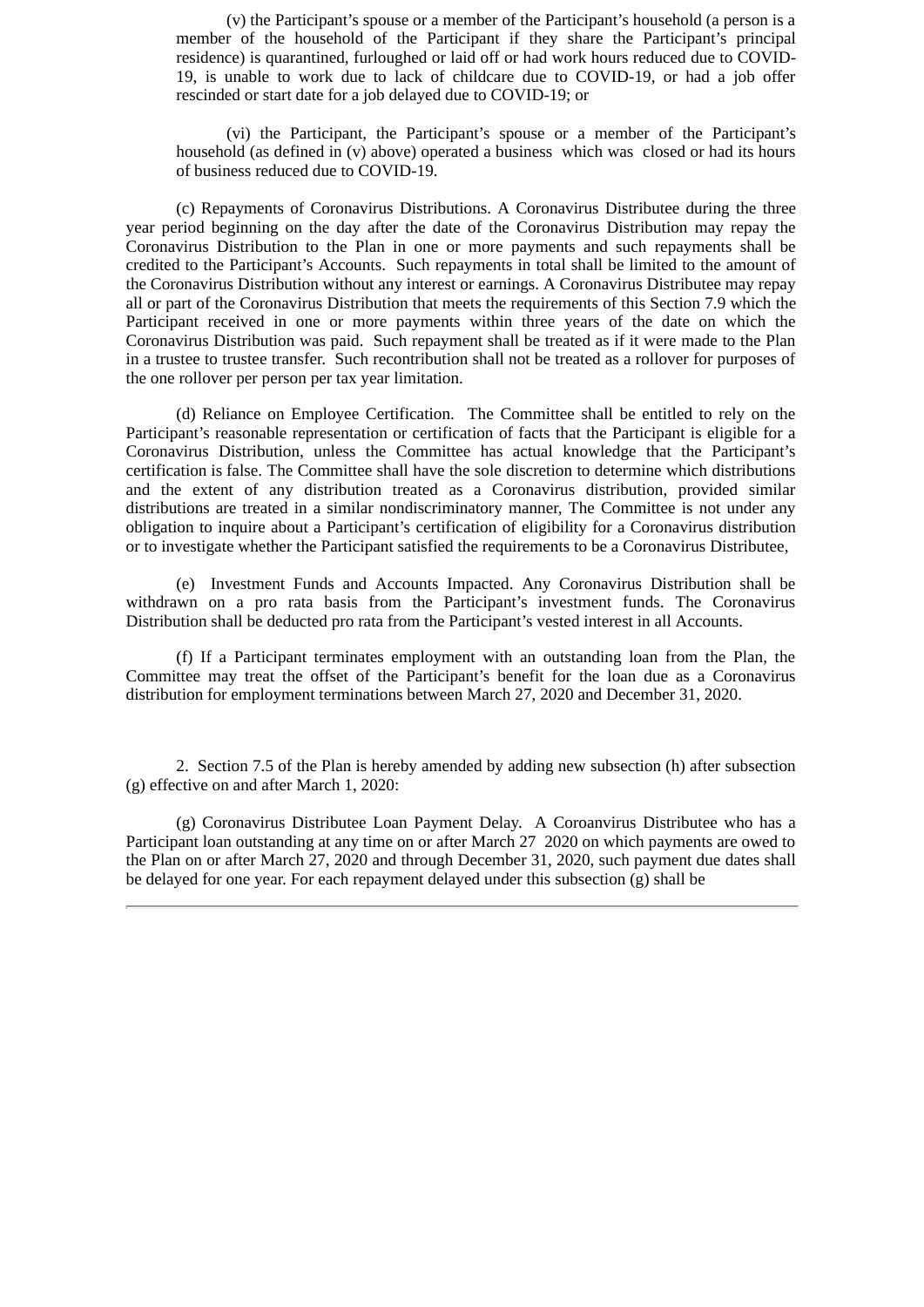increased to reflect the delay in the due date and any interest accrued during such delay. For any Coronavirus Distributee's loan for which payments are delayed under this subsection (g), the five year limit on the duration of such loan shall not count the period between the first delayed payment under this subsection (g) through December 31, 2020 and shall be extended for such period.

3. Article 12, Section 12.4(e) of the Plan is amended by adding the following at the end of subsection (a) effective as of December 31, 2019 under the SECURE Act:

Notwithstanding the above, for distributions paid on or after January 1, 2020, distribution of a Participant's entire vested and nonforfeitable interest shall be determined in accordance with the temporary waiver of the minimum required distribution provisions of Code section 401(a)(9)(I), the requirements of this Section will not apply to any initial minimum required distribution for either the 2019 calendar year to be paid in 2020 for a Participant who attained the age of 70 and ½ in 2019, or for the 2020 calendar year for a Participant who attained the age of 72 in calendar year 2020, or to any annual minimum required distributions for the 2020 calendar year for a Participant who had met the Required Beginning Date in a prior calendar year; provided however that a Participant may elect to receive such payments without regard to the temporary waiver provisions of Code section  $401(a)(9)(1)$  and the guidance issued under such Code section as added by the CARES Act section 2203 and the changes to Code section 401(a)(9) as enacted under the SECURE Act. The Required Beginning Date for any Participant for any calendar year after 2020 shall be determined without considering this Section 12.4(e).

4. Article 12, Section 12.6(b)(i)(C) is amended by adding the following sentence at the end of Section 12.6(b)(i)(C) to read as follows effective on and after March 1, 2020:

Such fifth anniversary shall be calculated without counting calendar year 2020.

5. Article 12, Section 12.6(b)(i)(C) shall be amended by adding the following sentence effective on and after January 1, 2020:

Effective on and after January 1, 2020 for Participants who attained the age of 70½ years on or after January 1, 2020, the preceding sentence shall be read substituting 72 for 70½ and not counting calendar year 2020 in determining the fifth anniversary. Such substitution shall be interpreted in compliance with the guidance issued under the SECURE Act and CARES Act. For any Participant who attained the age of 70½ on or prior to December 31, 2019, the sentences added to Section 12.6(b)(i)(C) shall be read without the additions made by this Eighth Amendment.

6. Article 12 is amended by adding new section 12.9 immediately following section 12.8 effective as of January 1, 2020:

# 12.9 **RMD Waiver Under the CARES Act.**

(a) Notwithstanding Article 12 of the Plan, whether a Participant or Beneficiary who would have been required to receive required minimum distributions in 2020 (or paid in 2021 for the 2020 calendar year for a Participant with a required beginning date of April 1, 2021) but for the enactment of section 401(a)(9)(I) of the Code (2020 RMDs), and who would have satisfied that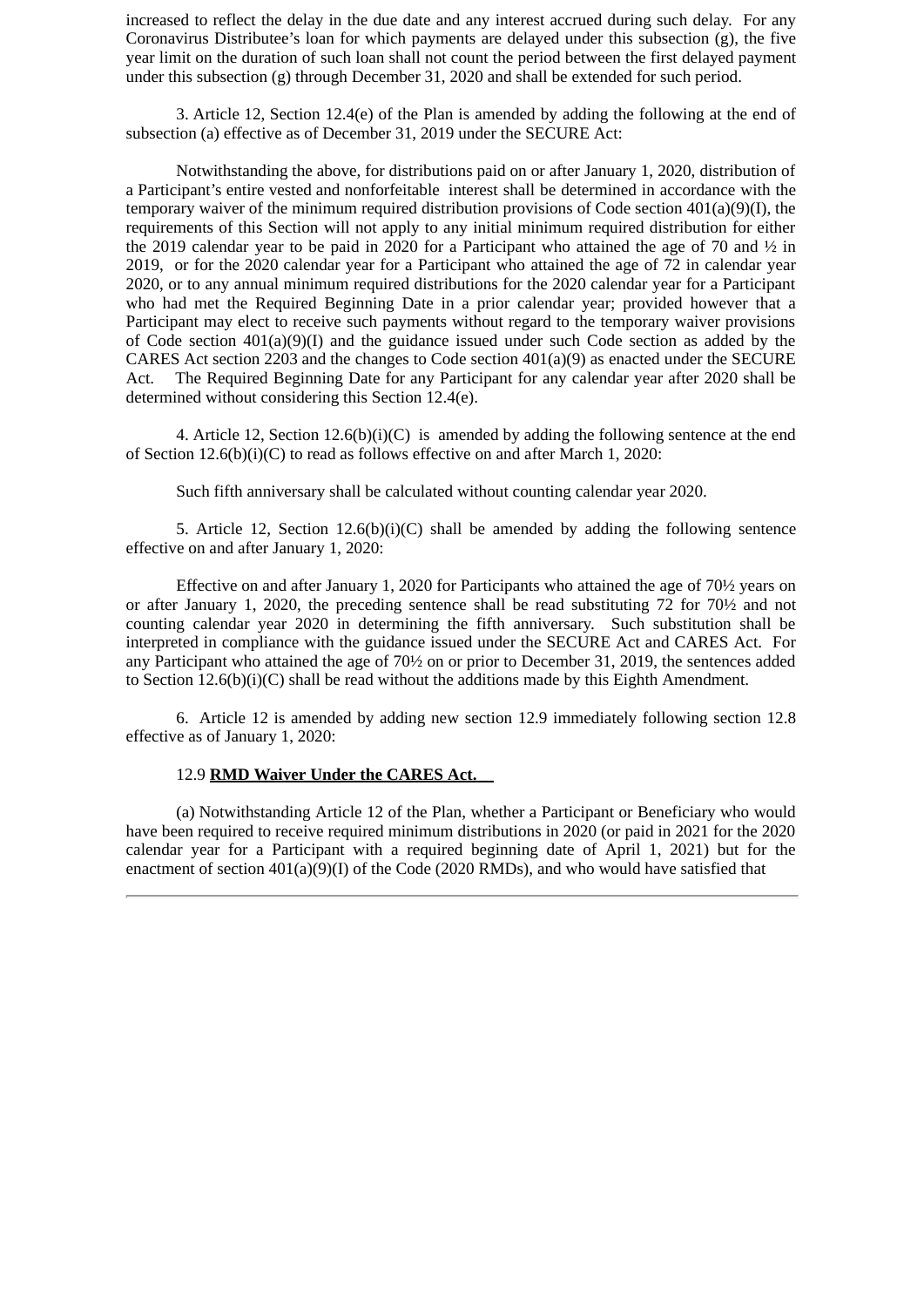requirement by receiving distributions that are either (1) equal to the 2020 RMDs, or (2) one or more payments (that include the 2020 RMDs) in a series of substantially equal periodic payments made at least annually and expected to last for the life (or life expectancy) of the Participant, the joint lives (or joint life expectancies) of the Participant and the Participant's designated beneficiary, will receive those distributions as determined in accordance with Article 12, Sections 12.4 through 12.6. Notwithstanding the requirements of Sections 12,4 through 12.6, a Participant or beneficiary will be given an opportunity to make an election as to whether or not to receive such required minimum distributions in 2020 or 2021.

(b) In addition, notwithstanding Sections 12.4 through 12.6 of the Plan, and solely for purposes of applying the direct rollover provisions of the Plan, a direct rollover will be offered only for distributions that would be eligible rollover distributions in the absence of section 401(a)(9)(I).

(c) Participant's elective choice for 2020 RMDs

This Section 12.9 of the Plan provides for a Participant shall have the right to elect to choose whether the Participant or his or her Beneficiarywill receive 2020 RMDs or to forgo receipt of the 2020 RMDs.

If a Participant does not elect to waive receipt of his or her 2020 RMDs, such Participant or Beneficiary shall receive a distribution of his or her 2020 RMDs. A Participant or Beneficiary who would have been required to receive a 2020 RMD will receive this distribution unless the participant or beneficiary chooses not to receive the distribution. A "2020 RMD" shall mean a required minimum distribution determined under Sections 12.4 through 12.6 hereunder without considering the changes made by this Eighth Amendment.

7. Article 7, Section 7.8 shall be amended by adding the following new subsection (e) immediately following Section 7.8(d) effective as of the date this Eighth Amendment is executed to read as follows:

(e) For purposes of Section 7.8 no 2020 RMDs or Extended 2020 RMDs shall be treated as Eligible Rollover Distributions under this Plan An "Extended 2020 RMD" shall mean a required minimum distribution that would have commenced during calendar year 2020 without the changes made in the Eighth Amendment and also includes other amounts distributed, but only if it includes part or all of the 2020 RMDs.

For purposes of the direct rollover provisions of the Plan, the following will also be treated as eligible rollover distributions in 2020: (Check one or none.)

\_\_\_\_\_\_\_\_ 2020 RMDs.

\_\_\_\_\_\_\_\_ 2020 RMDs and Extended 2020 RMDs.

\_\_\_\_\_\_\_\_ 2020 RMDs (as defined in the plan) but only if paid with an additional amount that is an eligible rollover distribution without regard to section  $401(a)(9)(I)$ .

8. No other provision of the Plan is amended by this Eighth Amendment.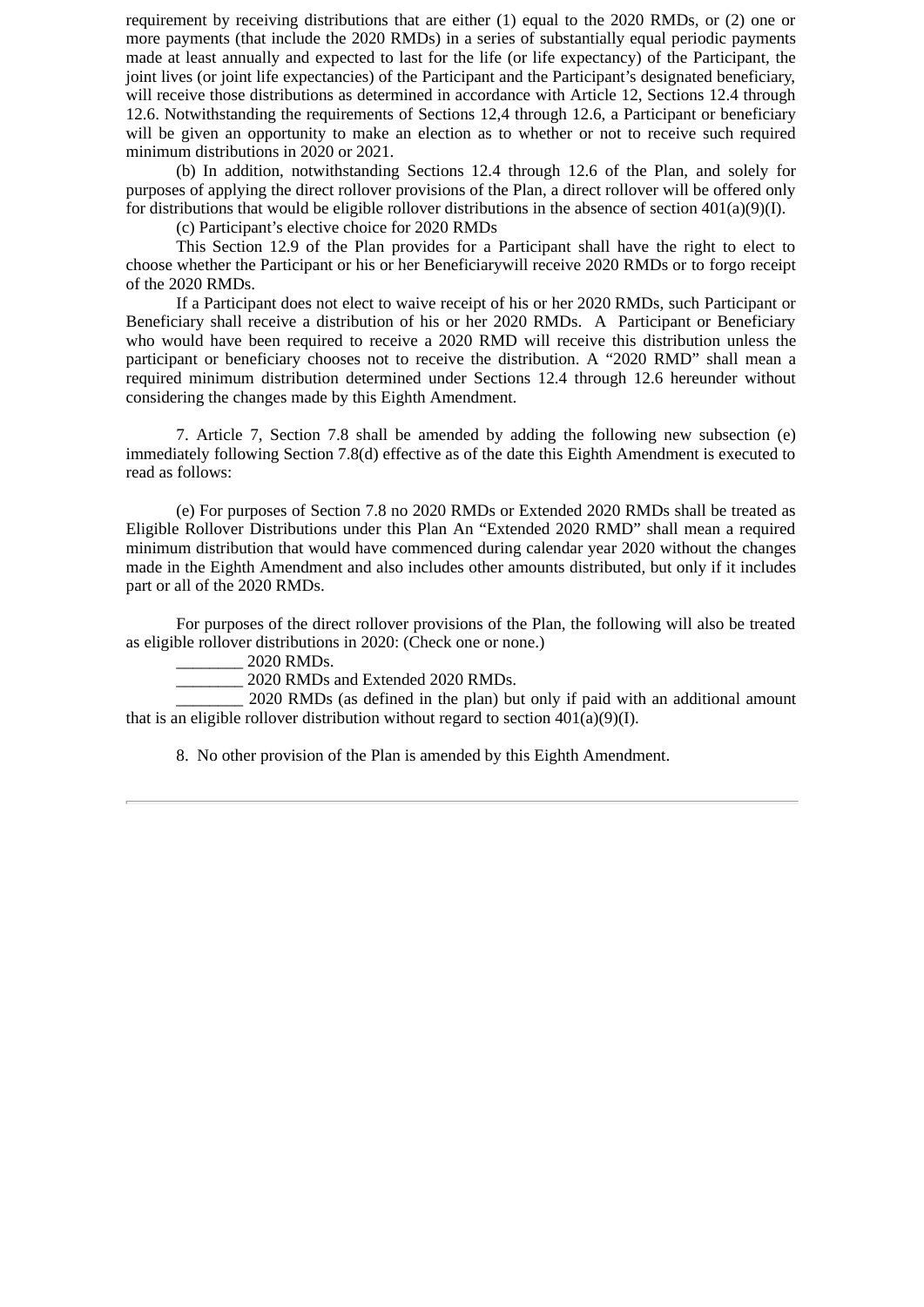Approved by the Committee at its meeting on the 23 day of July, 2020 and executed by the duly authorized Committee representative on behalf of the Committee on this 23 day of July, 2020.

> A. H. BELO CORPORATION By: /s/ Julie Hoagland Name: Julie Hoagland Title: Chief People Officer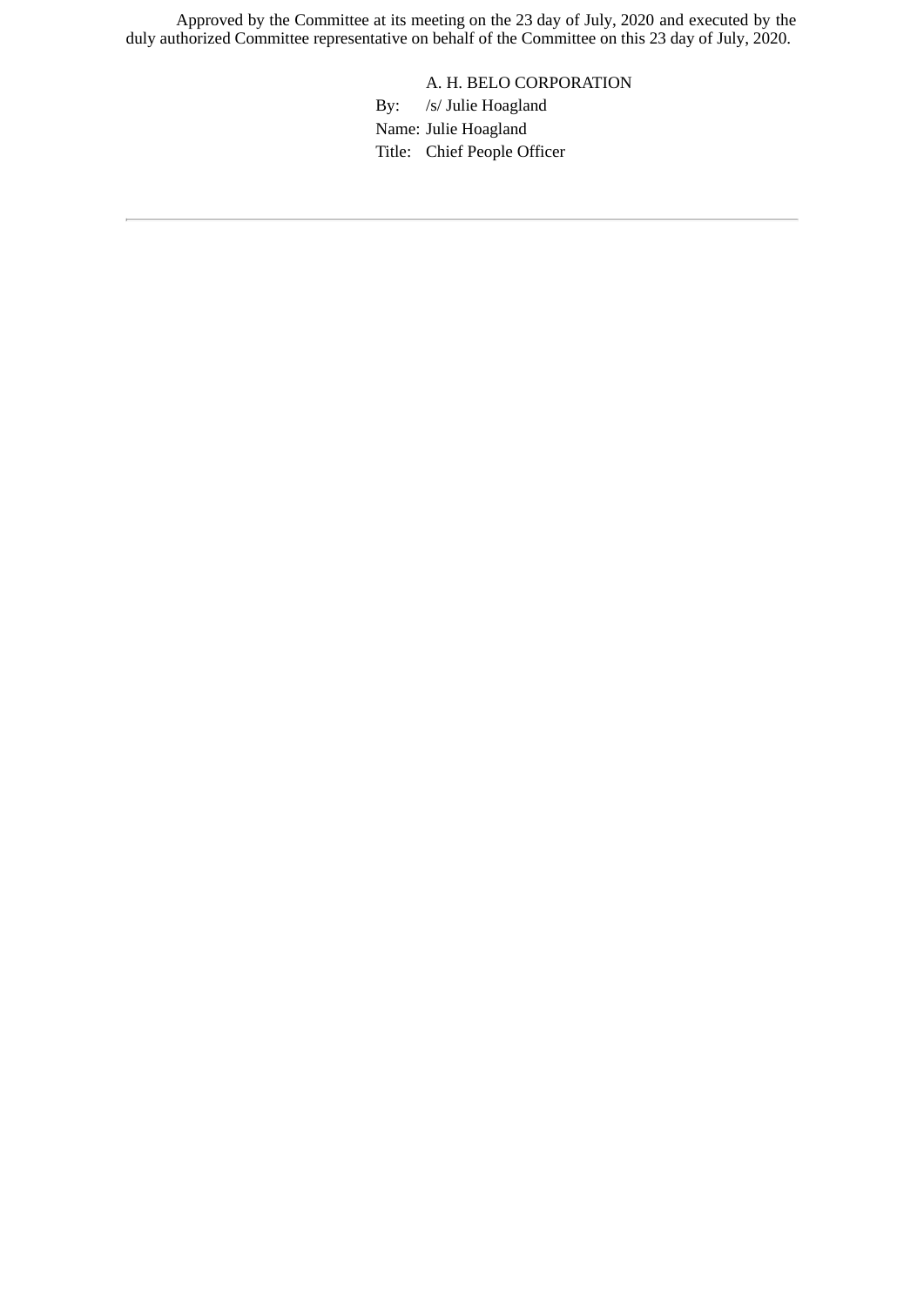#### **SECTION 302 CERTIFICATION**

<span id="page-38-0"></span>I, Robert W. Decherd, Chairman of the Board, President and Chief Executive Officer of A. H. Belo Corporation, certify that:

- 1. I have reviewed this quarterly report on Form 10-Q of A. H. Belo Corporation;
- 2. Based on my knowledge, this report does not contain any untrue statement of a material fact or omit to state a material fact necessary to make the statements made, in light of the circumstances under which such statements were made, not misleading with respect to the period covered by this report;
- 3. Based on my knowledge, the financial statements, and other financial information included in this report, fairly present in all material respects the financial condition, results of operations and cash flows of the registrant as of, and for, the periods presented in this report;
- 4. The registrant's other certifying officer(s) and I are responsible for establishing and maintaining disclosure controls and procedures (as defined in Exchange Act Rules 13a-15(e) and 15d-15(e)) and internal control over financial reporting (as defined in Exchange Act Rules 13a-15(f) and 15d-15(f)) for the registrant and have:
	- a) designed such disclosure controls and procedures, or caused such disclosure controls and procedures to be designed under our supervision, to ensure that material information relating to the registrant, including its consolidated subsidiaries, is made known to us by others within those entities, particularly during the period in which this report is being prepared;
	- b) designed such internal control over financial reporting, or caused such internal control over financial reporting to be designed under our supervision, to provide reasonable assurance regarding the reliability of financial reporting and the preparation of financial statements for external purposes in accordance with generally accepted accounting principles;
	- c) evaluated the effectiveness of the registrant's disclosure controls and procedures and presented in this report our conclusions about the effectiveness of the disclosure controls and procedures, as of the end of the period covered by this report based on such evaluation; and
	- d) disclosed in this report any change in the registrant's internal control over financial reporting that occurred during the registrant's most recent fiscal quarter (the registrant's fourth fiscal quarter in the case of an annual report) that has materially affected, or is reasonably likely to materially affect, the registrant's internal control over financial reporting; and
- 5. The registrant's other certifying officer(s) and I have disclosed, based on our most recent evaluation of internal control over financial reporting, to the registrant's auditors and the audit committee of the registrant's board of directors (or persons performing the equivalent functions):
	- a) all significant deficiencies and material weaknesses in the design or operation of internal control over financial reporting which are reasonably likely to adversely affect the registrant's ability to record, process, summarize and report financial information; and
	- b) any fraud, whether or not material, that involves management or other employees who have a significant role in the registrant's internal control over financial reporting.

By: /s/ Robert W. Decherd

Robert W. Decherd Chairman of the Board, President and Chief Executive Officer

Date: July 27, 2020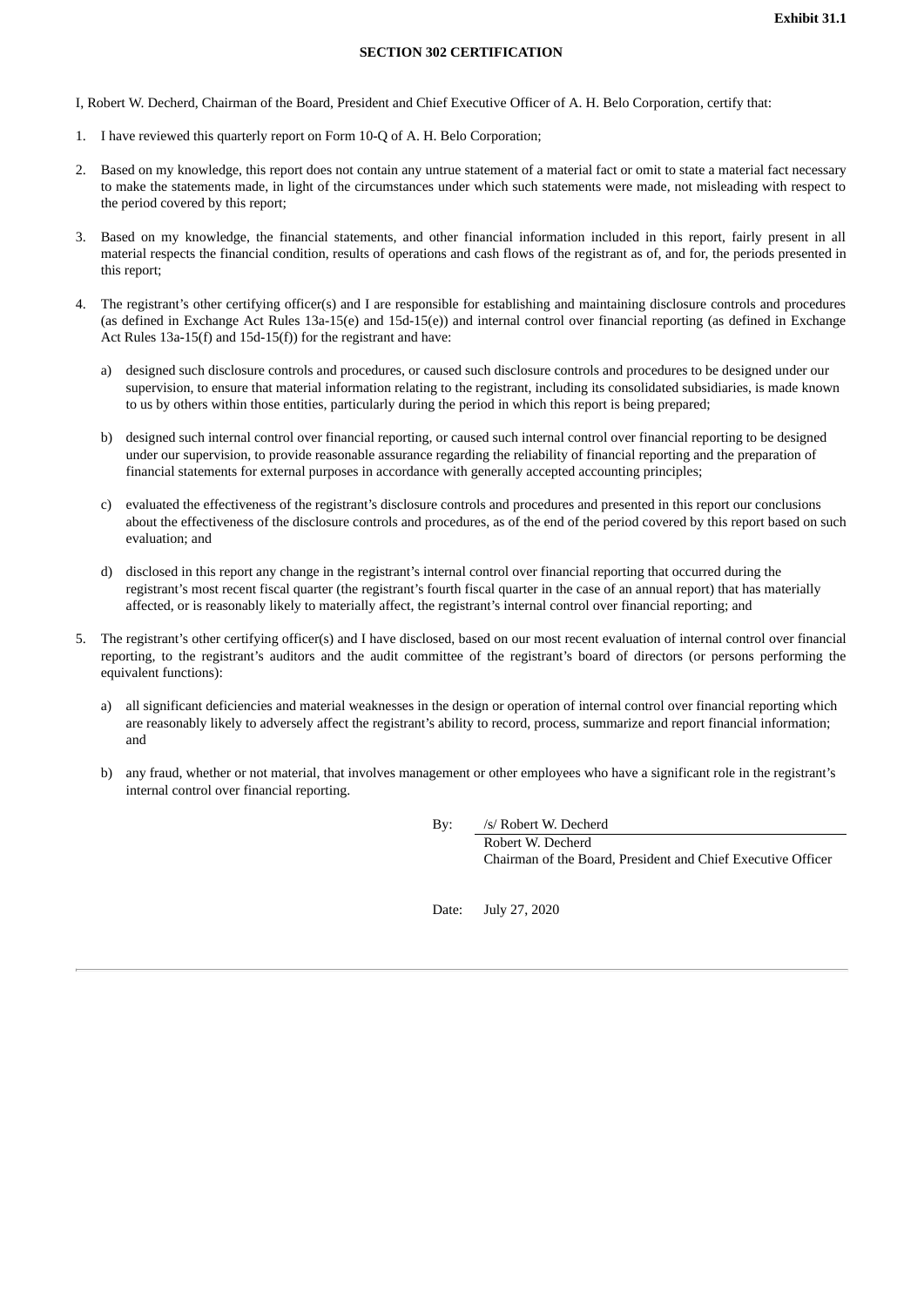#### **SECTION 302 CERTIFICATION**

<span id="page-39-0"></span>I, Katy Murray, Executive Vice President/Chief Financial Officer of A. H. Belo Corporation, certify that:

- 1. I have reviewed this quarterly report on Form 10-Q of A. H. Belo Corporation;
- 2. Based on my knowledge, this report does not contain any untrue statement of a material fact or omit to state a material fact necessary to make the statements made, in light of the circumstances under which such statements were made, not misleading with respect to the period covered by this report;
- 3. Based on my knowledge, the financial statements, and other financial information included in this report, fairly present in all material respects the financial condition, results of operations and cash flows of the registrant as of, and for, the periods presented in this report;
- 4. The registrant's other certifying officer(s) and I are responsible for establishing and maintaining disclosure controls and procedures (as defined in Exchange Act Rules 13a-15(e) and 15d-15(e)) and internal control over financial reporting (as defined in Exchange Act Rules 13a-15(f) and 15d-15(f)) for the registrant and have:
	- a) designed such disclosure controls and procedures, or caused such disclosure controls and procedures to be designed under our supervision, to ensure that material information relating to the registrant, including its consolidated subsidiaries, is made known to us by others within those entities, particularly during the period in which this report is being prepared;
	- b) designed such internal control over financial reporting, or caused such internal control over financial reporting to be designed under our supervision, to provide reasonable assurance regarding the reliability of financial reporting and the preparation of financial statements for external purposes in accordance with generally accepted accounting principles;
	- c) evaluated the effectiveness of the registrant's disclosure controls and procedures and presented in this report our conclusions about the effectiveness of the disclosure controls and procedures, as of the end of the period covered by this report based on such evaluation; and
	- d) disclosed in this report any change in the registrant's internal control over financial reporting that occurred during the registrant's most recent fiscal quarter (the registrant's fourth fiscal quarter in the case of an annual report) that has materially affected, or is reasonably likely to materially affect, the registrant's internal control over financial reporting; and
- 5. The registrant's other certifying officer(s) and I have disclosed, based on our most recent evaluation of internal control over financial reporting, to the registrant's auditors and the audit committee of the registrant's board of directors (or persons performing the equivalent functions):
	- a) all significant deficiencies and material weaknesses in the design or operation of internal control over financial reporting which are reasonably likely to adversely affect the registrant's ability to record, process, summarize and report financial information; and
	- b) any fraud, whether or not material, that involves management or other employees who have a significant role in the registrant's internal control over financial reporting.

By: /s/ Katy Murray

Katy Murray Executive Vice President/Chief Financial Officer

Date: July 27, 2020